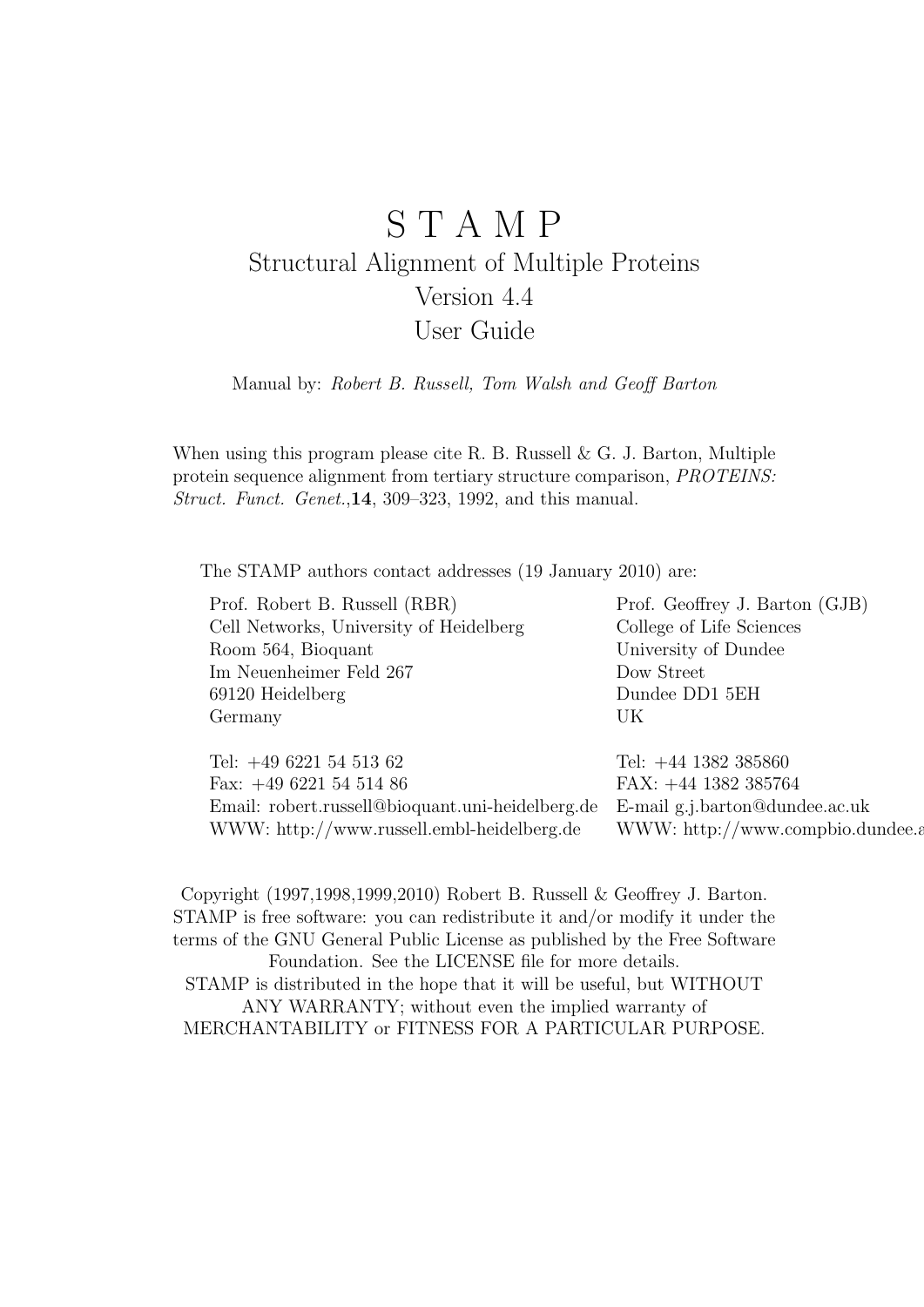Note that this work was originally developed in the Laboratory of Molecular Biophysics, University of Oxford.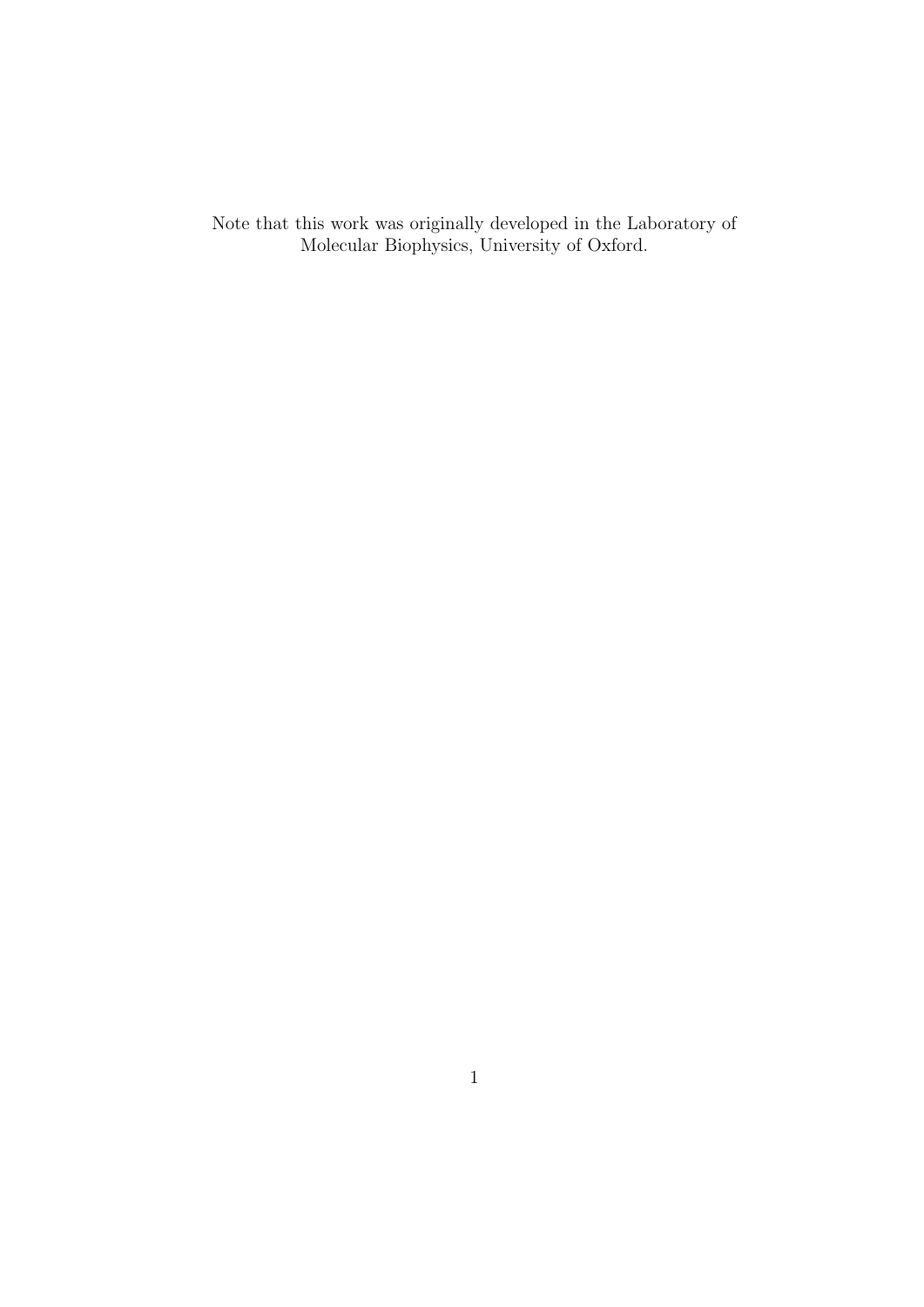# **Contents**

| 1              |      | <b>Introduction and Overview</b>                                                   | $\overline{\mathcal{A}}$ |
|----------------|------|------------------------------------------------------------------------------------|--------------------------|
|                | 1.1  | Preface to Version 4.4 - Tom Walsh                                                 | $\overline{4}$           |
|                | 1.2  | Preface to Version 4.2 - Rob Russell                                               | $\overline{5}$           |
|                | 1.3  |                                                                                    | $\overline{7}$           |
|                | 1.4  |                                                                                    | $\overline{7}$           |
|                | 1.5  | A brief description of the package                                                 | 10                       |
|                |      | 1.5.1                                                                              | 10                       |
|                |      | Pairwise comparisons and alignments (PAIRWISE)<br>1.5.2                            | 11                       |
|                |      | Multiple alignment (TREEWISE)<br>1.5.3                                             | 11                       |
|                |      | Structure database scanning $(SCAN) \dots \dots \dots$<br>1.5.4                    | 12                       |
|                |      | Displaying STAMP output (VER2HOR, DSTAMP, GSTAMP) 15<br>1.5.5                      |                          |
|                | 1.6  | Some comments on interpreting structural similarities $\dots$ .                    | 16                       |
|                | 1.7  | The programs contained within the package $\dots \dots \dots$                      | 17                       |
| $\overline{2}$ |      | Worked examples                                                                    | 20                       |
|                |      |                                                                                    |                          |
|                | 2.1  | Setup of examples $\ldots \ldots \ldots \ldots \ldots \ldots \ldots \ldots \ldots$ | 20                       |
|                | 2.2  | Multiple alignment using an initial multiple sequence alignment                    | 21                       |
|                | 2.3  |                                                                                    | 25                       |
|                | 2.4  | Using SCAN mode as the starting point for multiple alignment                       | 28                       |
|                | 2.5  | Generating a set of superimposed structues                                         | 30                       |
|                | 2.6  | Alignment without an initial multiple alignment using ROUGH-                       |                          |
|                |      | <b>FIT</b>                                                                         | 30                       |
|                | 2.7  | Protein domain databases $\ldots \ldots \ldots \ldots \ldots \ldots \ldots$        | 32                       |
|                | 2.8  | Generating transformed coordinates using TRANSFORM                                 | 34                       |
|                | 2.9  |                                                                                    | 35                       |
|                | 2.10 | Displaying/processing the output $\dots \dots \dots \dots \dots$                   | 37                       |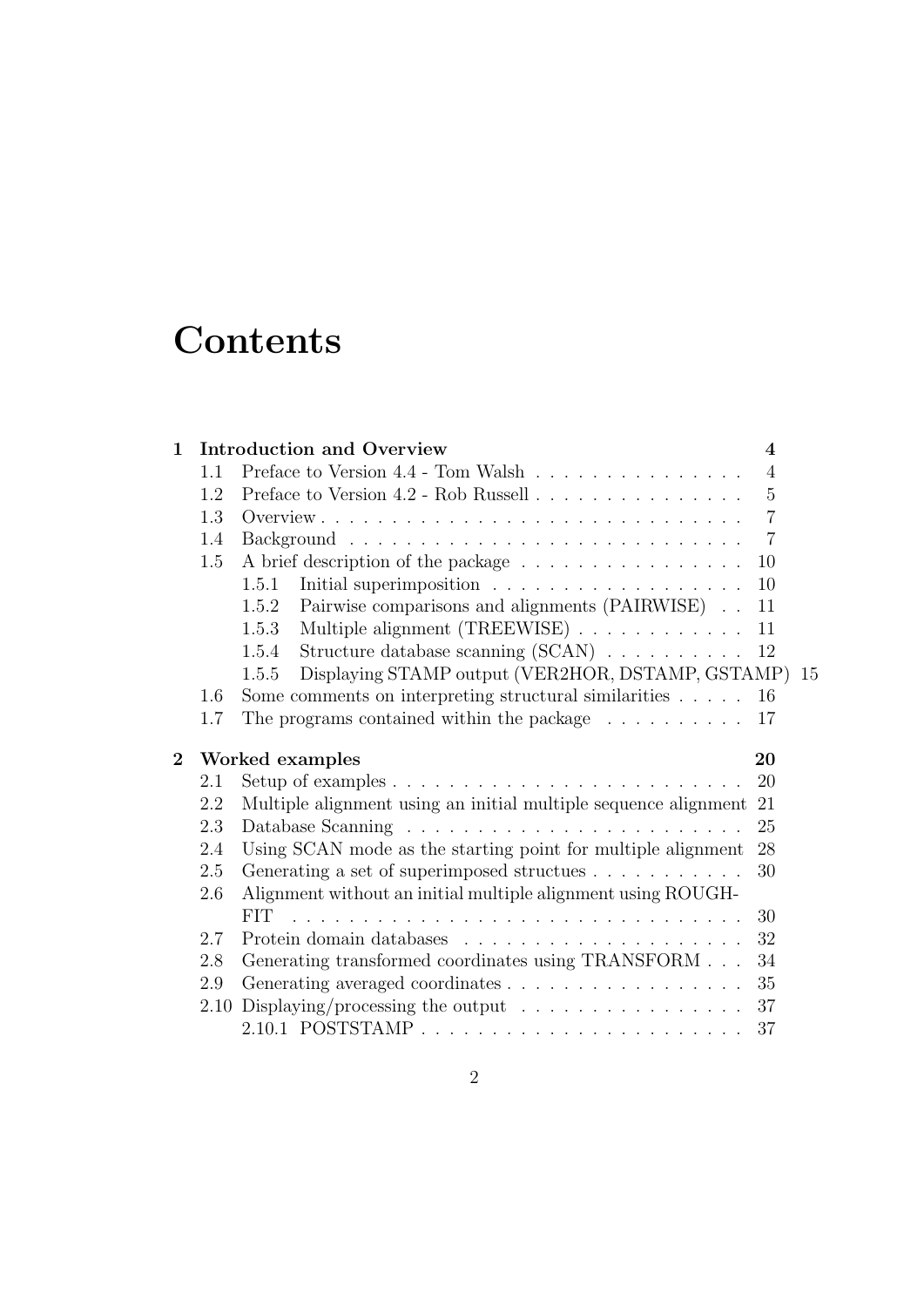|   |     |                                                                     | 38 |
|---|-----|---------------------------------------------------------------------|----|
|   |     | 2.10.3 Displaying text alignments                                   | 38 |
|   |     | 2.10.4 Pretty Alignments via ALSCRIPT                               | 40 |
|   |     | 2.10.5 Pretty Structures via MOLSCRIPT                              | 41 |
| 3 |     | Input and Output format for all programs                            | 44 |
|   | 3.1 |                                                                     | 44 |
|   | 3.2 |                                                                     | 47 |
|   | 3.3 | Sequence format                                                     | 47 |
|   | 3.4 |                                                                     | 48 |
|   | 3.5 | Output from STAMP database scanning mode                            | 50 |
|   | 3.6 | Output to standard output or $log file \ldots \ldots \ldots \ldots$ | 51 |
| 4 |     | <b>Summary of STAMP parameters</b>                                  | 53 |
|   | 4.1 |                                                                     | 53 |
|   | 4.2 |                                                                     | 63 |
|   |     | PDB checker (PDBC)<br>4.2.1                                         | 63 |
|   |     | 4.2.2                                                               | 64 |
|   |     | 4.2.3                                                               | 65 |
|   |     | 4.2.4                                                               | 66 |
|   |     | 4.2.5                                                               | 66 |
|   |     | 4.2.6                                                               | 68 |
|   |     | 4.2.7                                                               | 68 |
|   |     | 4.2.8                                                               | 69 |
|   |     | MERGETRANS & EXTRANS<br>4.2.9                                       | 70 |
|   |     |                                                                     | 71 |
|   |     |                                                                     | 71 |
|   |     | 4.2.12                                                              | 72 |
|   |     | 4.2.13                                                              | 74 |
|   |     | 4.2.14 Converting alignment formats using ACONVERT                  | 74 |
| 5 |     | Installation                                                        | 75 |
|   | 5.1 |                                                                     | 75 |
|   | 5.2 |                                                                     | 76 |
|   | 5.3 |                                                                     | 78 |
| 6 |     | Some of our studies involving STAMP                                 | 79 |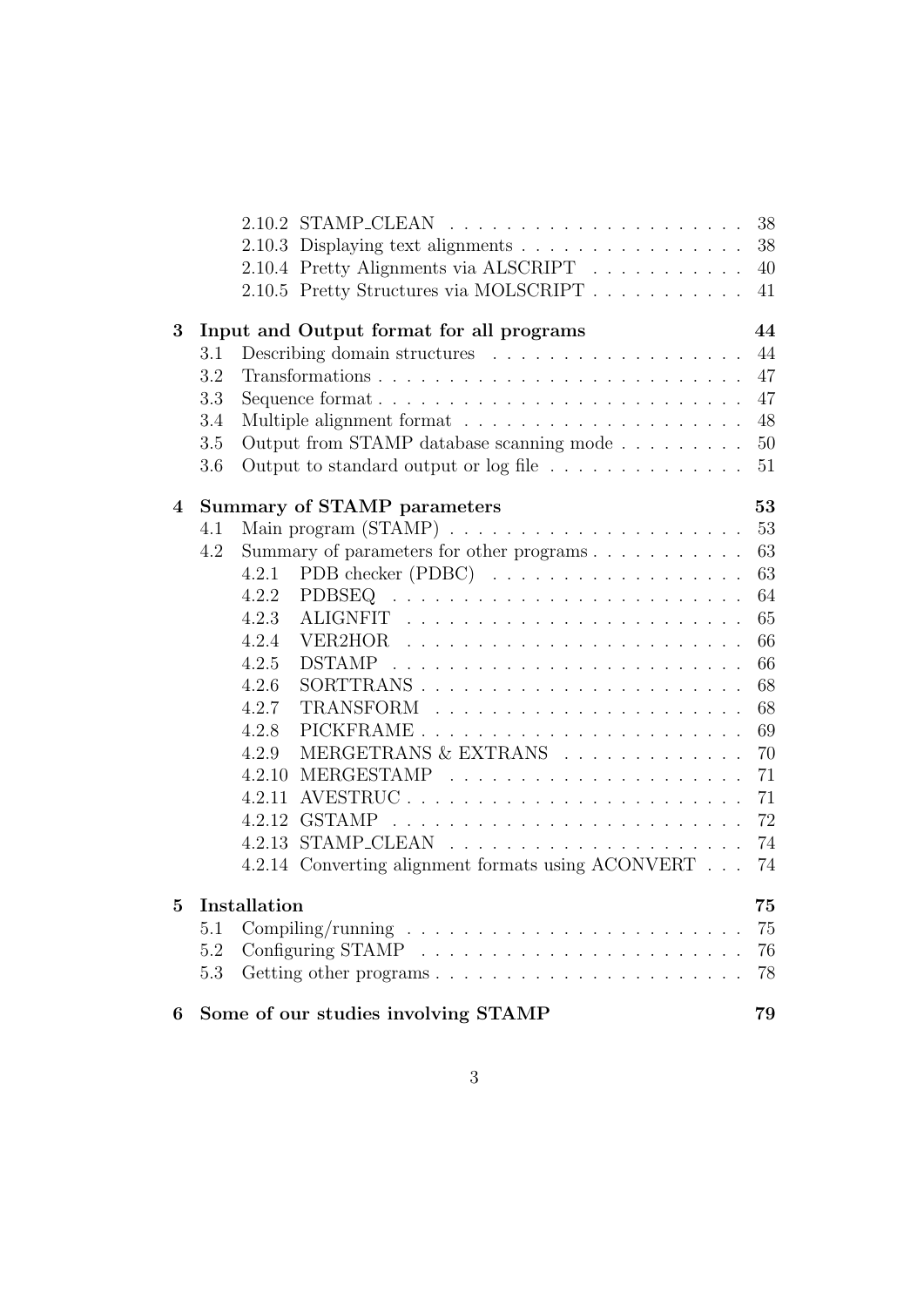# Chapter 1

# Introduction and Overview

## 1.1 Preface to Version 4.4 - Tom Walsh

The changes in this release are:

1. The biggest change is that STAMP 4.4 is now licensed under the GNU General Public License.

2. The manual has been updated to reflect some minor changes in the STAMP output format.

3. The source code has been modified to remove references to obsolete header files and allow STAMP to be compiled on Mac OS X.

4. Mac OS X has been added as a build target.

5. The bundled SCOP domain databases have been updated to SCOP release 1.75.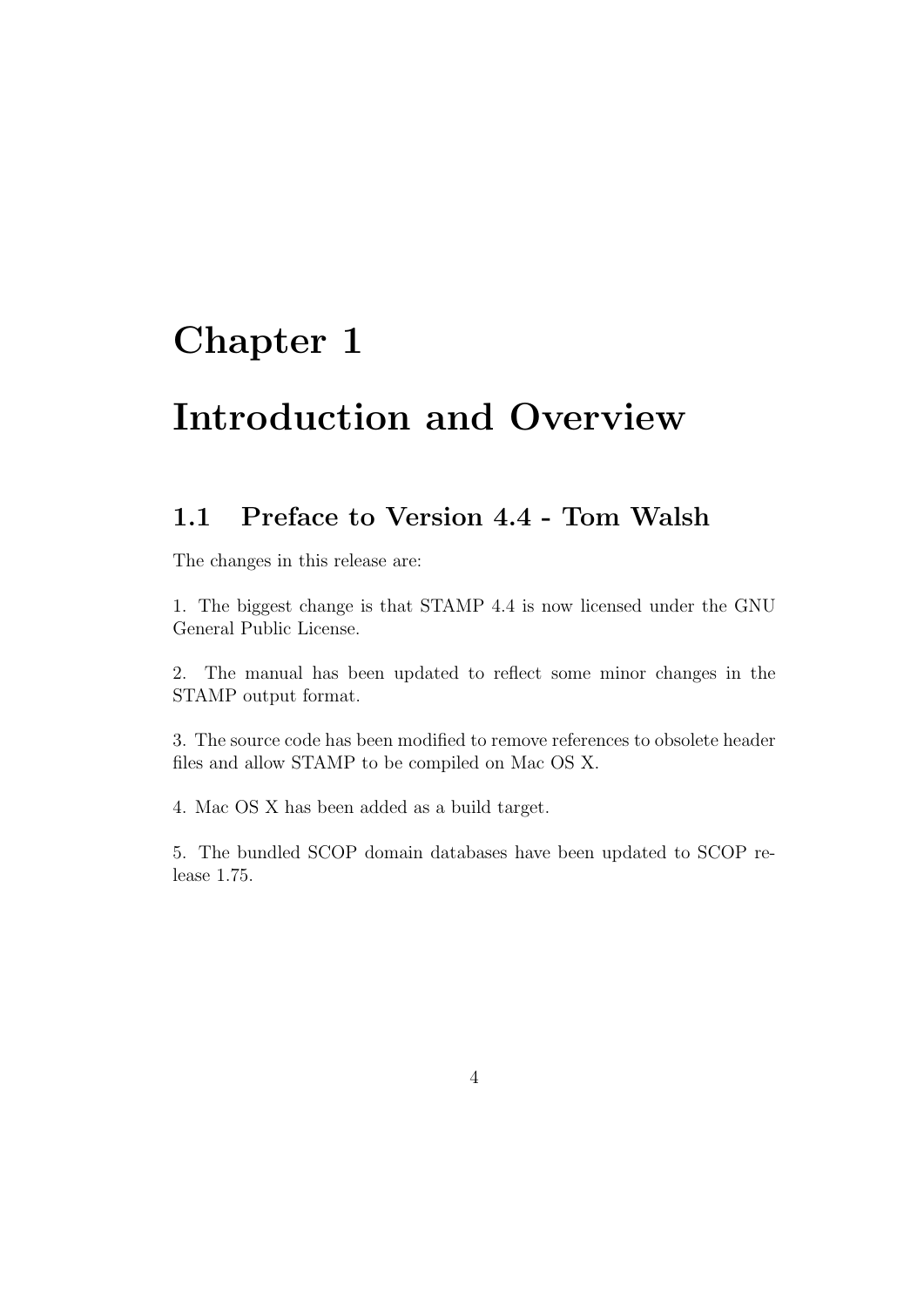### 1.2 Preface to Version 4.2 - Rob Russell

First, a big acknowledgement to Steve Searle (European Bioinformatics Institute) for getting STAMP to run (finally) under OSF and 64 bit machines generally. Also thanks to Andrew Torda (Australian National University, Canberra), Dave Schuller (University of California-Irvine), Mike Tennant (SmithKline Beecham Pharmaceuticals, Harlow, UK), Asim Siddiqui (LMB, Oxford) G.P.S. Raghava (LMB, Oxford), and James Cuff (EBI) for their help and various painstaking trawls through my spaghetti code.

Apart from bugs, etc., the noticeable changes are:

1. STAMP now reads compressed PDB and DSSP files. It will also look for files that are stored in a Brookhaven-style directory structure (e.g. distr/mb/pdb4mbn.ent).

2. Output is now flushed (fflush) during scanning. Purely a cosmetic thing for those who want up to the minute output when the program is running.

3. AVESTRUC now has an option to calculate an average for all aligned positions. It also now outputs values to the temperature factor fields in the PDB output to denote those averaged positions corresponding to structurally equivalent regions (blue in RASMOL colouring by temperature) and those equivalenced fortuitously (red). It will also highlight positions showing identical or conserved residue character.

4. PDBSEQ has some new options, including the ability to output separate files for each domain, and now outputs a sensible description of the protein by considering the TITLE, COMPND and SOURCE entries in each PDB file. Note that the default format is now FASTA.

5. DSTAMP has been changed dramatically, and is now (I think) much more useful. The input files for ALSCRIPT are now much prettier, including cylinders/arrows for helices/strands and colouring/fonting according to residue property conservation within the sequence alignment. It can also be used on alignments not derived using STAMP (i.e. from GCG, AMPS etc.).

6. STAMP now appears to run smoothly under OSF. Once again thanks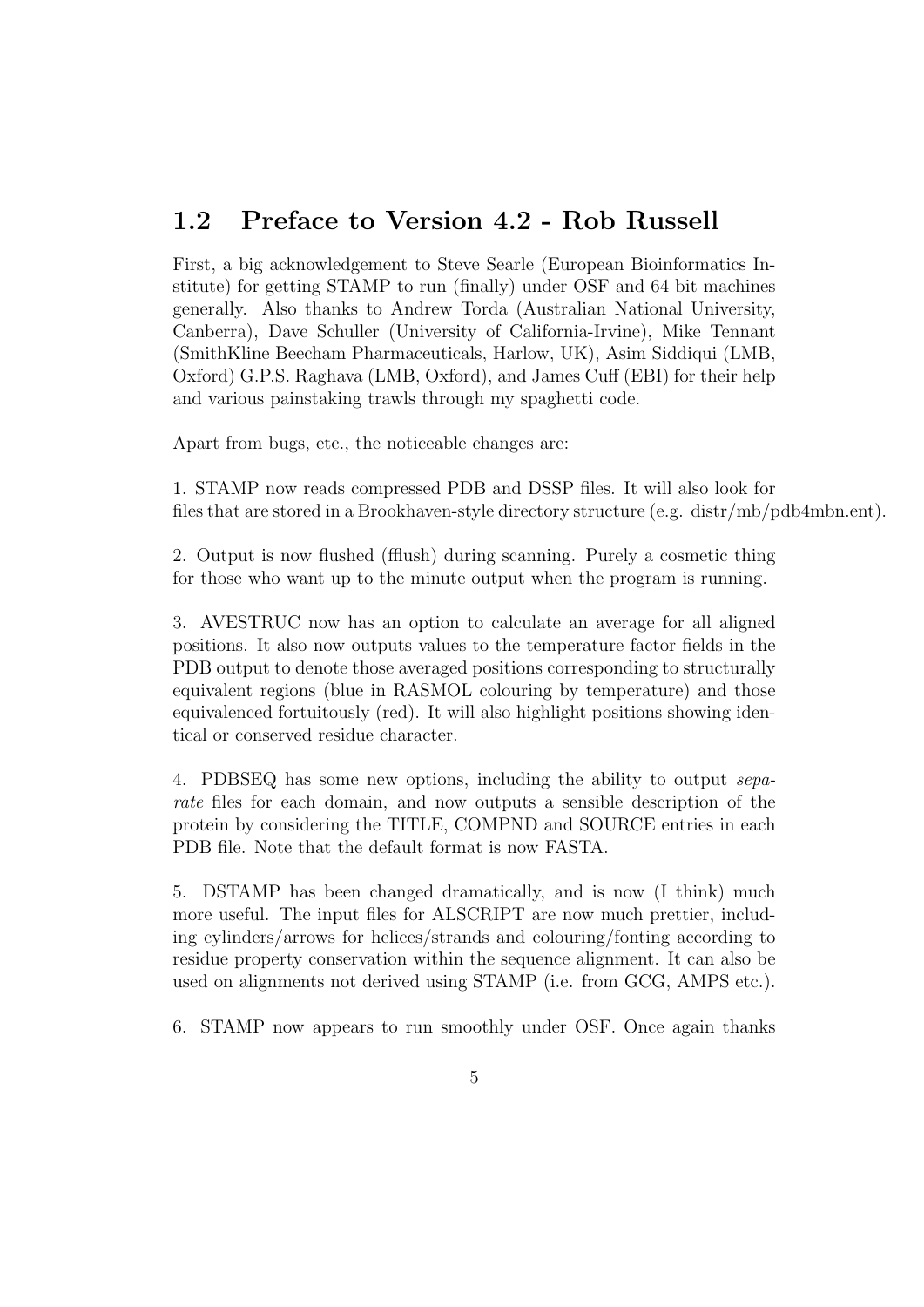to Steve Searle. Versions have also been compiled and tested on IRIX, Solaris and Linux.

7. CLUS2BLC and SMSF2BLC have been replaced by a general alignment conversion program written in Perl (ACONVERT). More details are given below. Note that this is a general alignment conversion utility that might be useful in contexts other than STAMP.

8. The significance of sequence identity following structural alignment is now estimated according to Murzin (1993), JMB, 230, 689-694.

9. Three new programs have been added to the package (see specific instructions below):

MERGETRANS allows one to combine transformations from a variety of different sources (i.e. ALIGNFIT and STAMP). It either uses a user-specified identifier to link the two files (i.e. one found in both files) or the first common identifier if none is specified.

MERGESTAMP. Like MERGETRANS this program permits one to merge various kinds of STAMP data. However, it considers more than merely the transformations, and attempts to combine the alignments as well. It can be used in exactly the same way as MERGETRANS (i.e. to combine files that contain only transformations), but will also attempt to merge alignments in the file, if they are present. The alignments must be in BLOCK format (see the depths of the manual for details, and for how to convert things like Clustal or MSF into BLOCK format). MERGESTAMP can combine files that do not contain transformations as well (i.e. those that contain only alignments), and can thus be used for sequence data handling as well.

EXTRANS allows one to select and extract particular domains from a transformation file.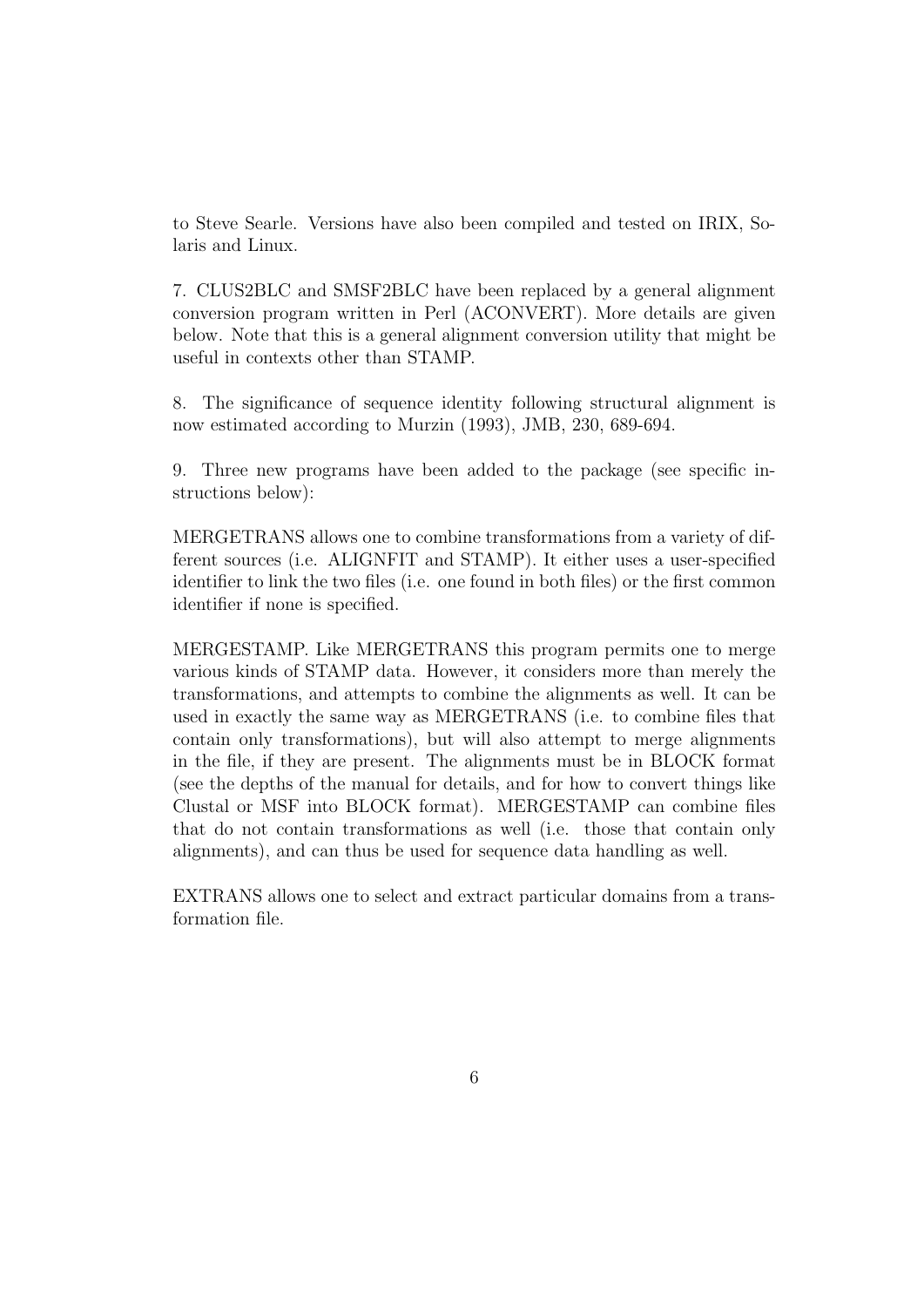### 1.3 Overview

STAMP is a package for the alignment of protein sequences based on three– dimensional (3D) structure. It provides not only multiple alignments and the corresponding 'best-fit' superimpositions, but also a systematic and reproducible method for assessing the quality of such alignments. It also provides a method for protein 3D structure data base scanning. In addition to structure comparison, the STAMP package provides input for programs to display and analyse protein sequence alignments and tertiary structures. Please note that, although STAMP outputs a sequence alignment, it is a program for 3D structures, and NOT sequences. If you are after a multiple sequence alignment for proteins of unknown 3D structure, stop reading now and contact GJB for information about AMPS, which can be used to perform multiple sequence alignments, or see www.jalview.org for GJB's latest methods for this problem.

Comparison of 3D structures is a complicated business, particularly if one wants to do unusual things (i.e. reverse a strand direction, swap two segments of a structure around, only consider equivalent structures of greater than 10 residues, etc.). Complicated things are possible with STAMP but as a consequence, the method is very complex. Please be patient, and read this manual carefully.

Alternatively, if you only want to do fairly straightforward things, such as align a set of structures or search a database of structures for similarities, you can skip the remainder of this chapter and go straight to the next one (Chapter: 2), which contains a few worked examples that should demonstrate how to use STAMP in a black-box way.

## 1.4 Background

The aim of this work was to provide a set of multiple sequence alignments derived from structure alone. These alignments have obvious uses which have been described elsewhere [1, 2]. Numerous other means of deriving such alignments have been presented, but, at the time of the development of STAMP,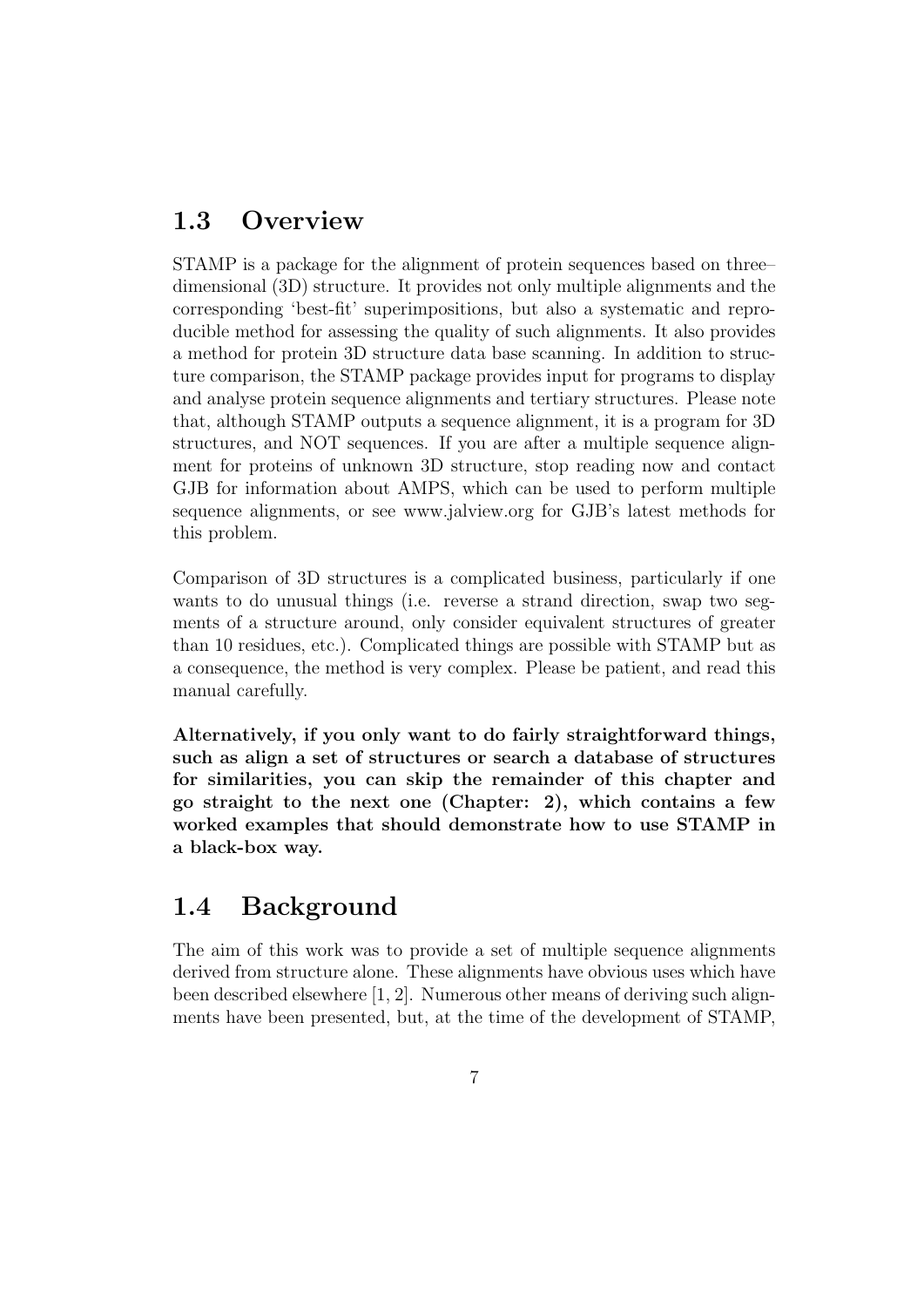only one had been applied to alignments of more than two sequences, and no systematic method for assessing the quality of the alignments had been provided. These, then, were the goals of this work.

At the heart of the method is the Argos & Rossmann [3] equation for expressing the probability of equivalence of residue structural equivalence:

$$
P_{ij} = exp \frac{d_{ij}^2}{-2 \times E_1^2} exp \frac{s_{ij}^2}{-2 \times E_2^2}
$$

where  $d_{ij}$  is the distance between  $C_{\alpha}$  atoms for residues i and j, and  $s_{ij}$  is a measure of the local main chain conformation. A detailed description of this equation, and how it has been applied to multiple structures is given in [1].

STAMP makes extensive use of the Smith-Waterman (SW) algorithm [4, 5, 6]. This is a widely used algorithm which allows fast determination of the best path through a matrix containing a numerical measure of the pairwise similarity of each position in one sequence to each position in another sequence. Within STAMP, these similarity values correspond to modified  $P_{ij}$ values (above).

The result of the SW algorithm applied to a matrix of modified  $P_{ij}$  values is a list of residue equivalences. From this list we may obtain a set of equivalenced  $C_{\alpha}$  positions. These are used to obtain a best fit transformation and RMS deviation by a least squares method [7, 8]. This transformation can be applied in the relevant way to yield two new sets of coordinates for which calculation (and correction) of  $P_{ij}$  values, the SW path finding and the least squares fitting can be repeated in an iterative fashion until the two sets of coordinates, and the corresponding alignment, converge on a single solution.

This strategy has proved successful in the generation of tertiary structurebased multiple protein sequence alignment for a wide variety of diverse protein structural families [1, 9, 10, 11, 12]. The method can accurately superimpose and obtain alignments for families of proteins as structurally diverse as the greek key  $\beta$  sandwich folds (e.g. immunoglobulin domains, CD4, PapD chaperonin, azurin, superoxide dismutase, actinotaxin, prealbumin, etc.), the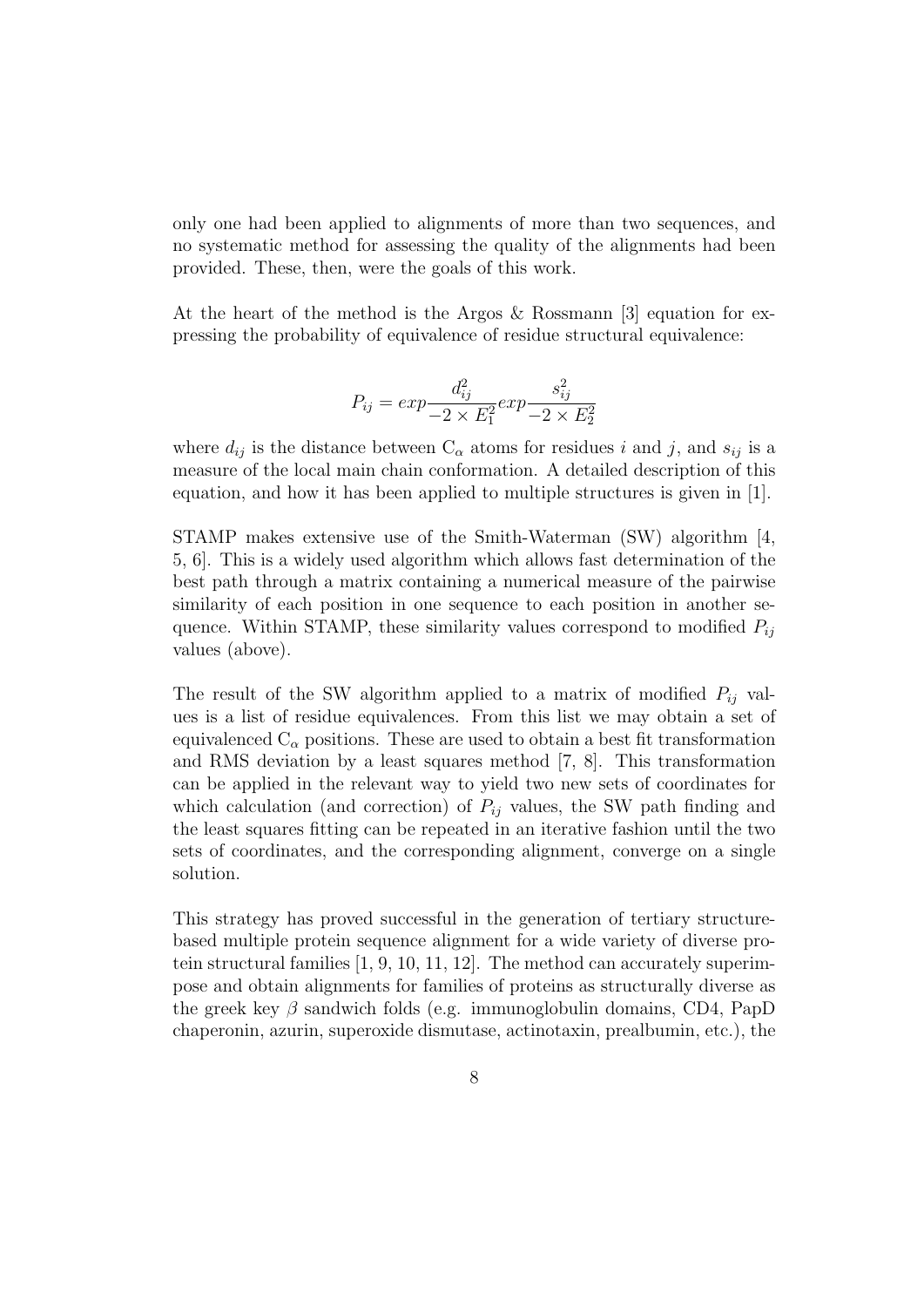aspartic proteinase N– and C–terminal lobes, the Rossmann fold domains, the globin folds (including phycocyanins and colicins), and many others.

It is important to remember that this method assumes overall topological similarity, and will not, without explicit intervention, be able to superimpose/align structures with common secondary structures in similar orientations, but different connectivity or topologies (such as the different types of four helix bundle proteins: up-down-up-down with up-up-down-down).

Two measures of alignment confidence are provided [1]

1. A structural similarity Score  $(S_c)$  is defined in order that overall alignment quality and structural similarity can be compared across a wide range of protein structural families. These are defined below.

2. A measure of individual residue accuracy  $P'_{ij}$  is defined in order that residue equivalences can be normalised with respect to both the number of structures in an alignment and the length of the structures being aligned.

Alignments having a structural similarity Score  $S_c$  between 5.5 and 9.8 imply a high degree of structural similarity and almost always suggest a functional and/or evolutionary relationship. Values between 2.5 and 5.5 correspond to more distantly related structures, and do not always imply a functional or evolutionary relationship. Values less than 2.0 generally indicate little overall structural similarity.

Stretches of three or more aligned positions with  $P'_{ij}$  values greater than 6.0 generally correspond to genuine topological equivalences, values between 4.0 and 6.0 are equivalent  $> 50\%$  of the time, and values less than 4.0 are generally not equivalent. Stretches of residues having  $P'_{ij} > 6.0$  generally correspond to regions of conserved secondary structure within a family of structures being compared. For multiple alignments, an alternative and more effective way of assessing residue-by-residue equivalence is provided in POST-STAMP (see below).

Both of these measures are referred to repeatedly below. For a more detailed description of their derivation please refer to [1]. In addition, RMSD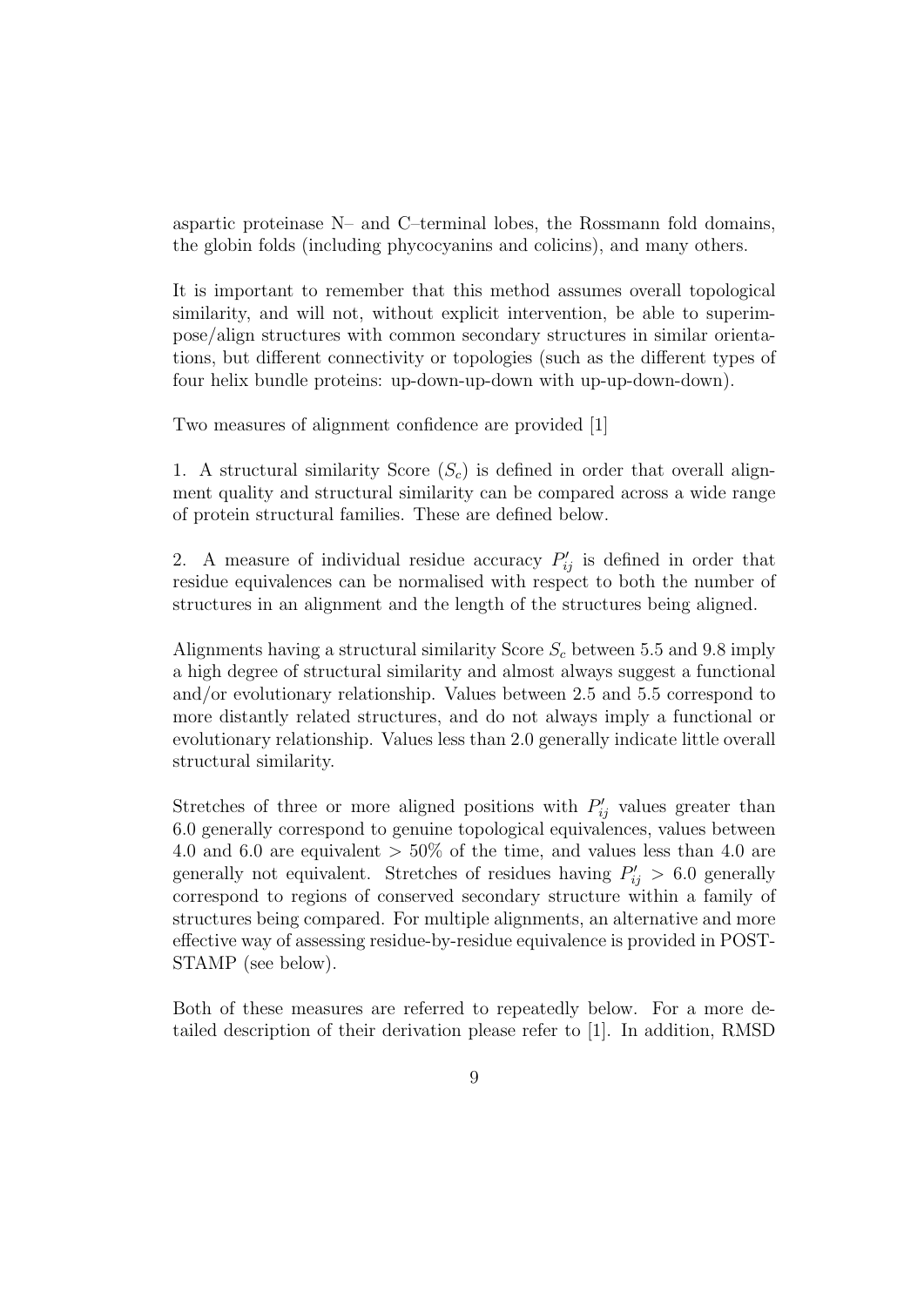is used to refer to the root mean square deviation between atoms selected for a fit. The CUTOFF refers the lowest allowable  $P'_{ij}$  for the program to use a particular pair of residues in a fit (called 'C' in [1]).

### 1.5 A brief description of the package

What follows is a brief overview of each application of STAMP. A detailed description of each of these can be found in later sections.

#### 1.5.1 Initial superimposition

The structure comparison algorithm of Argos & Rossmann [3], which is the method used by STAMP, requires that the protein structures being compared are approximately superimposed initially. If not then structural similarity may be undetected, and reliable superimpositions and alignments unattainable. This is a very important thing to remember about STAMP. If initial superimpositions do not yield high enough scores (i.e.  $S_c < 2.0$ ) or if the structures are generally different, STAMP will warn you by printing 'LOW SCORE' warnings in its output.

The STAMP package provides three methods of arriving at an initial superimposition. The first of these is to make use of an alignment derived on the basis of sequence. The program ALIGNFIT requires that the sequences extracted from the PDB files (using the program PDBSEQ) are aligned vertically in AMPS block format (see format and examples below); one can use AMPS or another method of aligning sequences. The ACONVERT program is included in the distribution to faciliate converting alignments to AMPS format from other formats; it also possible to use Jalview (www.jalview.org) to perform the conversion. STAMP compares all possible pairs of structures by performing a least squares fit on all equivalenced  $C_{\alpha}$  atoms. Once all pairwise comparisons are compared, the program makes use of a tree to superimpose multiply all coordinates following the tree. Thus the final superimposition output is the best possible fit of the structure given the alignment. For an example where ALIGNFIT is used to provide an initial superimposition, refer to the alignment of the serine proteinases in Chapter 2.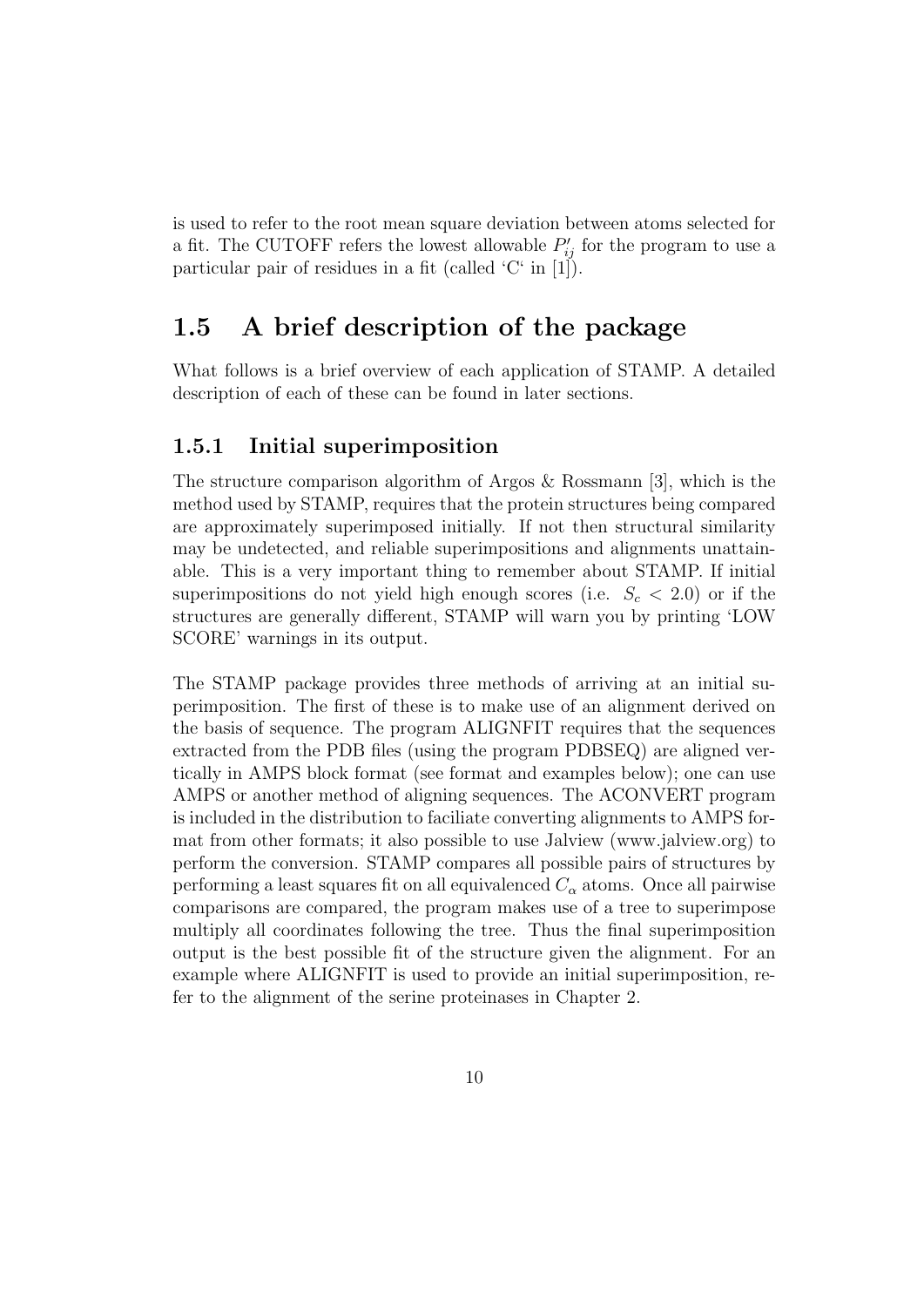In instances where multiple sequence alignment is inaccurate, ALIGNFIT may still be used, though the initial superimpositions may not be accurate enough for STAMP to find structural similarity. In such cases, the best way to arrive at initial superimpositions is to use the SCAN option within STAMP. This option compares a query domain against a database of target domains and generates a set of superimpositions of the target domains onto the query domain. This set of superimpositons constitutes a multiple aligment that can be used by STAMP as an initial alignmnent. This works particularly well when structures are very diverse. For an example, see the alignment of the aspartyl proteinase N– and C– terminal lobes in Chapter 2.

#### 1.5.2 Pairwise comparisons and alignments (PAIRWISE)

Given a suitable initial superimposition of structures, the best way to obtain a multiple alignment and superimposition of a diverse family of domains is to follow a hierarchy of similarity. This allows most similar domains to be compared/aligned first, and only makes comparisons/alignments between distantly related domains at a later time in the procedure.

Pairwise comparisons are an ideal way to obtain such a hierarchy. The PAIR-WISE options in STAMP will result in all  $N \times (N-1)/2$  comparisons being performed and will output a matrix of pairwise similarities. This can then be used to produce a dendrogram, or tree, from which multiple alignments and superimpositions may be generated.

### 1.5.3 Multiple alignment (TREEWISE)

Given the initial set of superimpositions, and a set of PAIRWISE similarity scores, the TREEWISE option will perform all alignments that are possible given a dendrogram generated by considering the PAIRWISE scores. Statistics, transformations and alignments are output at each stage of the hierarchy so that a continuum of structure variation can be observed (i.e. the output will become more and more structurally varied as the search progresses).

Note that by default, STAMP performs both PAIRWISE and TREEWISE procedures together.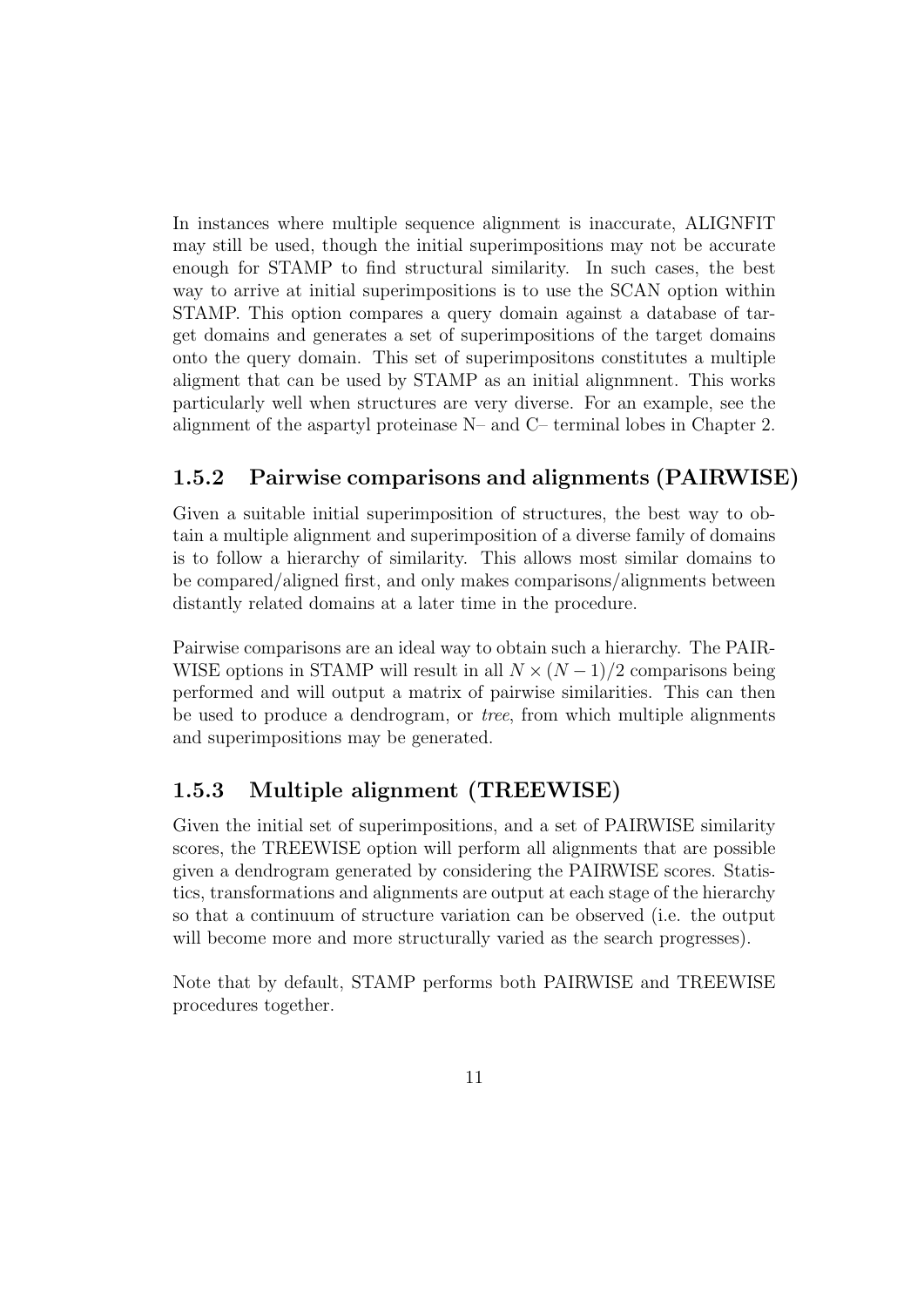#### 1.5.4 Structure database scanning (SCAN)

It is often desirable to compare a particular domain or protein structure to a database of known 3D structures in order that structurally similar proteins may be found.

Given a single protein domain (a query) and a list of domains to which it is to be compared (a database), STAMP can be used to perform all possible comparisons of the query to the database structures. The initial superimposition problem is solved by attempting more than one initial fit with each database structure. This can be done in one of two ways, which are named FAST and SLOW, for the obvious reasons.

In FAST mode, fits are performed by laying query sequence onto the database structure starting at every *i*th position, where  $i$  is an adjustable parameter usually set to five (i.e. the sequence is laid onto the 1st, 6th, 11th, etc. position). Diagramatically, this looks like:

Q=query, D=database Fit 1 Q ------- D ----------- Fit 2 0 ------- $D$  -----------

Fit 3 Q -------D -----------  $<sub>etc.</sub>$ </sub>

This approach is fine if the query is a single domain, and there is a strong similarity in the database structure. However, if similarity is weaker, or if the query contains multiple domains ( in which case it is advisable to split the query into multiple domains, if possible), then SLOW mode will perform more fits by sliding query and database sequences along each other like:

Q=query, D=database

Fit 1 0 -------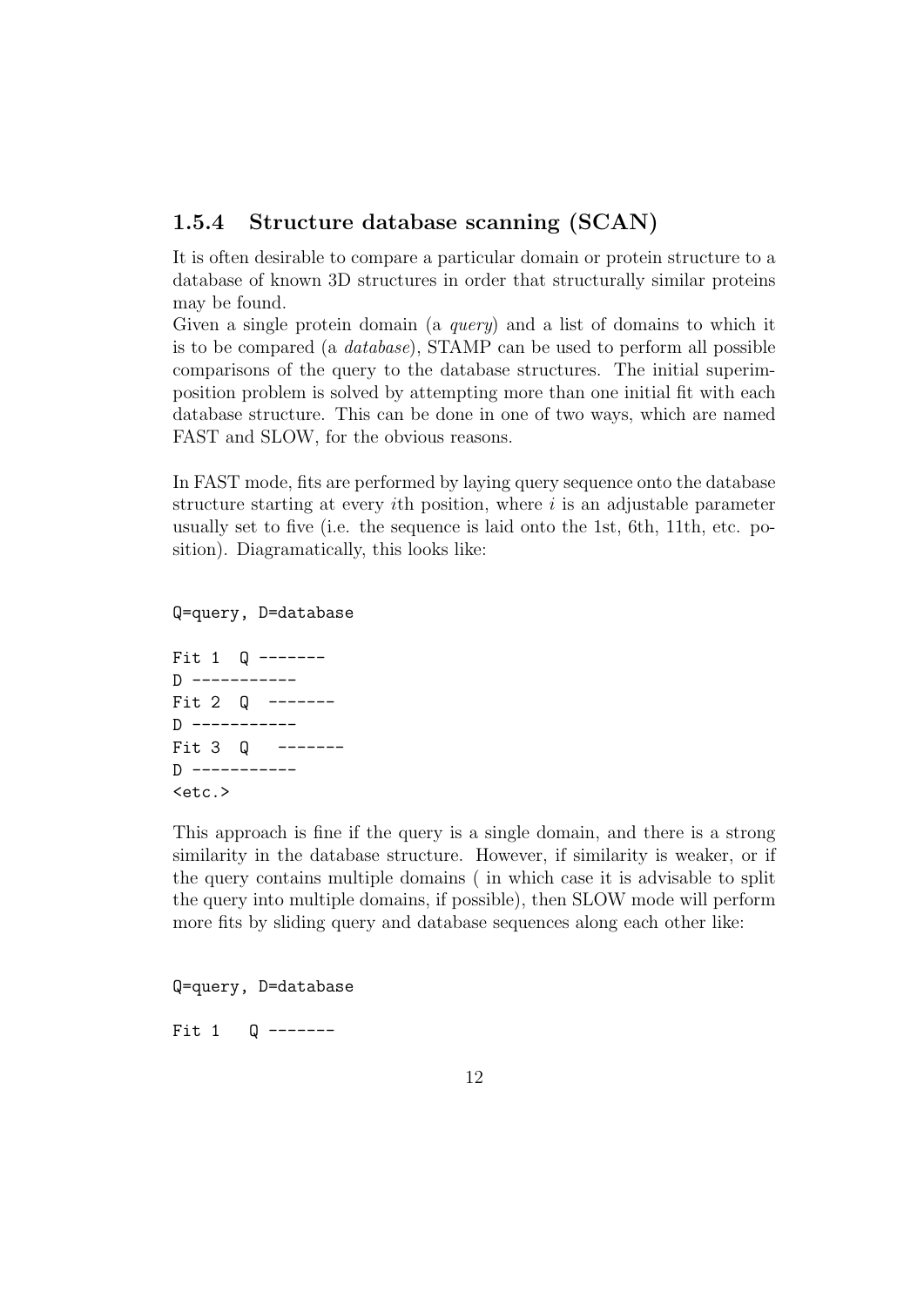```
D -----------
Fit 2 Q -------
D -----------
Fit 3 Q -------
D -----------
<sub>etc.</sub></sub>
Fit N-2 Q
D ----------
Fit N-1 Q
D -----------
Fit N Q -------
D -----------
```
In this approach, initial superimpositions are calulated using many more fractions of query and database structure, making detection of weak similarities more likely.

The residues that are equivalenced by either FAST or SLOW procedures are used to perform an initial fit, which is refined by the conformation-based and distance-based fit used during PAIRWISE/TREEWISE comparison of distantly related structures. If a high enough similarity score  $(S_c)$  is found after these three steps, then the transformation is saved for further analysis. The output from SCAN mode is directly readable by STAMP so that once a list of domains similar to one's query is obtained, multiple alignment (ie. PAIRWISE and TREEWISE) can be performed.

The program PDBC can be used to generate a list of protein domains given a set of PDB identifier codes, and the program SORTTRANS can be used to sort the output from SCAN, and remove any redundancies.

The Sc values output in SCAN mode differ slightly from those output during a PAIRWISE comparison. The correction introduced to correct the SW Score according to the length of the sequence lengths is removed. During multiple alignment the start and end points of the domains to be superimposed should be known; thus one can penalise all positions which are not involved in the alignment. During a scan, however, it is desirable to detect sub alignments of the two structures being compared Thus, the Sc for scanning may be defined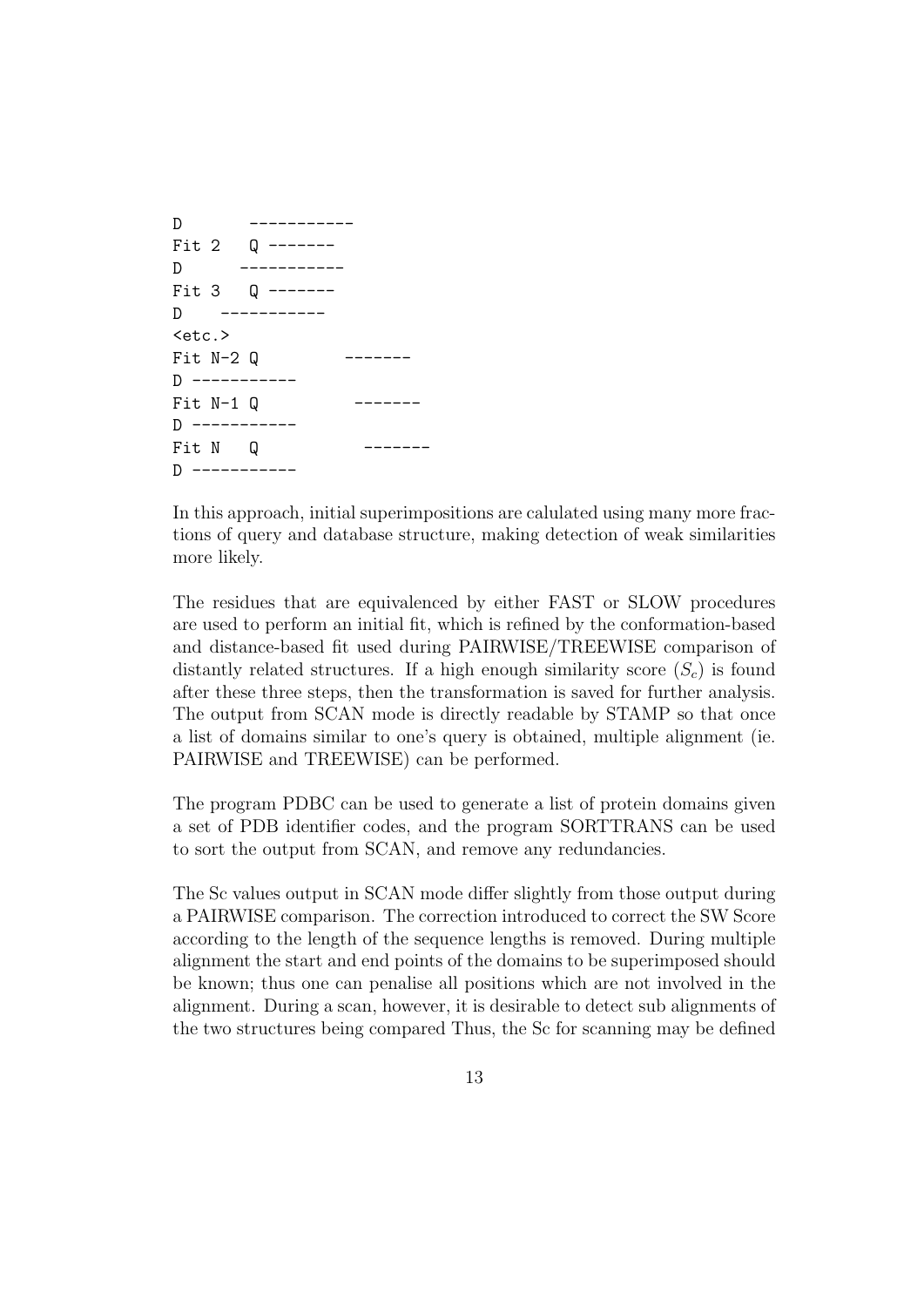in one of three ways (a=query, b=database, p=path, i=insertion,  $L=length$ ):

#### Scheme 1

$$
S_c = \left(\frac{S_p}{L_p}\right) \left(\frac{L_p - i_a}{L_a}\right) \left(\frac{L_p - i_b}{L_b}\right)
$$

As for multiple structure alignment. As discussed, this is generally not the best way to compare a query to the database, since one would not usually wish to penalise insertions or omitted missing segments within the database structure (due to truncation values, etc.). However, this scheme may be useful if one is scanning a database of structures known to exhibit a particular fold (i.e., if one is merely after accurate superimpositions for a family of known structures; see Chapter 2).

#### Scheme 2

$$
S_c = \left(\frac{S_p}{L_p}\right) \left(\frac{L_p - i_a}{L_p}\right) \left(\frac{L_p - i_b}{L_p}\right)
$$

 $L_a$  and  $L_b$  have been replaced by  $L_p$  to removed any dependence on query or database structure length. The second two terms lower the score if gaps in the path are placed in the query (a) or database structure (b). This avoids a consideration of length, but will allow short stretches of structural equivalences to score highly.

#### Scheme 3

$$
S_c = \left(\frac{S_p}{L_p}\right) \left(\frac{L_p - i_a}{L_a}\right)
$$

Only penalises insertions in the query sequence. If a small fraction of the query sequence is in the actual path, then  $S_c$  drops. This scheme is most useful if one wants only similarities to the entire protein under consideration, since it penalises any omissions from the query structure.

#### Scheme 4

$$
S_c = \left(\frac{S_p}{L_p}\right) \left(\frac{L_p - i_b}{L_b}\right)
$$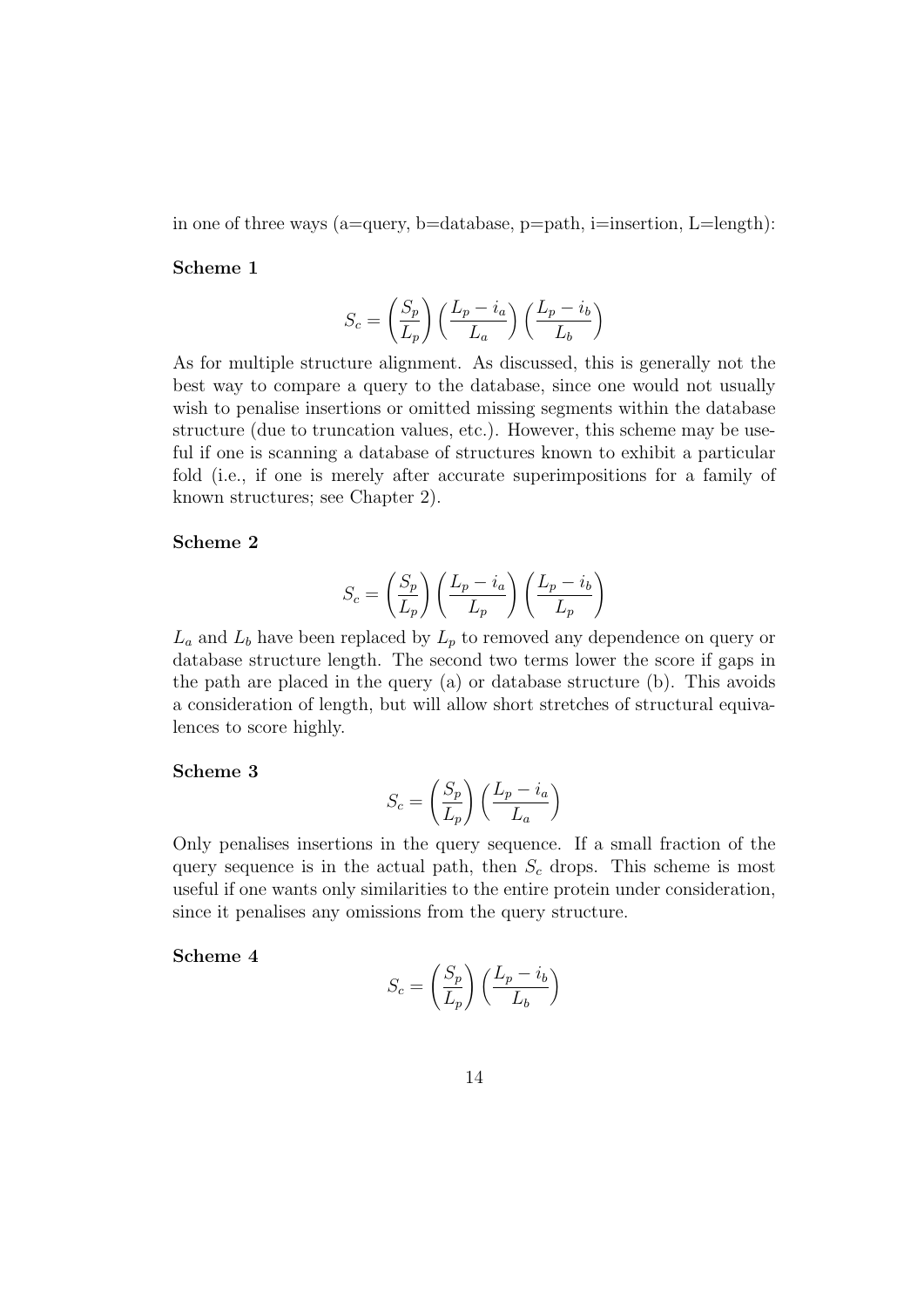The opposite of 3. Only penalises insertions in the database sequence. If a small fraction of the database sequence is in the actual path, then  $S_c$  drops. This scheme may be useful if one is scanning with a collection of secondary structure elements, since gaps are to be expected within the query (i.e. since the loops have been omitted).

#### Scheme 5

$$
S_c = \left(\frac{S_p}{L_p}\right)
$$

Raw score, no length requirement, will report even short alignments between similar sub–structures. This scheme may be useful for the search for short stretches of structural similarity, such as supersecondary structures.

#### Scheme 6

$$
S_c = \left(\frac{S_p}{L_a}\right) \left(\frac{L_a - i_a}{L_a}\right)
$$

Vaguely similar to Scheme 3, but this only scores hits favourably if they involve a significant fraction of the query structure (i.e. similarities only containing part of the query will not stand out). This is useful when one is comparing a particular domain to a database and is not interested in local similarities. This is the default for scanning.

For the most part, all of these scoring schemes will yield similar numbers for very similar structures. However, when more distantly related structures are compared, it becomes more useful to use a scheme specific to the particular problem (i.e., whether one wishes to scan with secondary structures only, when one is after only very similar structures, etc.).

Schemes are specified by the STAMP parameter SCANSCORE (see below). If you're not sure which scoring scheme to use then you should just use the default scheme.

### 1.5.5 Displaying STAMP output (VER2HOR, DSTAMP, GSTAMP)

There are several ways to view STAMP alignments in a more readable form than the BLOCK output format. The output files can be read by the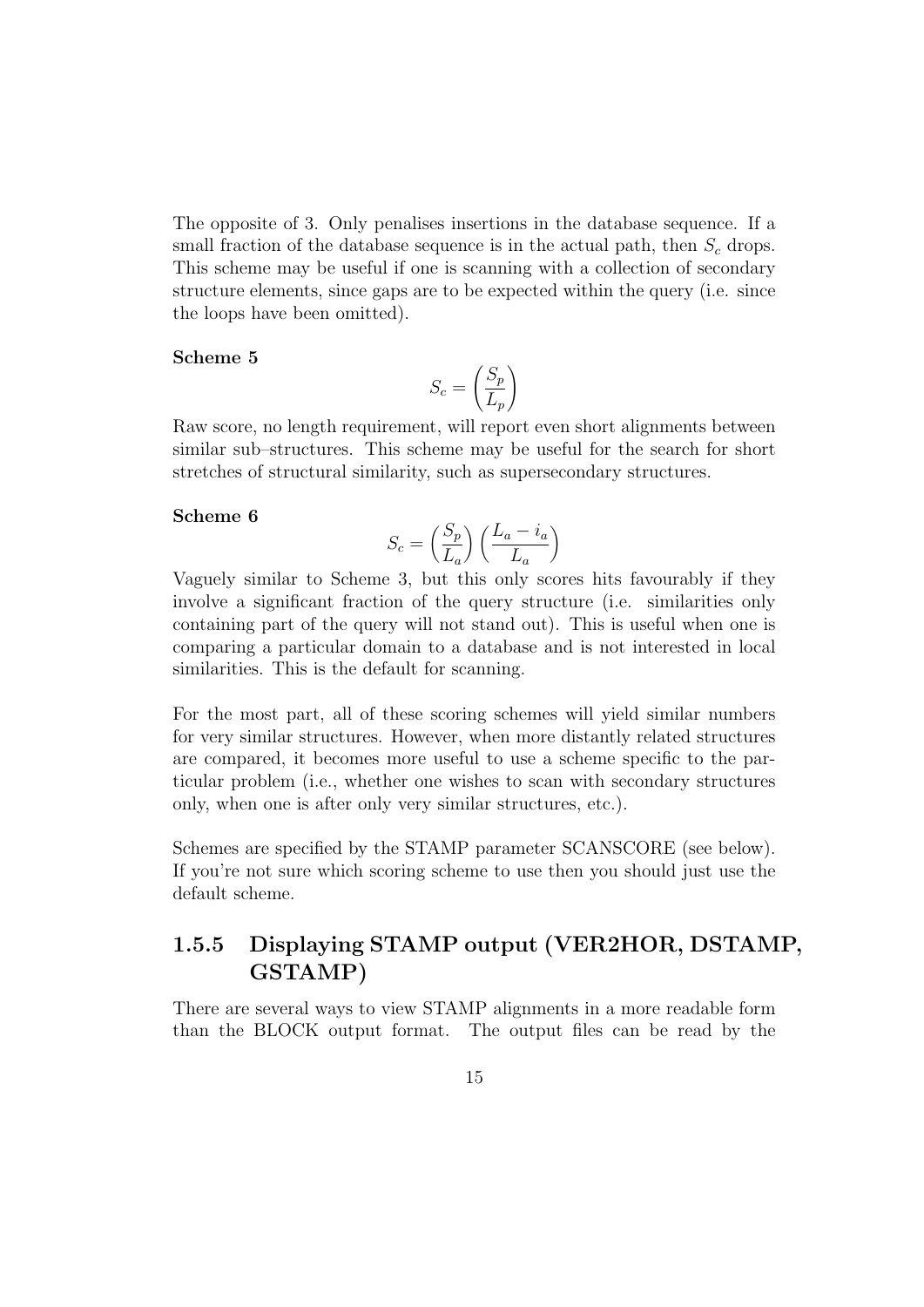Jalview alignment editor (available from http://www.jalview.org). Alternatively, BLOCK format files can be converted to other alignment formats using the ACONVERT tool as discussed previously.

In addition, the STAMP package contains additional programs for converting STAMP output into a horizontal alignment format and creating input files suitable for creating figures of multiple sequence and structure alignments: VER2HOR reads STAMP output files and displays the alignments in a horizontal text format.

DSTAMP converts BLOCK format files into input for GJB's program ALSCRIPT, which can then be used to generate figures of alignments in Postscript format. Details of DSTAMP and how to obtain ALSCRIPT are given in CHAPTER VI. DSTAMP determines reliable regions given a set of criteria, and highlights sequence and secondary structure accordingly.

GSTAMP reads STAMP outputs and creates input suitalbe for creating molecular graphics figures using Per Kraulis' program MOLSCRIPT. One simply runs TRANSFORM on a STAMP alignment file, and then run GSTAMP on the same file to create a MOLSCRIPT input file which will produce separate Postscript files for each aligned structure, with structurally equivalent regions shown as ribbons, the rest as  $C_{\alpha}$  trace.

## 1.6 Some comments on interpreting structural similarities

There is a wealth of literature on the nature of protein structural similarities, and this manual is not the place to review them. If you want to look into the subject, then I would refer you to some of my papers [11, 13, 14] and references therein.

An important aspect of assessing the meaning of structural similarity is discerning whether a similarity between proteins in the absence of obvious sequence identity implies a common evolutionary acestor, and usually an associated similarity in molecular function. Some studies have found that it is possible to discern homology by the analysis of the sequence identity calcu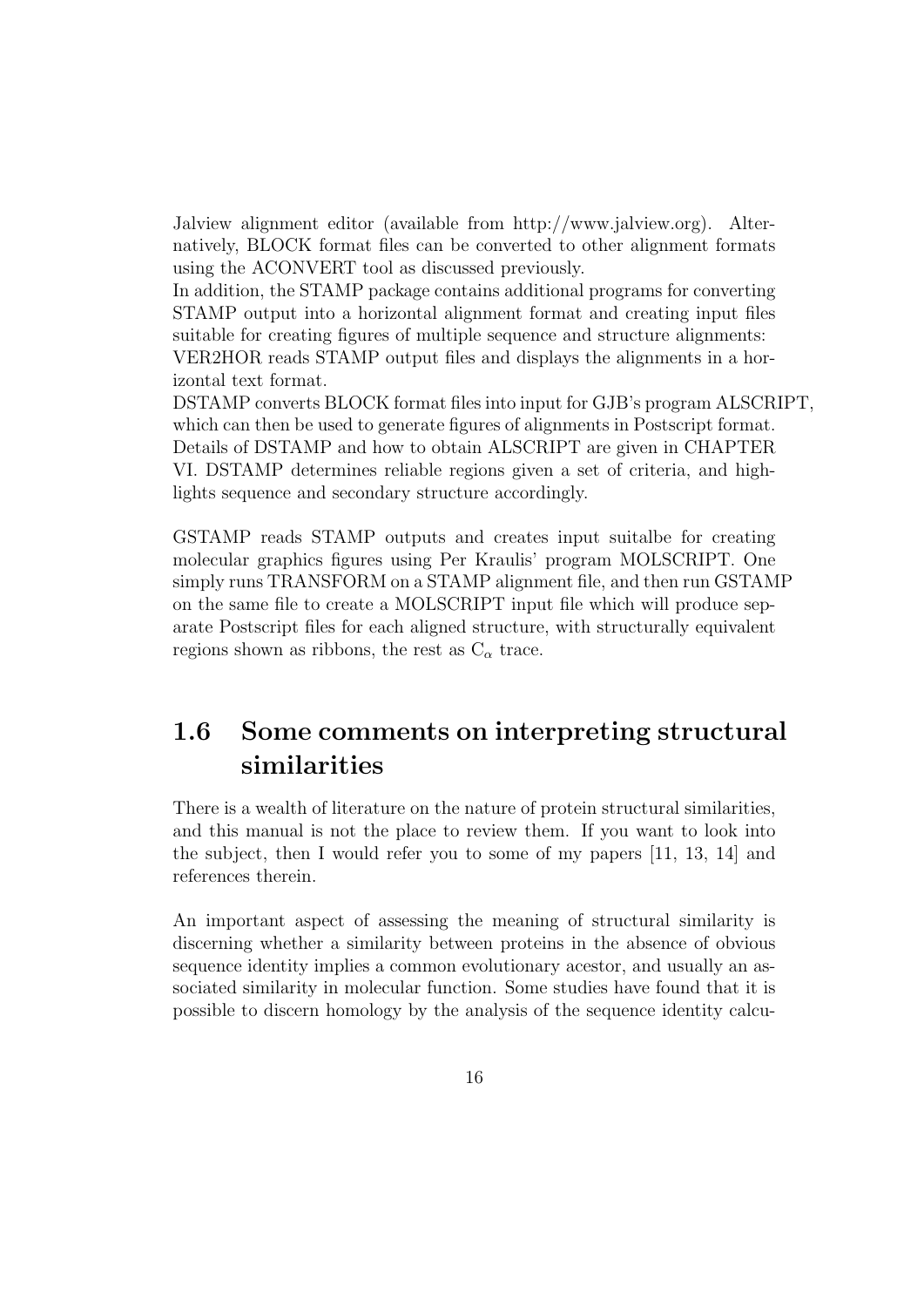lated following protein structure alignment. Note that this is a very different identity than that quoted during typical sequence comparison (e.g. BLAST, FASTA, SSEARCH, etc). During sequence comparison, the reported  $\%$  identity is the result of optimising the alignment of two sequences, thus numbers as high as % 20-30 are possible for proteins that are definitely not homologous (i.e. those having different tertiary folds). However, if an alignment has been derived without consideration of the amino acid sequence, then lower  $%$  identities can still be significant. See Russell *et al.*, 1997, and Murzin, 1993 for examples, and more details.

STAMP reports both the % identity from structure comparison, defined as the precentage residue identities  $(m)$  within structurally equivalent residues  $(n)$ , and an estimate of the statistical significance (reported as  $P(m)$ ) of a given a particular combination of  $m$  and  $n$ . The latter is described in Murzin (1993). Values of  $P(m)$  smaller than about  $10^{-3}$  very often indicate that the pair of proteins belong to the same protein superfamily, which implies a common ancestor, and more importantly very often indicates a similarity in molecular function. Specifically, the  $P(m)$  is calculated for a  $p = 0.1$ ; please see Murzin (1993) for a more thorough explanation of this calculation.

## 1.7 The programs contained within the package

STAMP consists of the main program (usually referred to as STAMP) and several sub-programs. Briefly, the programs are: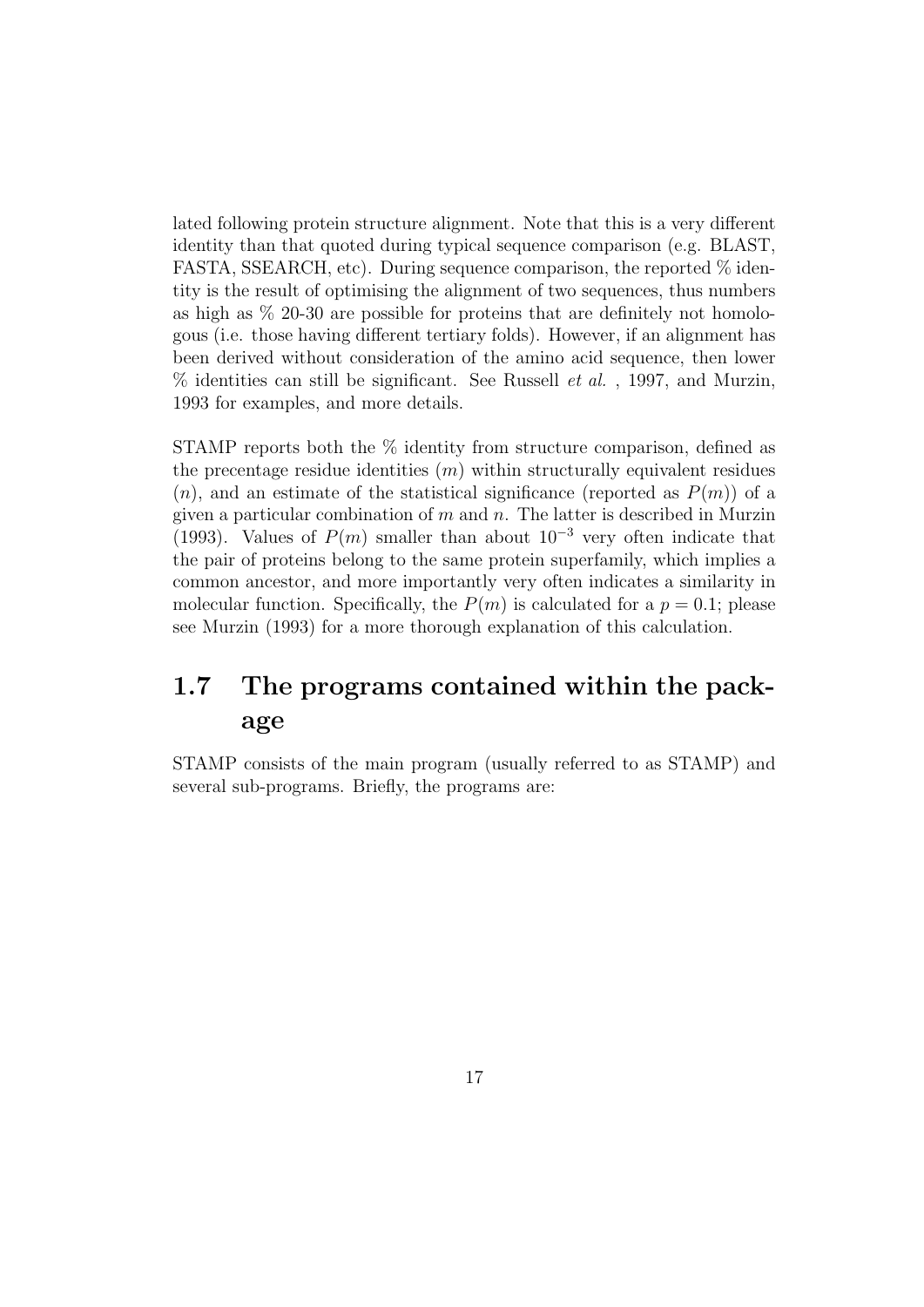| <b>STAMP</b>     | Main program, does PAIRWISE, tree                     |
|------------------|-------------------------------------------------------|
|                  | construction, TREEWISE and SCAN modes.                |
| <b>ALIGNFIT</b>  | Given a list of domains and a multiple sequence       |
|                  | alignment outputs an initial transformation.          |
| <b>PDBC</b>      | Finds and reports information about PDB files         |
|                  | given a four (PDB) code and/or chain identifier.      |
| <b>TRANSFORM</b> | Given a list of transformations, outputs the          |
|                  | corresponding set of coordinates.                     |
| <b>SORTTRANS</b> | Sorts the output from SCAN, and removes repeated      |
|                  | transformations.                                      |
| <b>PDBSEQ</b>    | Given a list of domains, extracts the corresponding   |
|                  | sequences from the PDB files.                         |
| VER2HOR          | Given a STAMP alignment file, outputs an easy to read |
|                  | text version of the alignment for quick analysis.     |
| <b>DSTAMP</b>    | Given a STAMP alignment file, outputs commands for    |
|                  | GJB's program ALSCRIPT (alignment to Postscript).     |
| <b>GSTAMP</b>    | Given a STAMP alignment file, outputs commands for    |
|                  | Per Kraulis' MOLSCRIPT program.                       |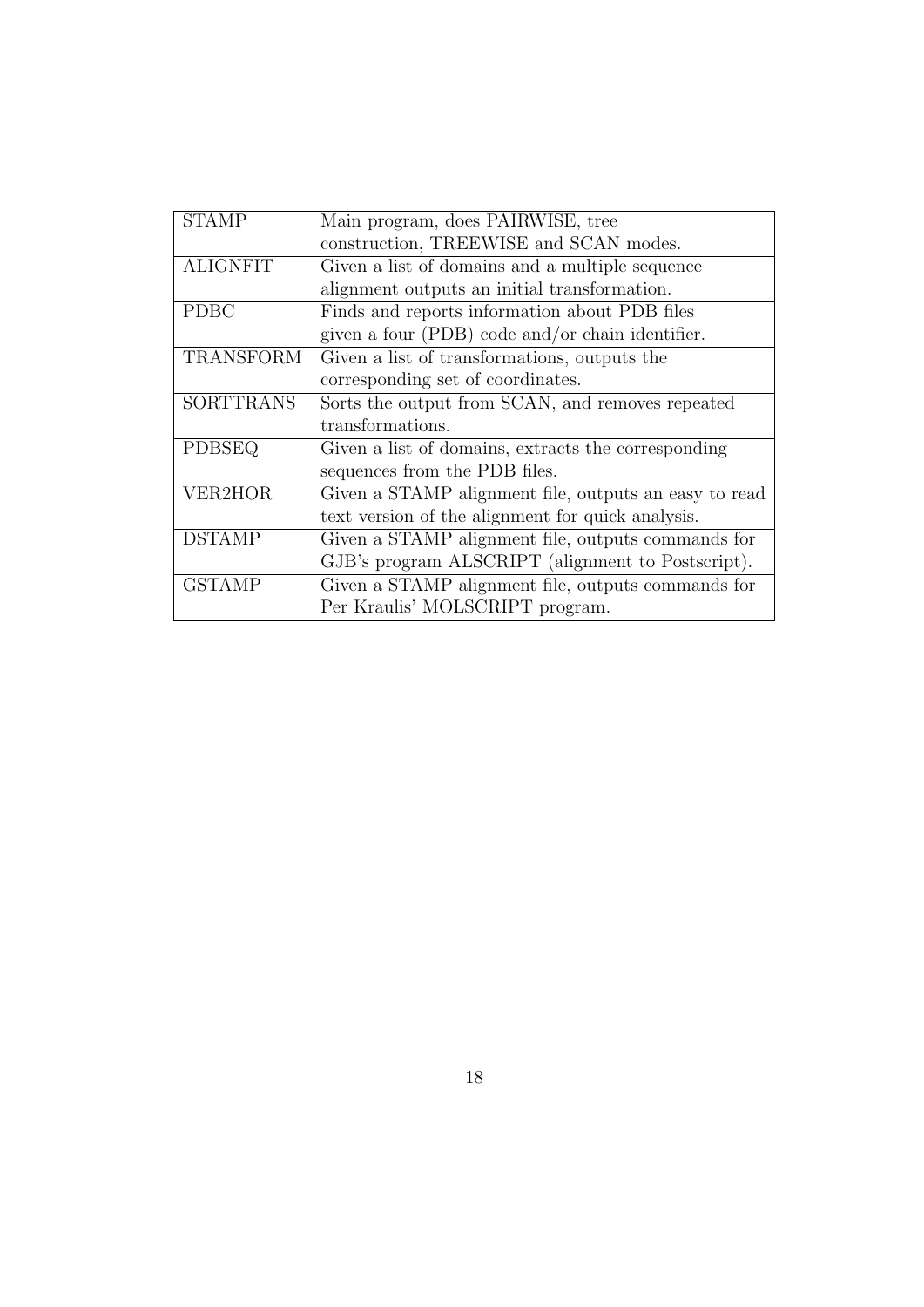The programs contained within the package (continued):

| <b>AVESTRUC</b>   | Given a STAMP alignment file, generates an average                |
|-------------------|-------------------------------------------------------------------|
|                   | set of main chain or C alpha coordinates for the                  |
|                   | structural family.                                                |
| <b>POSTSTAMP</b>  | Reanalyses a STAMP alignment file (provides a more                |
|                   | accurate set of equivalences for alignments of more               |
|                   | than one structure).                                              |
| <b>PICKFRAME</b>  | Given a transformation, transforms all other domains              |
|                   | onto another (specified by the user).                             |
| <b>MERGETRANS</b> | Given two transformation files, merges them by centering          |
|                   | on a common identifier, either the first common one found         |
|                   | or one specified by the user.                                     |
| MERGESTAMP        | Given two files containing alignments or transformations or both  |
|                   | merges them by centering on a common identifier, either the first |
|                   | common one found or one specified by the user.                    |
| <b>EXTRANS</b>    | Given a transformation file and a list of domain identifiers      |
|                   | it will output a new transformation file containing only the      |
|                   | domains given                                                     |
| <b>ACONVERT</b>   | General alignment format conversion utility.                      |
| STAMP_CLEAN       | Tidies up STAMP alignments to remove nonsensical gaps             |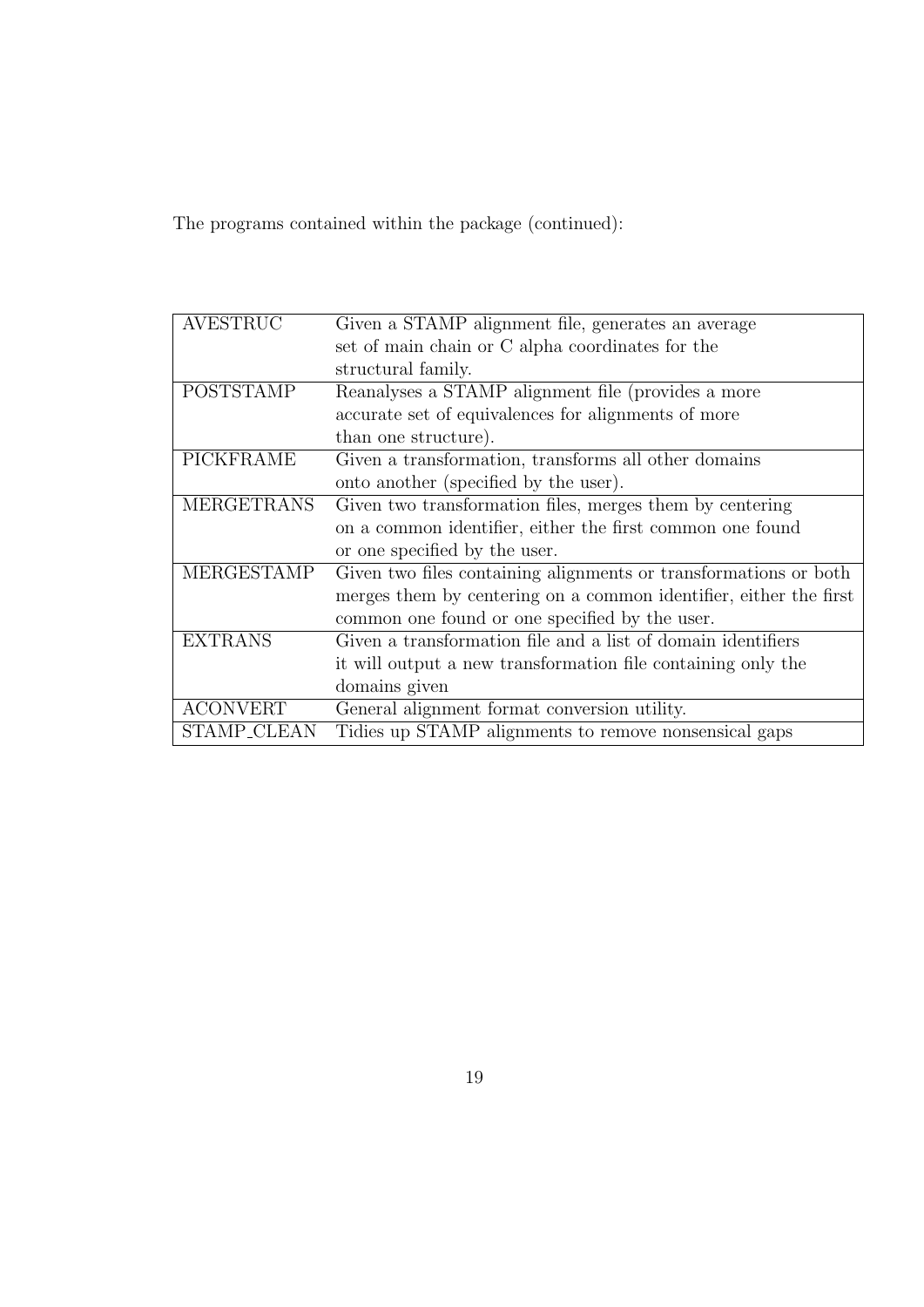# Chapter 2

# Worked examples

The examples described below show how to apply STAMP to particular problems. However, by far the most common thing you might want to do with STAMP is to pairwise or multiply align a set of structures. Originally, STAMP was intended to align closely similar structures that you had already collected together - for this reason, we talk first about this way of using STAMP (See section: 2.2). We recommend you work through this example as it introduces STAMP concepts and files. However after developing the SCAN option in STAMP we found that the best way to start a multiple struture alignment was to gather structures or structural domains firstly by carrying out a STAMP scan. So, we recommend that unless you already have a set of very similar structures to align, you follow the SCAN example (See section: 2.4) to gather and orientate domains for multiple structure alignment.

### 2.1 Setup of examples

The installation and configuration of STAMP are explained in Chapter 5. To run the worked examples you need only install STAMP and set the STAM-PDIR environment variable as described below. It is not necessary to edit the configuration files.

All example output files may be found in the directory examples/ in the STAMP installation directory. There are four sub-directories in the exam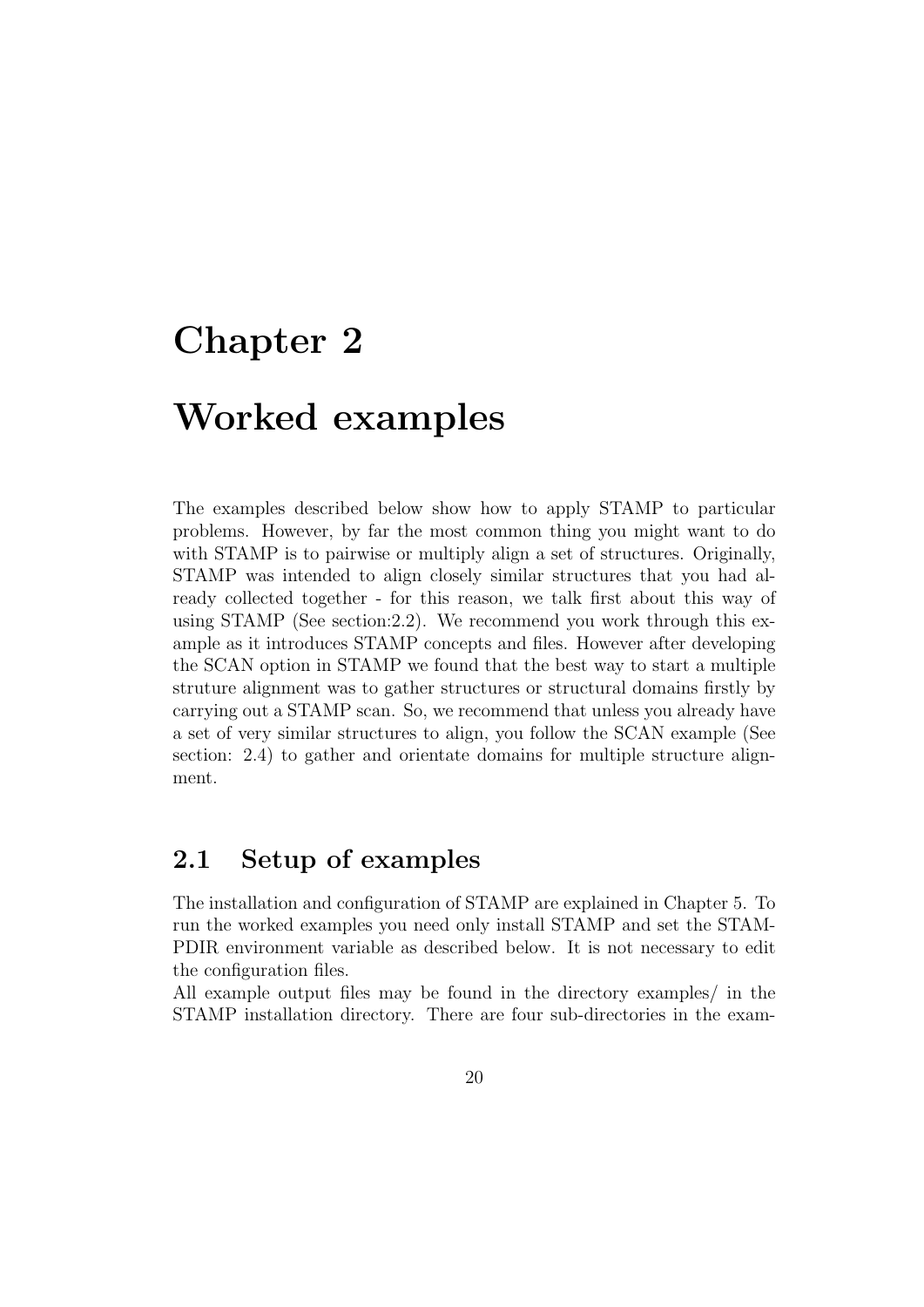ples directory corresponding to each of the four protein structure familes discussed in the examples below  $(s_{\text{c}})$ ,  $\frac{1}{s}$ ,  $\frac{1}{s}$ ,  $\frac{1}{s}$ ,  $\frac{1}{s}$ ,  $\frac{1}{s}$ .

Before beginning you should set the STAMPDIR environment variable to the name of the directory containing the various STAMP defaults files. This directory is called defs/ within the STAMP installation directory. It contains files containing default parameters and rules for finding PDB and DSSP files. It is not necessary to edit these files to run the examples. The files are as follows:

1. STAMPDIR/stamp.defaults contains default values for STAMP command line parameters. Values in this file can be overridden by specifying options on the command line.

2. The file STAMPDIR/pdb.directories file contains a set of patterns which STAMP uses to find PDB files. This makes it possible for STAMP to use PDB files located in multiple directories and having various combinations of filename prefixes and suffixes.

3. STAMPDIR/dssp.directories is similar to pdb.directories but is used by STAMP to locate files containing secondary structure assignments for PDB structures generated using the DSSP program.

## 2.2 Multiple alignment using an initial multiple sequence alignment

#### Mammalian and Bacterial Serine Proteinases

(This example is discussed in Russell & Barton, (1992).)

Despite a pronounced functional similarity (a highly conserved catalytic triad), this family of proteins shows little overall sequence similarity. Indeed, sequence alignment methods generally fail to provide an accurate alignment of these protein sequences. In situations like these, STAMP can be used to provide an accurate alignment of protein sequences based on a comparison of 3D structure. This can often reveal regions of weak sequence similarity that are not detectable during a comparison of sequence. The files for this example are in the directory examples/s prot in the STAMP installation directory.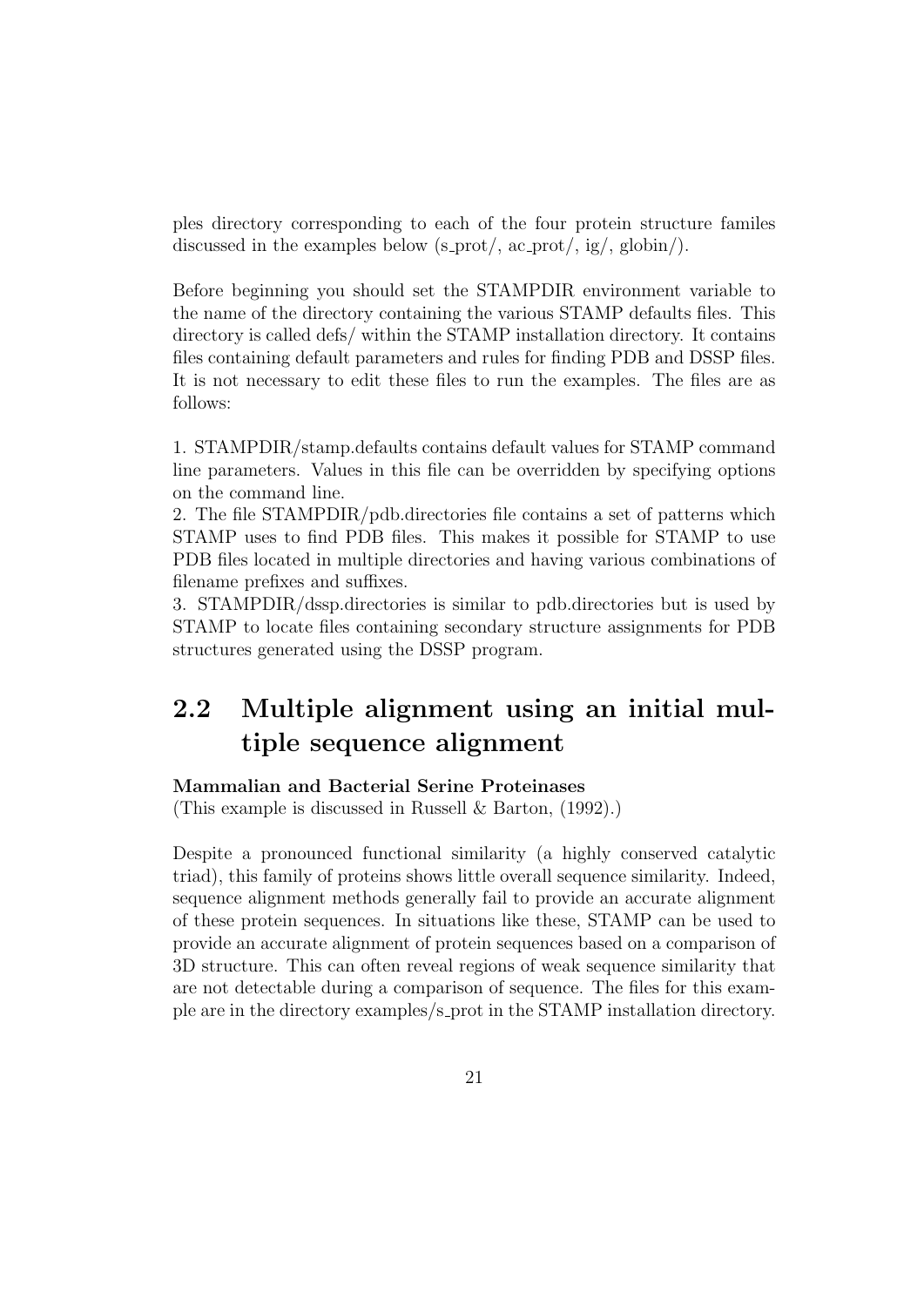The procedure in this example is to create a multiple sequence alignment which is fed into the ALIGNFIT program to create an initial rough multiple structure alignment which can then be refine by STAMP.

The list of the domains to be aligned is given in the file s prot. domains. The sequences are extracted from the PDB files by using the domain file with PDBSEQ:

```
pdbseq -f s_prot.domains > s_prot.seqs
```
This produces the file s prot. seqs. This file is used to generate a multiple alignment using AMPS, the alignment being stored in the file s prot amps. align. This file is in AMPS format, which is the only format that ALIGNFIT can read. However, alignments in other formats can be converted to AMPS format using the Jalview (www.jalview.org) or ACONVERT program. For example, if the alignment had been in Clustal W format it could have been converted by running:

aconvert -in c -out b < sprot\_clw.aln > s\_prot\_amps.align

Running:

aconvert -h

will list the command-line arguments that ACONVERT accepts. Now that we have the multiple alignment, we can run ALIGNFIT on it:

alignfit -f s\_prot\_amps.align -d s\_prot.domains -out s\_prot\_alignfit.trans

giving the output:

ALIGNFIT R.B. Russell 1995 Reading in block file... Blocfile read: Length: 261 Reading in coordinate descriptions... Reading coordinates... Checking for inconsistencies... Doing pairwise comparisons... Doing treewise comparisons... ALIGNFIT done. Look in the file s\_prot\_alignfit.trans for output and details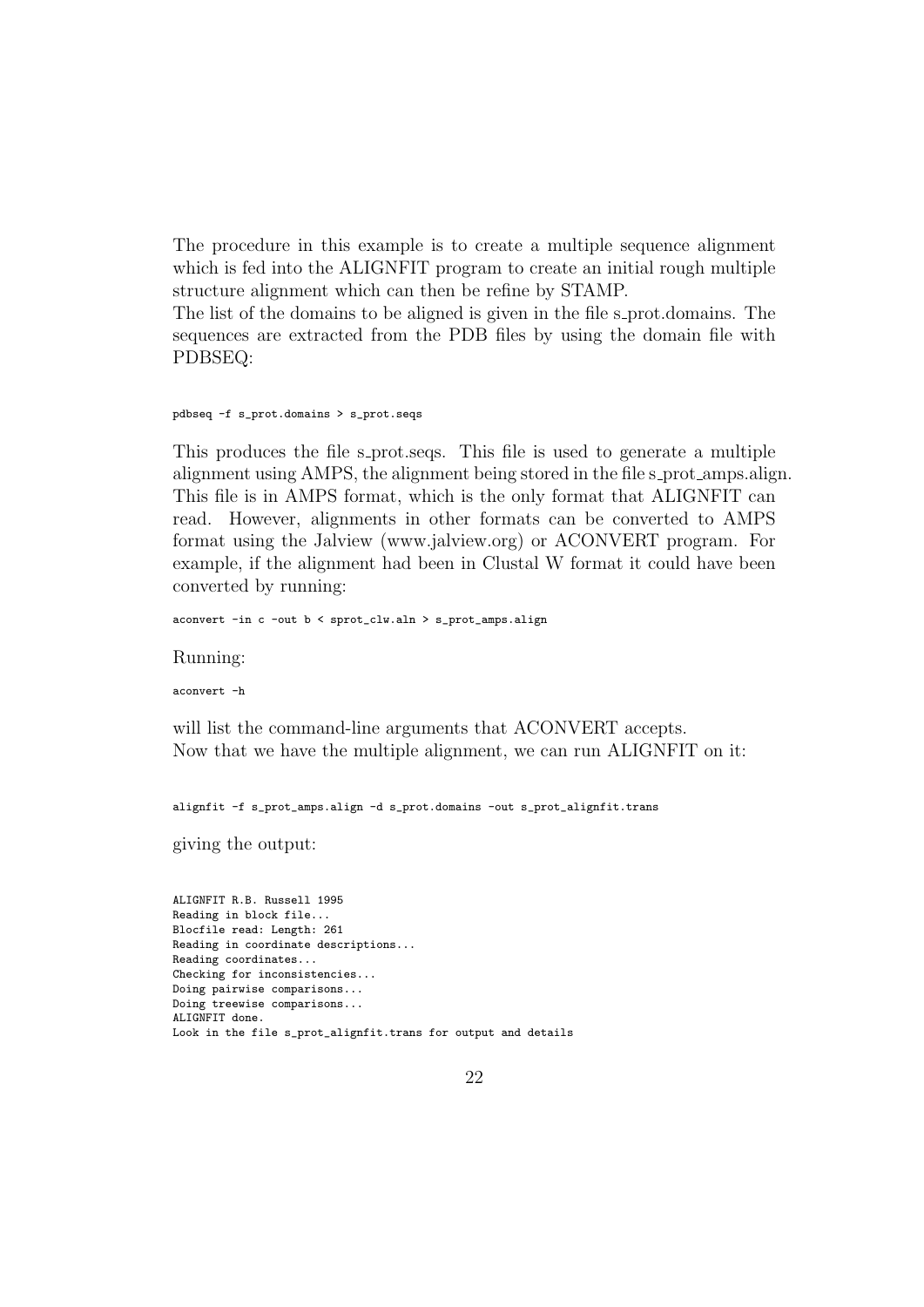The final transformation is in the file s prot alignfit.trans.

This provides an initial set of transformations for use by STAMP. To run STAMP type:

stamp -l s\_prot\_alignfit.trans -prefix s\_prot

This should produce the following output on the terminal:

STAMP Structural Alignment of Multiple Proteins

Version 4.4 (May 2010)

by Robert B. Russell & Geoffrey J. Barton Please cite PROTEINS, v14, 309-323, 1992

Sc = STAMP score, RMS = RMS deviation, Align = alignment length Len1, Len2 = length of domain, Nfit = residues fitted Secs = no. equivalent sec. strucs. Eq = no. equivalent residues  $\sqrt[6]{1}$  = seq. identity,  $\sqrt[6]{5}$  = sec. str. identity  $P(m) = P$  value (p=1/10) calculated after Murzin (1993), JMB, 230, 689-694 (NC = P value not calculated - potential FP overflow)

|      |              | No. Domain1 | Domain2 | Sc   | RMS  |     |     |     | Len1 Len2 Align NFit Eq. Secs. |    | %I %S | P(m)                    |
|------|--------------|-------------|---------|------|------|-----|-----|-----|--------------------------------|----|-------|-------------------------|
| Pair | $\mathbf{1}$ | 4chaa       | 3est    | 7.74 | 1.15 | 239 | 240 | 242 | 217 214                        |    |       | 20 41.59 84.58 1.32e-33 |
| Pair |              | 2 4chaa     | 2ptn    | 7.81 | 0.97 | 239 | 223 | 234 | 206 203                        | 20 |       | 47.78 91.63 8.32e-43    |
| Pair |              | 3 4chaa     | 1ton    | 6.92 | 1.19 | 239 | 227 | 241 | 191 189                        |    |       | 19 40.21 89.42 8.18e-28 |
| Pair |              | 4 4chaa     | 3rp2a   | 7.46 | 1.09 | 239 | 224 | 235 | 203 199                        |    |       | 18 37.19 85.43 6.38e-24 |
| Pair |              | 5 4chaa     | 2pkaab  | 7.28 | 1.14 | 239 | 232 | 241 | 203 202                        |    |       | 20 37.13 90.10 6.62e-25 |
| Pair | 6            | 4chaa       | 1sgt    | 7.09 | 1.26 | 239 | 223 | 239 | 197<br>191                     | 20 | 36.13 | 90.05 2.86e-22          |
| Pair | 7            | 4chaa       | 2sga    | 3.64 | 1.66 | 239 | 181 | 240 | 109 101                        | 15 |       | 28.71 84.16 8.84e-08    |
| Pair | 8            | 4chaa       | 3sgbe   | 3.62 | 1.56 | 239 | 185 | 240 | 105<br>95                      |    |       | 15 26.32 85.26 3.48e-06 |

```
<etc.>
Reading in matrix file s_prot.mat...
Doing cluster analysis...
Cluster: 1 ( 2ptn & 2pkaab ) Sc 8.50 RMS 1.07 Len 232 nfit 216
See file s_prot.1 for the alignment and transformations
Cluster: 2 ( 2sga & 3sgbe ) Sc 8.36 RMS 0.65 Len 191 nfit 166
See file s_prot.2 for the alignment and transformations<br>Cluster: 3 (1ton & 2ptn 2pkaab) Sc 9.03 RM
                           2ptn 2pkaab ) Sc 9.03 RMS 0.73 Len 239 nfit 205
See file s_prot.3 for the alignment and transformations<br>Cluster: 4 ( 3rp2a & 1ton 2ptn 2pkaab) Sc
                                    2ptn 2pkaab ) Sc 8.73 RMS 0.93 Len 242 nfit 206
See file s_prot.4 for the alignment and transformations
Cluster: 5 ( 3est & 3rp2a 1ton 2ptn 2pkaab ) Sc 8.51 RMS 1.13 Len 258 nfit 208
See file s_prot.5 for the alignment and transformations
Cluster: 6 ( 4chaa & 3est 3rp2a 1ton 2ptn 2pkaab ) Sc 8.18 RMS 1.01 Len 260 nfit 201
See file s_prot.6 for the alignment and transformations
Cluster: 7 ( 2alp & 2sga 3sgbe ) Sc 8.35 RMS 1.06 Len 203 nfit 168
 See file s_prot.7 for the alignment and transformations
```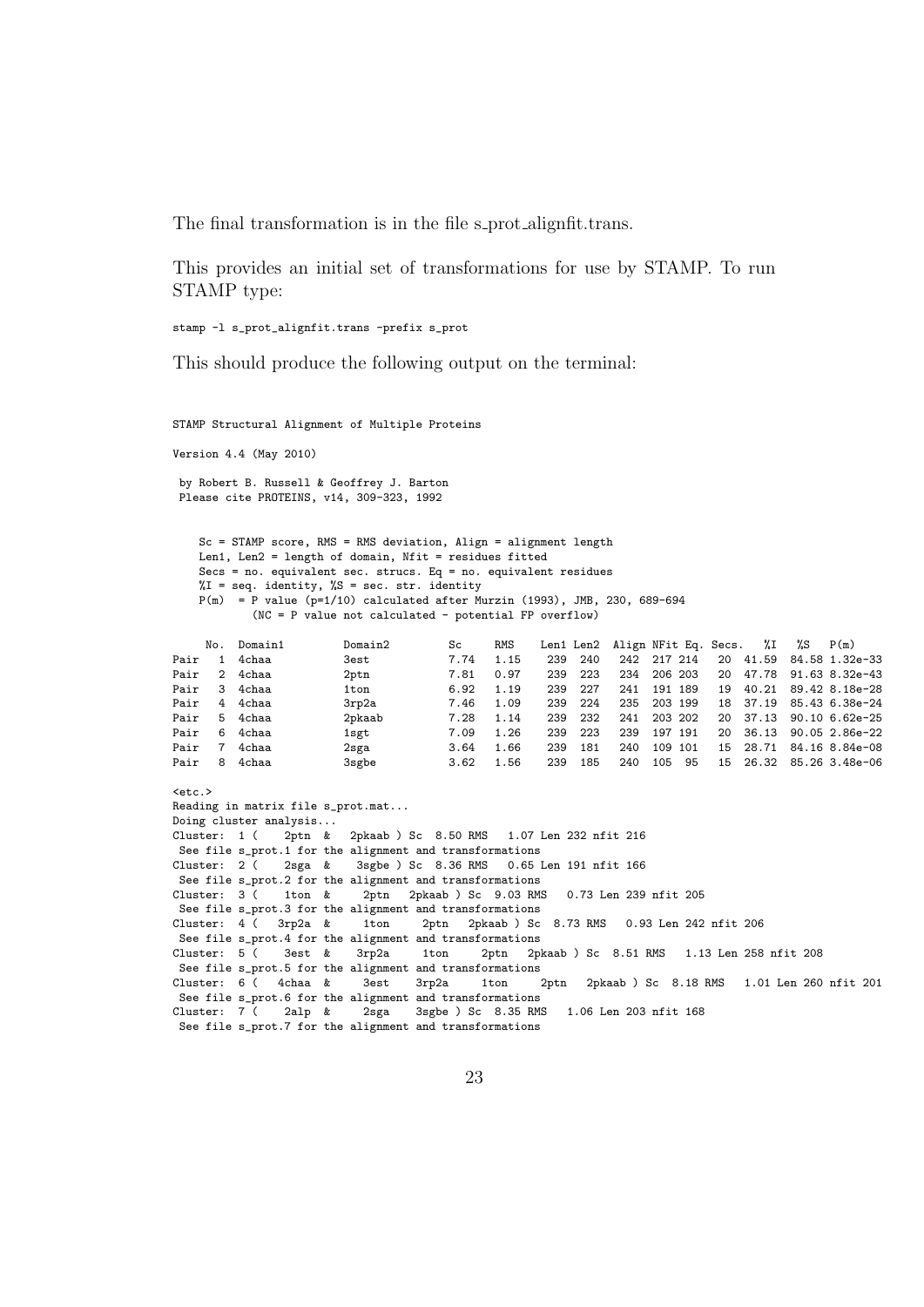Cluster: 8 ( 1sgt & 4chaa 3est 3rp2a 1ton 2ptn 2pkaab ) Sc 7.70 RMS 1.11 Len 267 nfit See file s\_prot.8 for the alignment and transformations<br>Cluster: 9 ( 1sgt 4chaa 3est 3rp2a 1to Cluster:  $9$  ( 1sgt 4chaa 3est 3rp2a 1ton 2ptn 2pkaab & 2alp 2sga 3sgbe ) Sc 4. See file s\_prot.9 for the alignment and transformations

The various fields describe details of the pairwise and treewise comparisons:  $S_c$ , RMS deviation, the alignment length (Align), the length of each structure in residues (Len1, Len2), the number of atoms used in the RMS fit (Nfit), the number of equivalent secondary structure elements (Secs), and the number of equivalent residues (see above, Eq.).

STAMP will also produce several files:

s prot.mat – a file containing the information used to derive the structural similarity tree (i.e. the output from the PAIRWISE) mode. This is an upper diagonal matrix containing the pairwise  $S_c$  values.

s prot. $N - a$  series of files containing transformations and alignments created by running the TREEWISE mode in STAMP. Each file corresponds to a *node* in the similarity tree (i.e. a *cluster*), where two groups of one or more structures have been combined to form an alignment and transformations. The higher the value of  $N$  the more structurally dissimilar the proteins contained in the file are. Highly similar structures are clustered (aligned/superimposed) at an early stage in the program's run, with more distantly related structures being clustered towards the end.

The top of each s\_prot. $N$  file contains the information needed to generate superimposed coordinates using TRANSFORM. For example, running:

transform -f s\_prot.9 -g -o s\_prot.pdb

will create a PDB file containing all of the structures from the alignment in s\_prot.8.

After these details, various details of the similarity (RMS deviation,  $S_c$  value, etc) are given. The bottom portion of the file contains the structural alignment in STAMP format. Positions that do not include gaps contain information as to the degree of local structural similarity, such as the distance between (averaged)  $C_{\alpha}$  atoms, and the  $P'_{ij}$  value.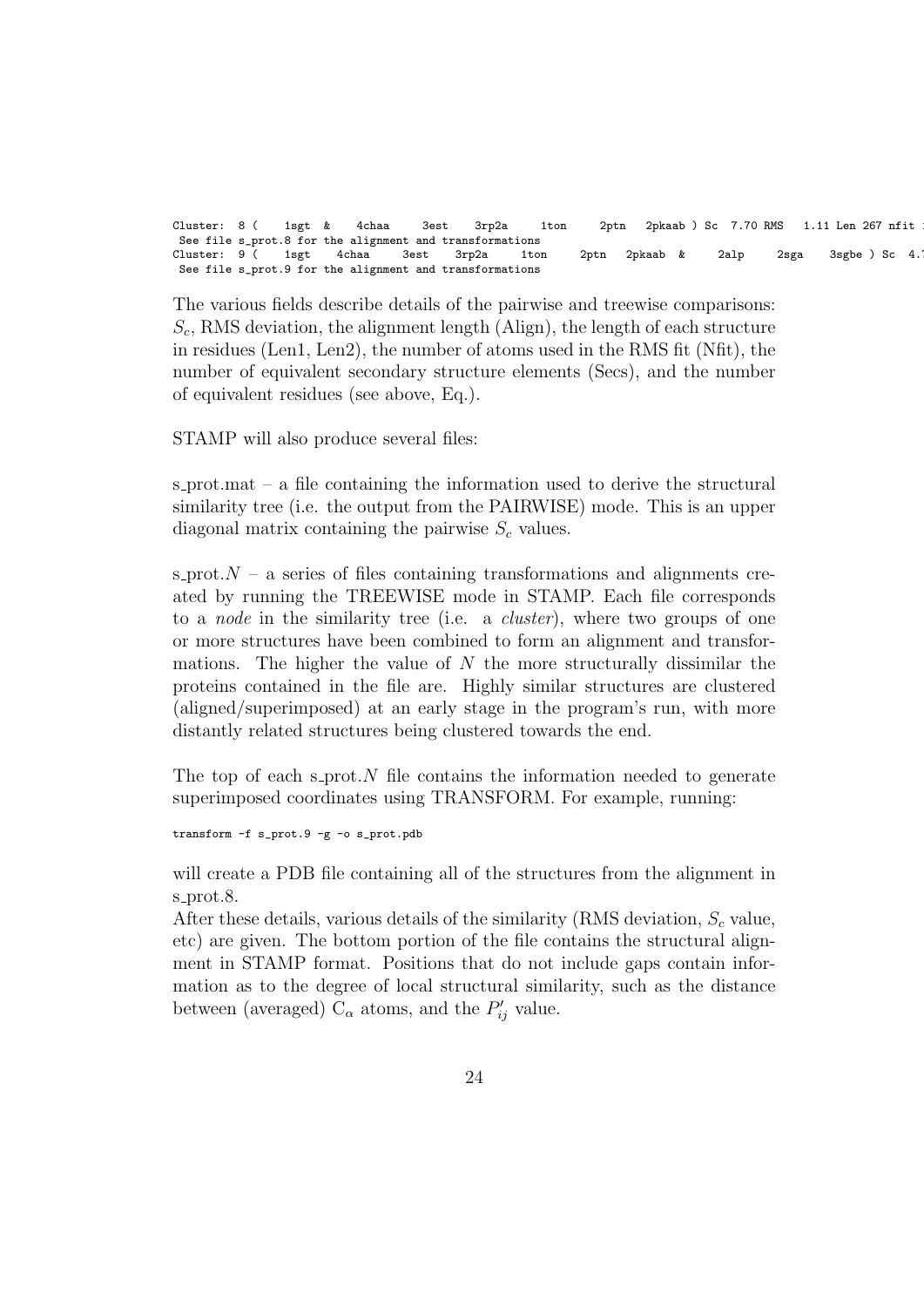Methods for displaying sequence alignments and structures are described below.

### 2.3 Database Scanning

Database scanning within STAMP is unpublished, apart from a brief description in a figure legend [16], but it has been fairly well tested since version 2.0. Indeed, two novel similarities have resulted in publications [9, 16].

#### Immunglobulin domain

One example of a scan is given. The light chain variable domain of the immunoglobulin 2FB4 is used to scan a small database of other protein domains containing both a diverse collection of related folds (greek key folds, including azurin, superoxide dismutase, CD4, etc.), and completely unrelated folds (such as globins). See the directory examples/ig for this example.

The 2FB4 domain is described in 2fb4lv.domain. To scan this against the database type:

stamp -l 2fb4lv.domain -s -n 2 -slide 5 -prefix 2fb4lv\_stamp -d some.domains -cut

'-s' specifies the SCAN mode '-slide' describes how many residues to slide the query sequence (2fb4lv) along each sequence in the file some.domains to provide each initial fit (i.e. the sequence of 2fb4lv is layed on top of each database sequence at postions 1, 6, 11, etc.). '-cut' tells the program to cut down each domain read in from some.domains according to where the similarity is found. If it is not specified, the output will contain domain descriptors identical to those found in 'some.domains'. When one is comparing a single-domain query to a database structure having multiple domains, it is desirable to do this. Try running it both ways (with and without -cut) and look at the output to see the difference. (e.g. CHAIN A is converted to A  $1$  to A 60 in one descriptor in the SCAN output and A 120 it of A 175 is in another, since there are two repeats of the query domain in the database structure).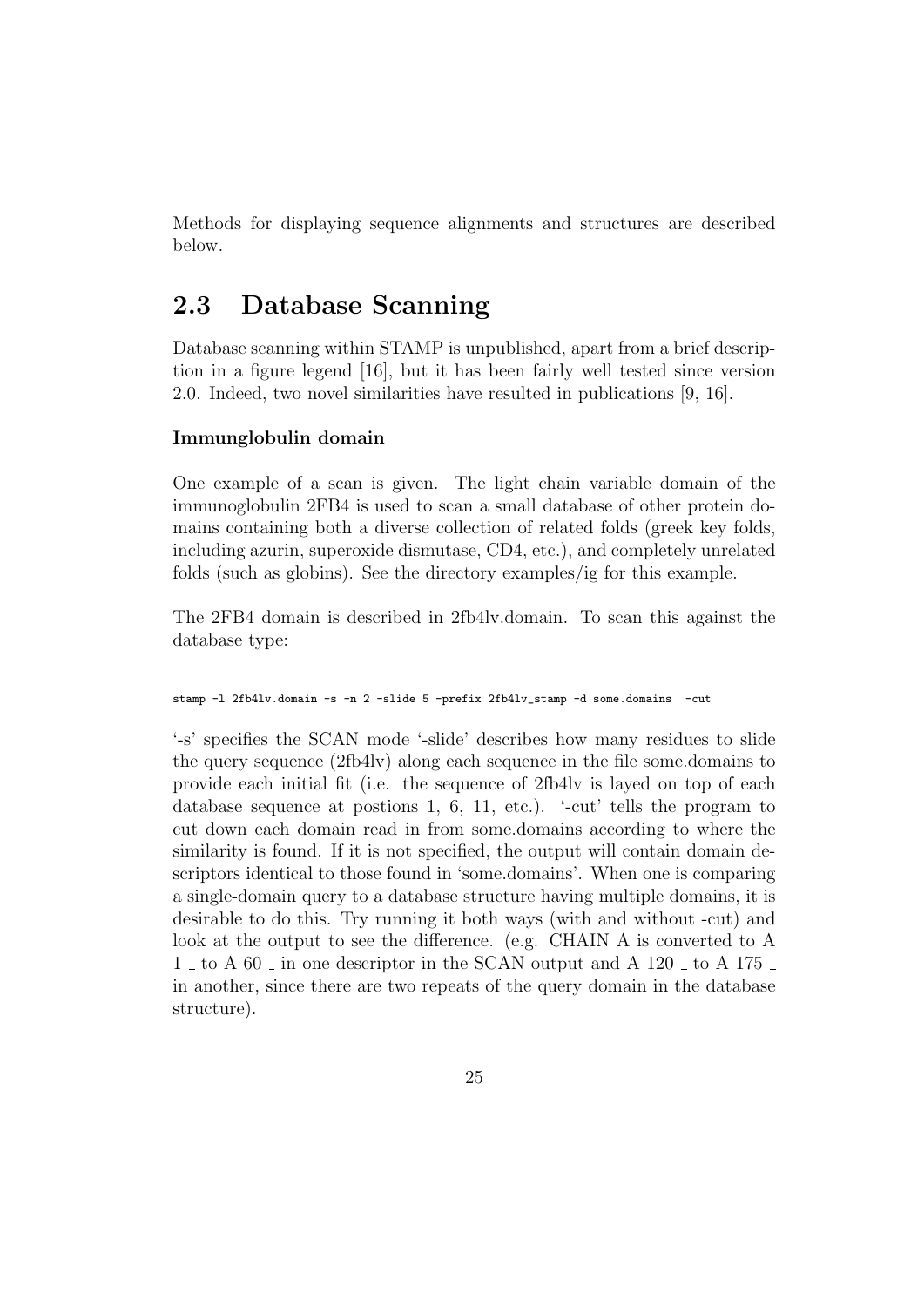The above run should write the following to the standard output (again, ignoring the header):

STAMP Structural Alignment of Multiple Proteins

Version 4.4 (May 2010)

by Robert B. Russell & Geoffrey J. Barton Please cite PROTEINS, v14, 309-323, 1992

Results of scan will be written to file 2fb4lv\_stamp.scan Fits = no. of fits performed,  $Sc = STAMP$  score,  $RMS = RMS$  deviation Align = alignment length, Nfit = residues fitted, Eq. = equivalent residues Secs = no. equiv. secondary structures, %I = seq. identity, %S = sec. str. identity  $P(m) = P$  value (p=1/10) calculated after Murzin (1993), JMB, 230, 689-694 (NC = P value not calculated - potential FP overflow)

| Domain1                        | Domain2          | Fits | Sc    | RMS           |     |     | Len1 Len2 Align Fit |          |     | Eq. Secs | %Ι        | %S | P(m)           |
|--------------------------------|------------------|------|-------|---------------|-----|-----|---------------------|----------|-----|----------|-----------|----|----------------|
| Scan 2fb4lv                    | 2fb41c           | 1    | 4.317 | 2.120         | 111 | 105 | 127                 | 55       | 46  | 8        | 10.87     |    | 78.26 1.00e+00 |
| Scan 2fb4lv                    | 2fb41            | 1    | 9.799 | 0.001         | 111 | 166 | 111                 | 111      | 111 |          | 11 100.00 |    | 97.30 0.00e+00 |
| Scan 2fb4lv                    | 1mcp1v           | 1    | 7.848 | 1.165         | 111 | 113 | 116                 | 96       | 95  | $\Omega$ | 49.47     |    | 40.00 2.05e-22 |
| Scan 2fb4lv                    | 1mcphv           |      | 6.921 | 1.500         | 111 | 122 | 126                 | 85       | 81  | 0        | 30.86     |    | 34.57 1.44e-07 |
| Scan 2fb4lv                    | 1 <sub>cms</sub> |      | 2.507 | 1.639         | 111 | 148 | 157                 | 28       | 24  | 4        | 4.17      |    | 62.50 1.00e+00 |
| Scan 2fb4lv                    | 3cd4             |      | 5.939 | 1.334         | 111 | 166 | 114                 | 78       | 75  | 12       | 20.00     |    | 76.00 4.10e-03 |
| Scan 2fb4lv                    | 2hhbb            | 0    |       | 0.000 100.000 | 111 | 146 | $\Omega$            | $\Omega$ | 75  | $\Omega$ | 0.00      |    | $0.001.00e+00$ |
| Scan 2fb4lv                    | 3dpa             | 0    |       | 0.000 100.000 | 111 | 166 | $\Omega$            | $\Omega$ | 75  | 0        | 0.00      |    | $0.001.00e+00$ |
| Scan 2fb4lv                    | 3sgbe            | 0    | 1.940 | 2.313         | 111 | 166 | 204                 | 25       | 17  | 3        | 5.88      |    | 88.24 1.00e+00 |
| Scan 2fb4lv                    | 1acx             |      | 4.152 | 2.454         | 111 | 108 | 133                 | 57       | 43  | 4        | 16.28     |    | 72.09 7.26e-02 |
| Scan 2fb4lv                    | 2abxa            | 0    |       | 0.000 100.000 | 111 | 74  | $\Omega$            | $\Omega$ | 43  | 0        | 0.00      |    | $0.001.00e+00$ |
| Scan 2fb4lv                    | 1101             | 0    | 0.000 | 100.000       | 111 | 164 | $\Omega$            | $\Omega$ | 43  | 0        | 0.00      |    | $0.001.00e+00$ |
| Scan 2fb4lv                    | 2azaa            |      | 4.063 | 2.463         | 111 | 129 | 134                 | 49       | 35  | 5.       | 14.29     |    | 82.86 1.00e+00 |
| Scan 2fb4lv                    | 1rnt             | 0    | 1.503 | 2.545         | 111 | 104 | 148                 | 17       | 13  | 3        | 15.38     |    | 69.23 1.00e+00 |
| Scan 2fb4lv                    | 2sodo            |      | 3.611 | 2.365         | 111 | 151 | 158                 | 42       | 32  | 8        | 9.38      |    | 71.88 1.00e+00 |
| Scan 2fb4lv                    | 2pcy             |      | 3.788 | 2.052         | 111 | 99  | 125                 | 47       | 39  | 6.       | 30.77     |    | 79.49 2.27e-04 |
| Scan 2fb4lv                    | 8atca            | 0    | 0.000 | 100,000       | 111 | 166 | 0                   | 0        | 39  | 0        | 0.00      |    | $0.001.00e+00$ |
| See the file 2fb4lv_stamp.scan |                  |      |       |               |     |     |                     |          |     |          |           |    |                |

where all of the fields are as for the PAIRWISE mode, save for Fits, which indicates the number of fits that were saved to the file '2fb4lv stamp.scan'. Note that for domain descriptors (see some.domains) containing two Ig type folds (e.g. 2fb4l, 1cd4, etc.) that more than one fit has been saved, since the search found both of the Ig type folds in each of these two proteins. Not also that 'Fits' is zero for several of the examples, indicating that the no similarity was found within these proteins. Where more than one Fit is output for a domain in the database, the best  $S_c$ , RMS etc. are reported.

2fbjlv stamp.scan will contain all the transformations output during the scan.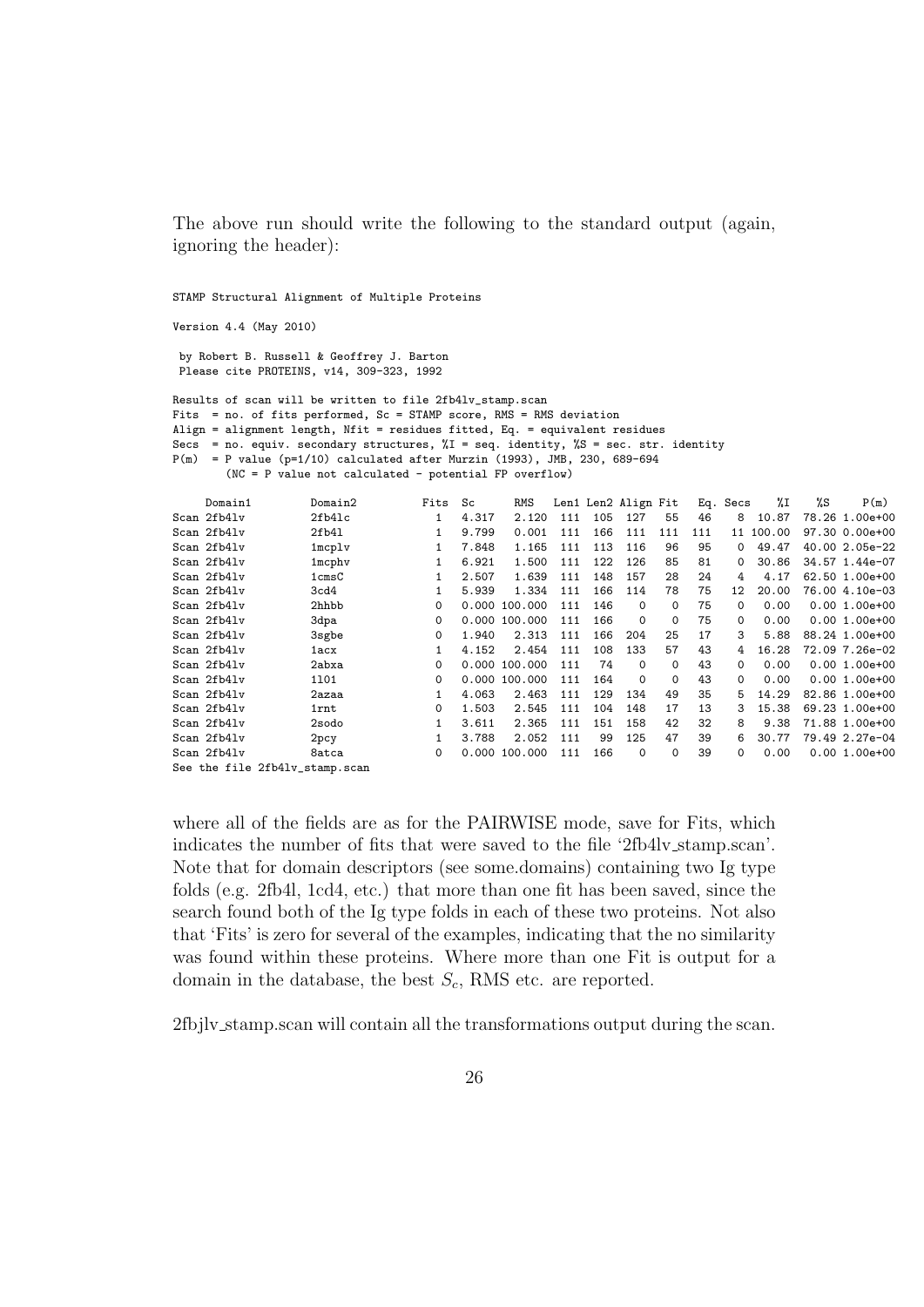Several of these will be redundant, since it is possible for a particular match to be found twice. To remove repeated transformations, or those not considered interesting, run the program SORTTRANS on the output.

sorttrans -f 2fb4lv\_stamp.scan -s Sc 2.0 > 2fb4lv\_stamp.sorted

This sorts the input file by  $S_c$  values, and leaves only those non-redundent domain descriptions having an  $S_c \geq 2.0$ . A cutoff of 2.0 is generally a good choice pairwise comparisons with a score lower than this tend to produce poor quality alignments.

sorttrans -f 2fb4lv\_stamp.scan -s rms 1.5 > 2fb4lv\_stamp.sorted

sorts the input file by RMSD values, and leaves only those domain descriptions having an RMSD  $\leq$  1.5 Å. Despite its predominance in the literature, RMSD is not a very good means of measuring structural similarity, since low RMSDs can usually be obtained for any two structures if one considers a small enough set of residues.

```
sorttrans -f 2fb4lv_stamp.scan -s nfit 40 > 2fb4l_stamp.sorted
```
sorts the input file by the number of atoms used in the final fitting, and leaves only those domain descriptions where nfit  $\geq 40$ .

```
sorttrans -f 2fb4lv.scan -s n_sec 6 > 2fb4lv_stamp.sorted
```
sorts the input file by the number of equivalent secondary structures, and leaves only those having 6 or more secondary structures equivalent.

Combinations of these can be used to select out interesting domains from a scan output. Probably the best combination involves Sc and nfit (ie. score and nfit), since large structures can give fortuitously large  $S_c$  values with very few fitted atoms.

The final output is in the file 2fb4lv stamp.sorted. This is the result of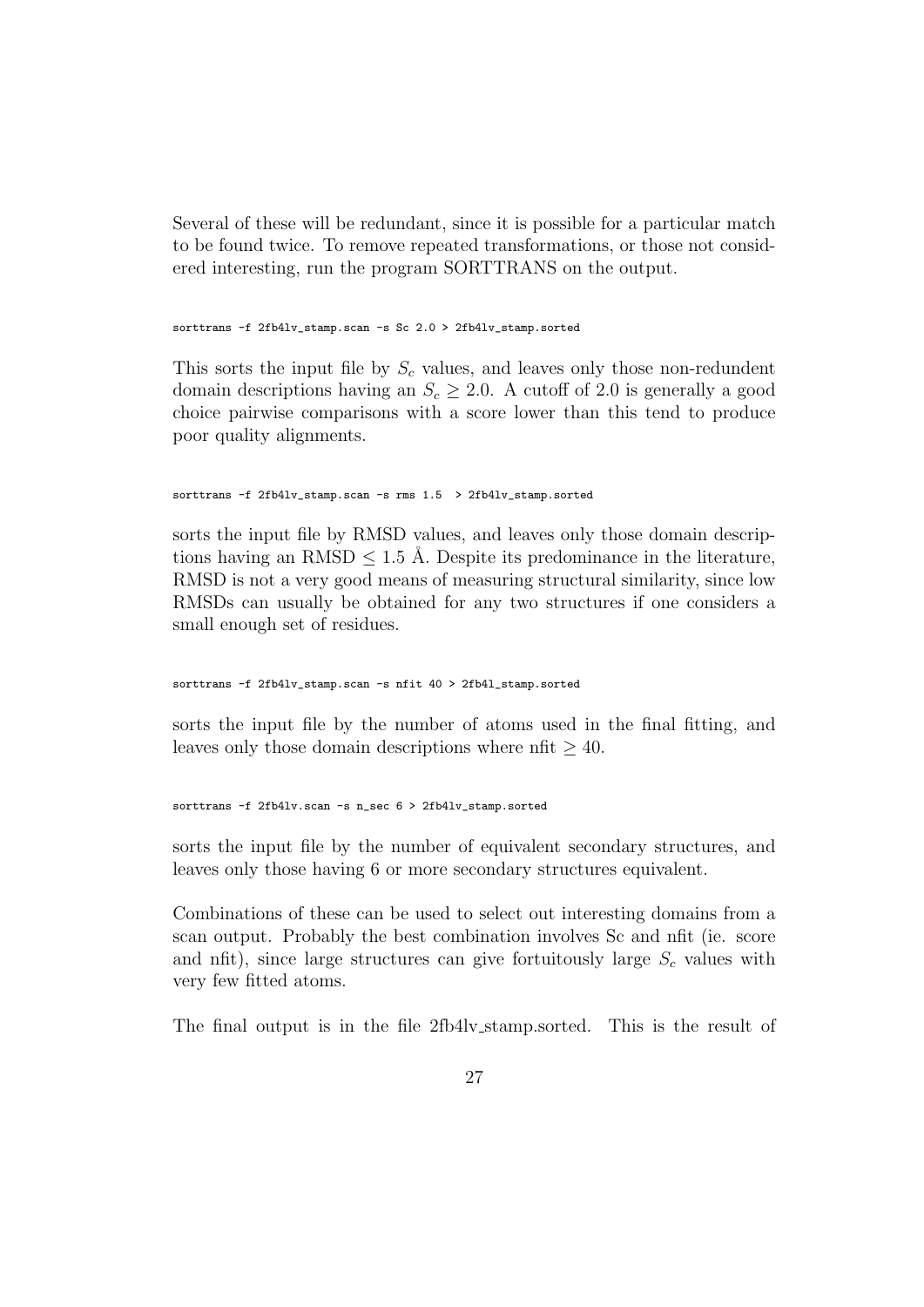the first example (i.e. -s Sc 2.0). Note that several structures similar to the Ig type domain have been detected, and appear (according to  $S_c$ ) in the order one might expect from knowledge of the 3D structures, sequences and functions of these proteins.

The output from scanning can be used as input for other modes of the program Once you have performed a scan, and have sorted the 'hits' down to an interesting set, you can then use the output from scan as the input for a multiple alignment. This is discussed in the next section.

## 2.4 Using SCAN mode as the starting point for multiple alignment

In certain instances initial fits based on multiple sequence alignment will be far from accurate, such that even an initial conformation based fit will not be able to correct the poor initial superposition, and even genuine structural homology will be missed. In these instances it is possible to make use of the SCAN mode to provide a more accurate initial superimposition.

To do this one need only select one representative of the domains to be superimposed and use this domain in a sensiitve scan of the other domains. By applying the same techinques as used for the scan with the Ig light variable domain (see the previous section) one can create a set of transformations of the searched domains onto the query domain. This set of transformations constitutes a rough multiple structure alignment which can be used by STAMP as the starting point for an accurate alignment.

#### Aspartic Proteinase Domains

The output files for this example are in the directory examples/ac prot. In this example the aspartyl proteinase N– and C–terminal lobes are aligned. The N–terminal domain of 1CMS (in the file 1cmsN.domain) is used as the query domain to scan a list of aspartyl proteinase N– and C– terminal do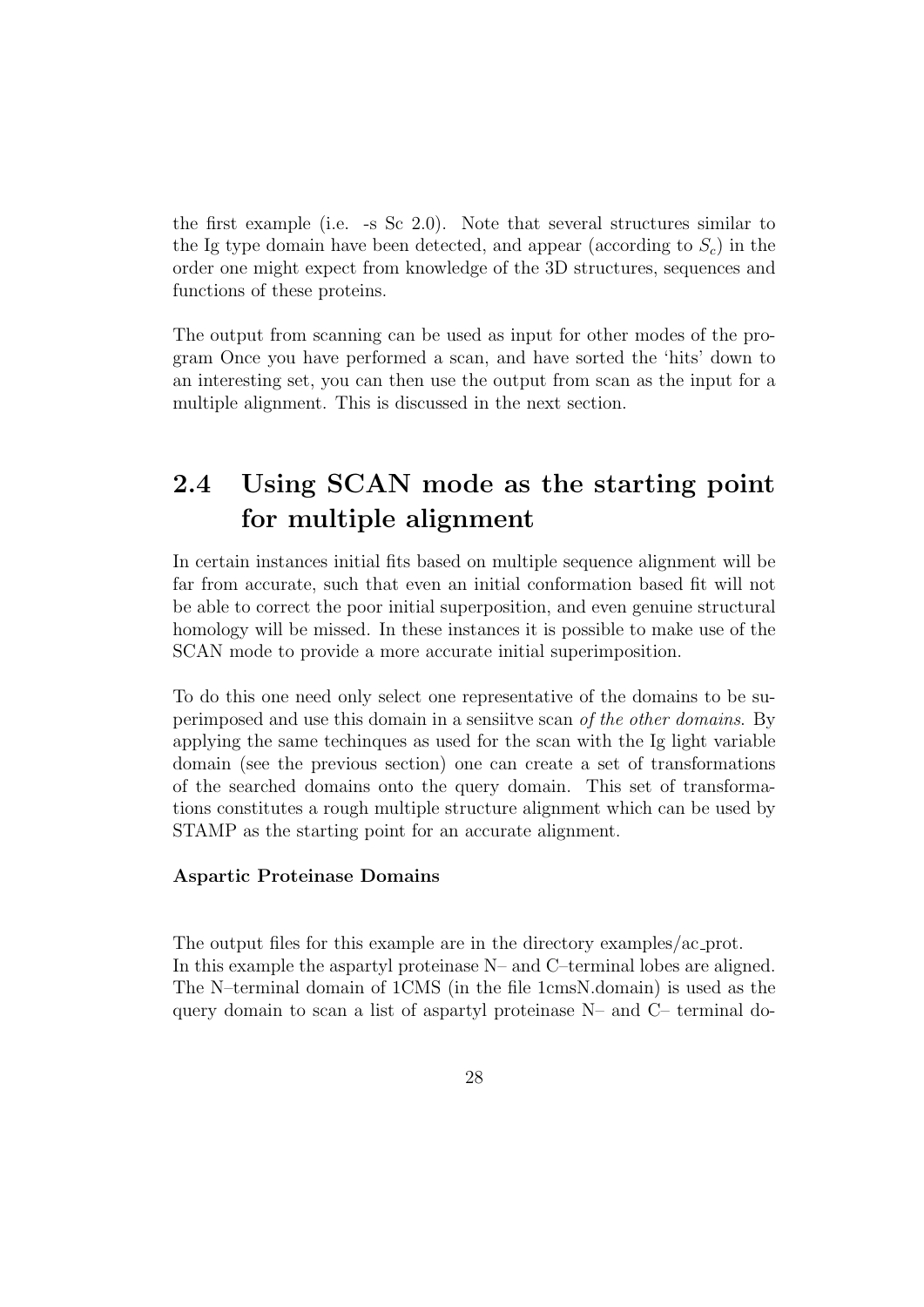mains (ac prot.domains). Running:

stamp -l 1cmsN.domain -n 2 -s -slide 5 -d ac\_prot.domains -prefix ac\_prot

should produce:

STAMP Structural Alignment of Multiple Proteins

Version 4.4 (May 2010)

by Robert B. Russell & Geoffrey J. Barton Please cite PROTEINS, v14, 309-323, 1992

Results of scan will be written to file ac\_prot.scan Fits = no. of fits performed,  $Sc = STAMP$  score, RMS = RMS deviation Align = alignment length, Nfit = residues fitted, Eq. = equivalent residues Secs = no. equiv. secondary structures,  $\sqrt[n]{1}$  = seq. identity,  $\sqrt[n]{S}$  = sec. str. identity  $P(m) = P$  value (p=1/10) calculated after Murzin (1993), JMB, 230, 689-694 (NC = P value not calculated - potential FP overflow)

|                           | Domain1    | Domain2           | Fits | Sc    | RMS   |     |     | Len1 Len2 Align Fit |     |     | Eq. Secs | %Ι        | %S | P(m)             |
|---------------------------|------------|-------------------|------|-------|-------|-----|-----|---------------------|-----|-----|----------|-----------|----|------------------|
|                           | Scan 1cmsN | 1 <sub>cmsN</sub> |      | 9.800 | 0.000 | 175 | 175 | 175                 | 175 | 175 |          | 18 100.00 |    | 94.86 0.00e+00   |
|                           | Scan 1cmsN | 1 <sub>cms</sub>  |      | 3.214 | 2.065 | 175 | 148 | 204                 | 68  | 62  | 11       | 19.35     |    | 83.87 1.11e-02   |
|                           | Scan 1cmsN | 4apeN             |      | 8.209 | 1.300 | 175 | 178 | 182                 | 162 | 159 | 15       | 30.82     |    | 87.42 2.82e-13   |
|                           | Scan 1cmsN | 4apeC             |      | 3.420 | 1.948 | 175 | 152 | 205                 | 70  | 67  | 13       | 14.93     |    | 79.10 6.11e-02   |
|                           | Scan 1cmsN | 3appN             |      | 7.976 | 1.280 | 175 | 174 | 183                 | 157 | 157 | 19       | 29.30     |    | $90.45$ 1.01e-11 |
|                           | Scan 1cmsN | 3appC             |      | 3.269 | 2.068 | 175 | 149 | 205                 | 68  | 59  | 12       | 13.56     |    | 81.36 1.00e+00   |
|                           | Scan 1cmsN | 2aprN             |      | 8.435 | 1.075 | 175 | 178 | 178                 | 164 | 162 | 15       | 33.33     |    | 85.80 4.60e-16   |
|                           | Scan 1cmsN | 2aprC             |      | 3.304 | 1.973 | 175 | 147 | 200                 | 67  | 64  | 13       | 18.75     |    | 76.56 1.37e-02   |
|                           | Scan 1cmsN | 4pepN             |      | 8.836 | 0.930 | 175 | 173 | 174                 | 169 | 169 | 15       | 57.99     |    | 83.43 3.00e-53   |
|                           | Scan 1cmsN | $4$ pep $C$       |      | 3.223 | 2.105 | 175 | 152 | 206                 | 68  | 57  | 10       | 21.05     |    | 85.96 6.17e-03   |
| See the file ac_prot.scan |            |                   |      |       |       |     |     |                     |     |     |          |           |    |                  |

The file ac prot.scan will contain all 10 domains superimposed onto 1cmsN. Note that we haven't run the program with the '-cut' option, since the file ac prot.domains contains an assignment of domains. Running SORTTRANS removes any redundancies:

sorttrans -f ac\_prot.scan -s Sc 2.5 > ac\_prot.sorted

and running STAMP will generate the multiple alignment as described for the examples above.

stamp -l ac\_prot.sorted -prefix ac\_prot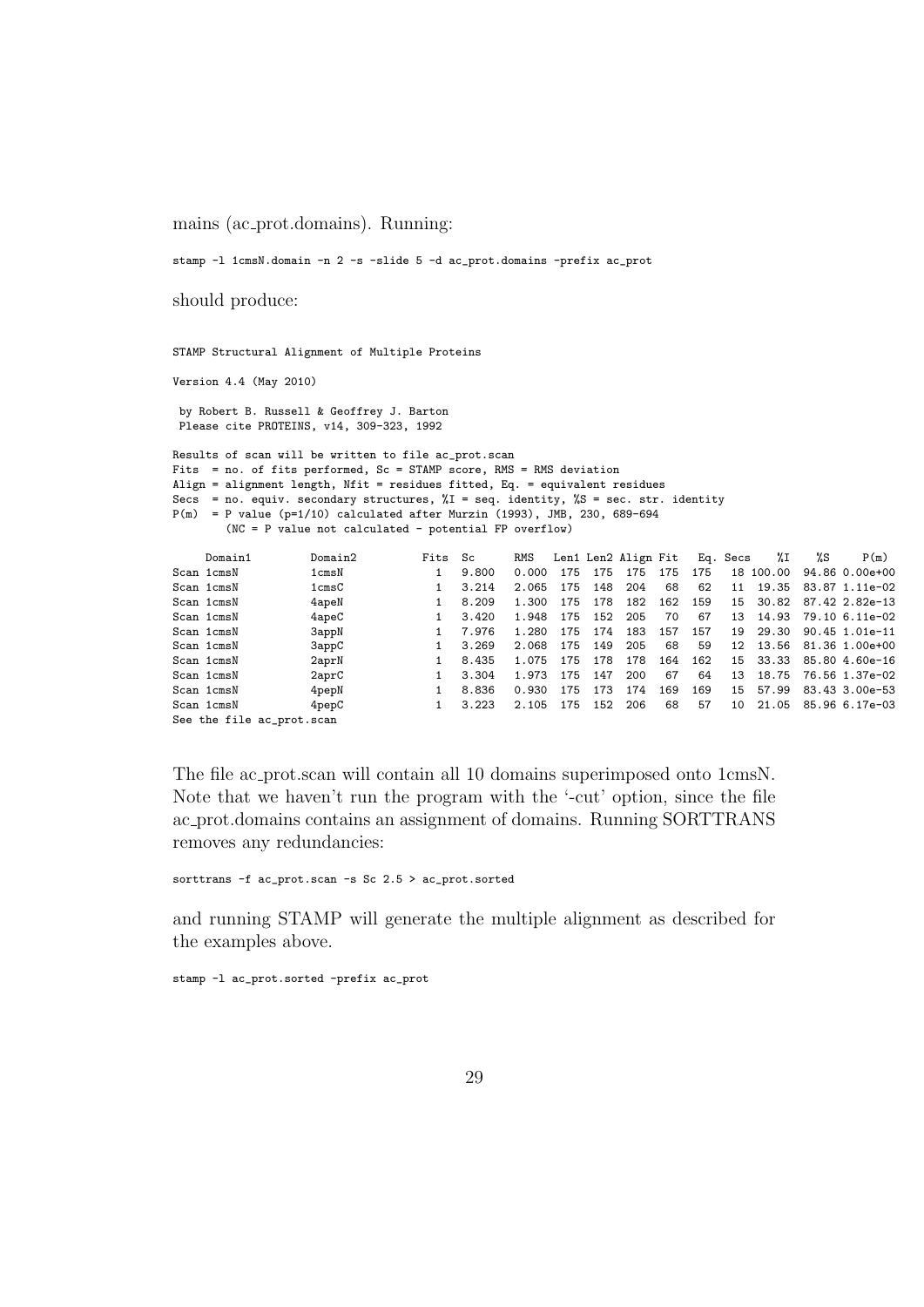### 2.5 Generating a set of superimposed structues

The TRANSFORM program included in the STAMP package can be used to generate sets of superimposed structures from the output of a STAMP multiple alignment run. For example, the output from the multiple alignment in the previous section can be fed into TRANSFORM as follows:

transform -f ac\_prot.9 -g -o ac\_prot.pdb

This will read in the files, transform the coordinates and save them to the file ac prot.pdb (with each chain labelled starting with a different letter).

# 2.6 Alignment without an initial multiple alignment using ROUGHFIT

This method described in this section, where the ROUGHFIT mode is used to create an initial alignment, was the one originally used in STAMP for cases where an initial multiple sequence alignment was not available. The SCAN mode (see the aligning section on aligning protease domains) now makes it possible to create a reasonable starting alignment even for cases where an accurate alignment based on sequence is impossible. Apart from cases where the structures are homologous or of very similar length, using the SCAN mode generally produces better results than using ROUGHFIT. Accordingly, ROUGHFIT is deprecated in favour of using SCAN mode as a starting point. It documented here for the sake of completeness.

This method avoids having to create an initial multiple sequence alignment and tends to work for homologous proteins, or those having very similar lengths despite no sequence similarity.

#### Globins

Since the globin sequences are of similar length an initial superimposition accurate enough to proceed with STAMP can be obtained by merely aligning the N-terminal ends of the sequences and using whatever equivalences result to obtain an initial superimposition. The command ROUGH (ROUGHFIT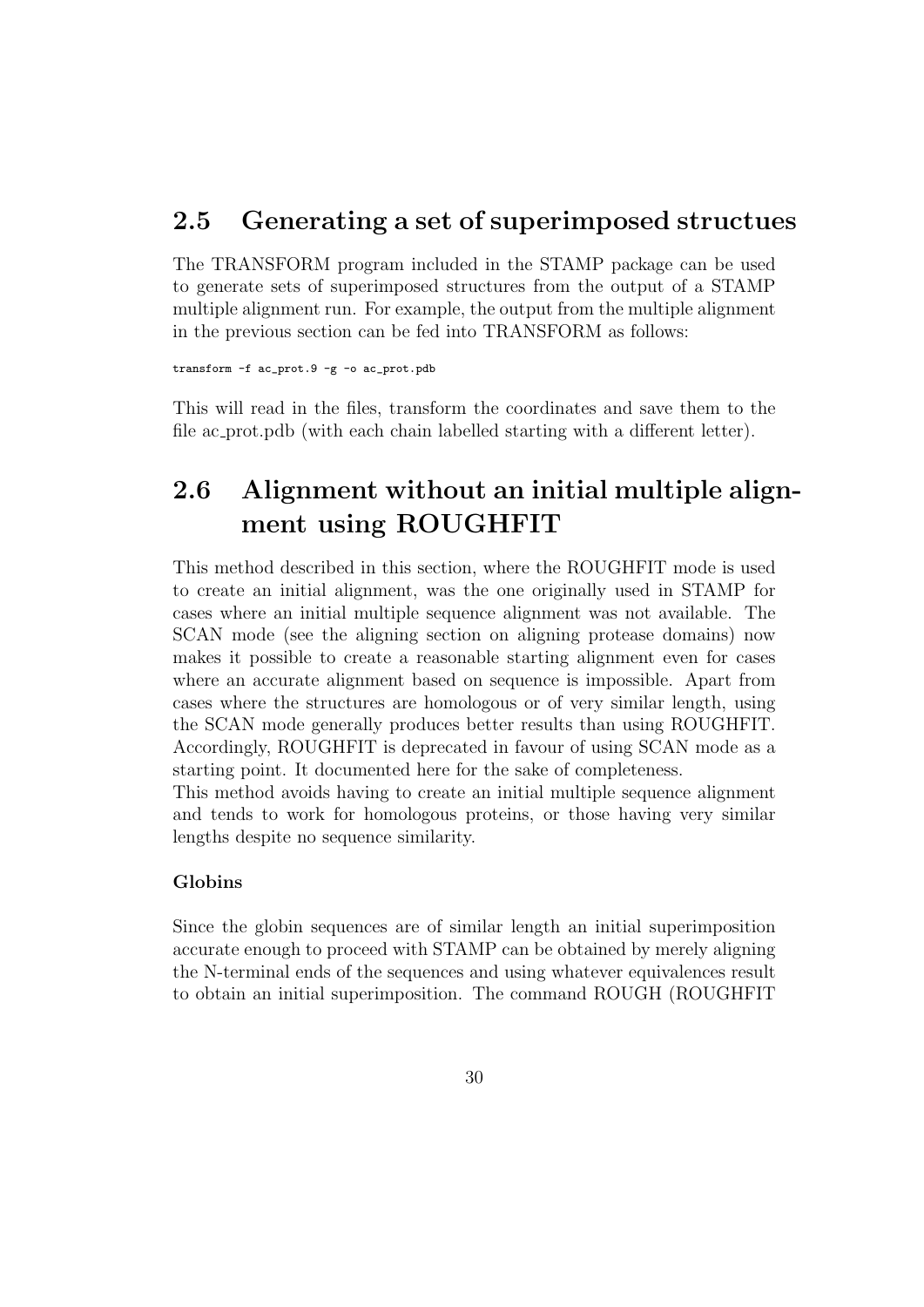procedure) is used. In addition, an initial conformation based fit is performed in order that any inaccuracies in this initial superimposition may be corrected. See the directory examples/globins. To run STAMP in this example, type:

stamp -1 globin.domains -rough -n 2 -prefix globin

This should produce the following on the standard output (ignoring the header):

STAMP Structural Alignment of Multiple Proteins

Version 4.4 (May 2010)

by Robert B. Russell & Geoffrey J. Barton Please cite PROTEINS, v14, 309-323, 1992

Running roughfit.

Sc = STAMP score, RMS = RMS deviation, Align = alignment length Len1, Len2 = length of domain, Nfit = residues fitted Secs = no. equivalent sec. strucs. Eq = no. equivalent residues  $\sqrt[6]{1}$  = seq. identity,  $\sqrt[6]{5}$  = sec. str. identity  $P(m) = P$  value ( $p=1/10$ ) calculated after Murzin (1993), JMB, 230, 689-694 (NC = P value not calculated - potential FP overflow) No. Domain1 Domain2 Sc RMS Len1 Len2 Align NFit Eq. Secs. %I %S P(m)<br>1 2hhbb 2hhba 8.19 1.38 146 141 147 136 135 7 44.44 82.96 4.82 Pair 1 2hhbb 2hhba 8.19 1.38 146 141 147 136 135 7 44.44 82.96 4.82e-25 Pair 2 2hhbb 2lhb 7.11 1.39 146 149 151 127 127 7 26.77 86.61 4.90e-08 Pair 3 2hhbb 4mbn 8.06 1.38 146 153 151 141 139 8 25.18 87.05 1.57e-07<br>Pair 4 2hhbb 1ecd 6.89 2.04 146 136 144 127 119 7 20.17 86.55 3.91e-04  $6.89$   $2.04$   $146$   $136$   $144$   $127$   $119$   $7$   $20.17$   $86.55$   $3.91e-04$ <br> $5.89$   $2.39$   $146$   $153$   $155$   $120$   $110$   $6$   $17.27$   $80.91$   $6.62e-03$ Pair 5 2hhbb 1lh1 5.89 2.39 146 153 155 120 110 6 17.27 80.91 6.62e-03 Pair 6 2hhba 2lhb 6.54 1.66 141 149 150 122 119 7 34.45 88.24 3.97e-13<br>Pair 7 2hhba 4mbn 7.78 1.39 141 153 148 136 133 8 27.07 87.97 1.51e-08 148 136 133 8 27.07 87.97 1.51e-08<br>145 124 118 8 17.80 87.29.3.47e-03 Pair 8 2hhba 1ecd 6.61 2.18 141 136 145 124 118 8 17.80 87.29 3.47e-03 Pair 9 2hhba 11h1 5.95 2.20 141 153 153 117 106 6 14.15 82.08 4.45e-02<br>Pair 10 21hb 4mbn 7.13 1.23 149 153 149 131 130 8 25.38 90.77 2.82e-07 Pair 10 2lhb 4mbn 7.13 1.23 149 153 149 131 130 8 25.38 90.77 2.82e-07 Pair 11 21hb 1ecd 6.42 1.93 149 136 145 124 123 8 18.70 87.80 1.34e-03<br>Pair 12 21hb 11h1 5.74 2.11 149 153 155 117 105 6 19.05 85.71 2.04e-03 Pair 12 2lhb 1lh1 5.74 2.11 149 153 155 117 105 6 19.05 85.71 2.04e-03 Pair 13 4mbn 1ecd 7.46 1.64 153 136 145 134 132 8 21.21 87.88 6.21e-05 Pair 14 4mbn 1lh1 6.76 2.35 153 153 155 135 133 6 17.29 84.21 3.35e-03 Pair 15 1ecd 1lh1 5.96 2.59 136 153 149 121 114 6 15.79 87.72 1.62e-02 Reading in matrix file globin.mat... Doing cluster analysis...<br>Cluster: 1 ( 2hhbb & 2hhba ) Sc 8.19 RMS 1.38 Len 147 nfit 136 See file globin.1 for the alignment and transformations<br>Cluster: 2 ( 4mbn & 2hhbb 2hhba ) Sc 8.96 RM Cluster: 2 ( 4mbn & 2hhbb 2hhba ) Sc 8.96 RMS 1.31 Len 151 nfit 138 See file globin.2 for the alignment and transformations Cluster:  $3$  (  $1$ ecd  $\&$  4mbn 2hhbb 2hhba  $)$  Sc  $8.35$  RMS  $1.81$  Len 146 nfit 128 See file globin.3 for the alignment and transformations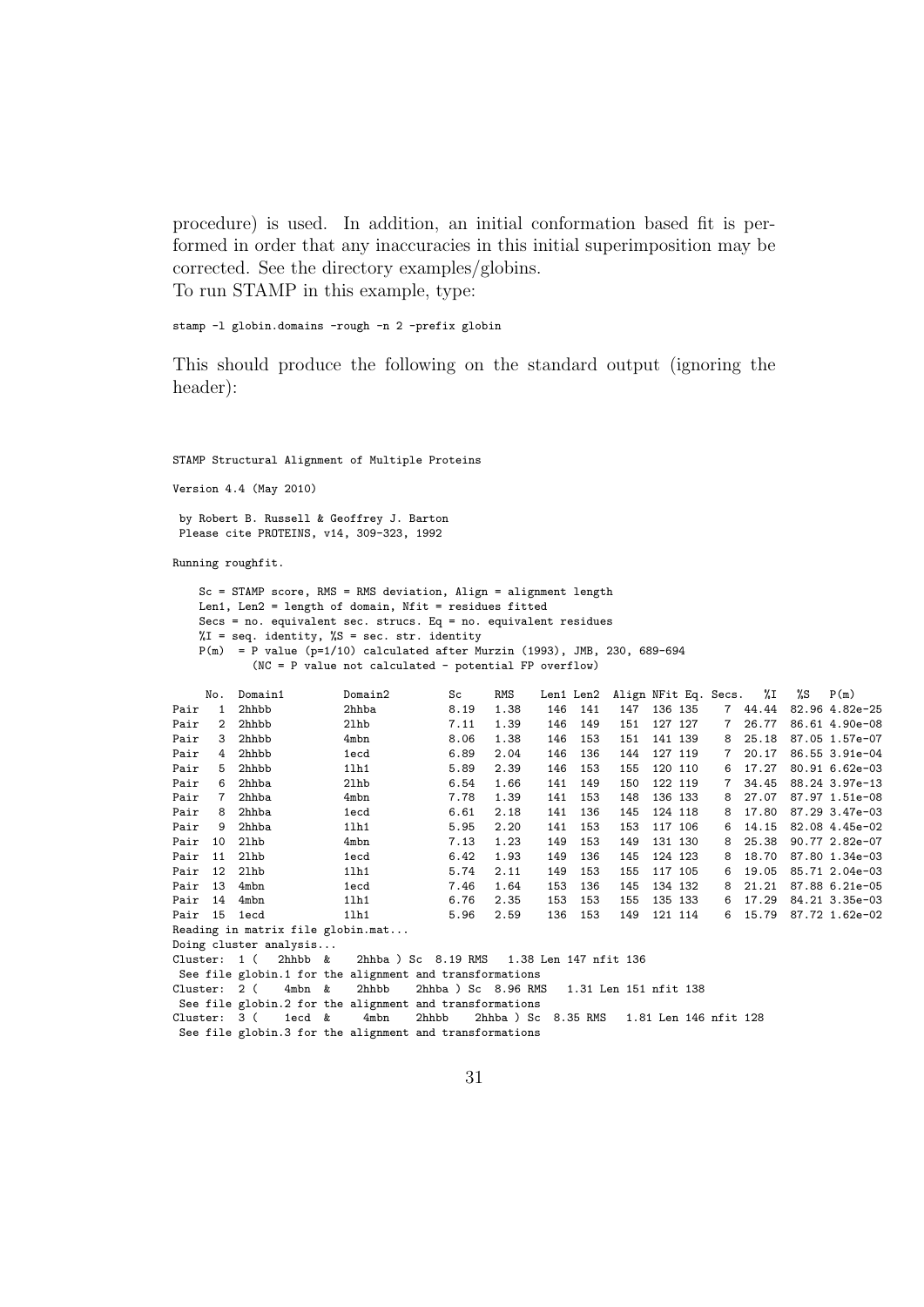Cluster: 4 ( 2lhb & 1ecd 4mbn 2hhbb 2hhba ) Sc 8.24 RMS 1.23 Len 152 nfit 120 See file globin.4 for the alignment and transformations<br>Cluster:  $5(1)$  11h1  $\ell$  21hb 1ecd 4mbn 2hbbb Cluster: 5 ( 1lh1 & 2lhb 1ecd 4mbn 2hhbb 2hhba ) Sc 7.70 RMS 2.46 Len 160 nfit 121 See file globin.5 for the alignment and transformations

where the output and files are as described for the serine proteinase example above, with 's prot' replaced with 'globin'.

-rough performs the initial superimpositions (ROUGHFIT) and -n 2 means that the conformation biased fit will be performed before the final fit. This conformation biased fit is usually necessary when the initial superimpositions are approximate.

ROUGHFIT will not always work. Note that in this example all the pairwise  $S_c$  values are above 5.6, suggesting strong structural similarity. If when using the ROUGHFIT option you find low  $S_c$  values (the program will flag the values with the message 'LOW SCORE'), this usually means that ROUGHFIT hasn't managed to generate a good enough starting superimposition, and you should try using SCAN mode to generate an initial alignment, as described in the previous section.

### 2.7 Protein domain databases

The program PDBC may be used to output a set of STAMP readable domain descriptions. Given a list of four letter brookhaven codes and an optional set of chains. This will only work if you have a suitable 'pdb.directories' file. See the chapter on installation for details on how to do this.

pdbc -d 2hhba >! globin\_fold.domains pdbc -d 2hhbb >> globin\_fold.domains pdbc -d 4mbn >> globin\_fold.domains pdbc -d 1lh1 >> globin\_fold.domains pdbc -d 1cola >> globin\_fold.domains pdbc -d 1cpca >> globin\_fold.domains

will produce the following output (ignoring comments, which are specified by a  $\mathcal{C}$  in column 0):

/(PDB PATH)/pdb2hhb.ent 2hhba { CHAIN A } /(PDB PATH)/pdb2hhb.ent 2hhbb { CHAIN B }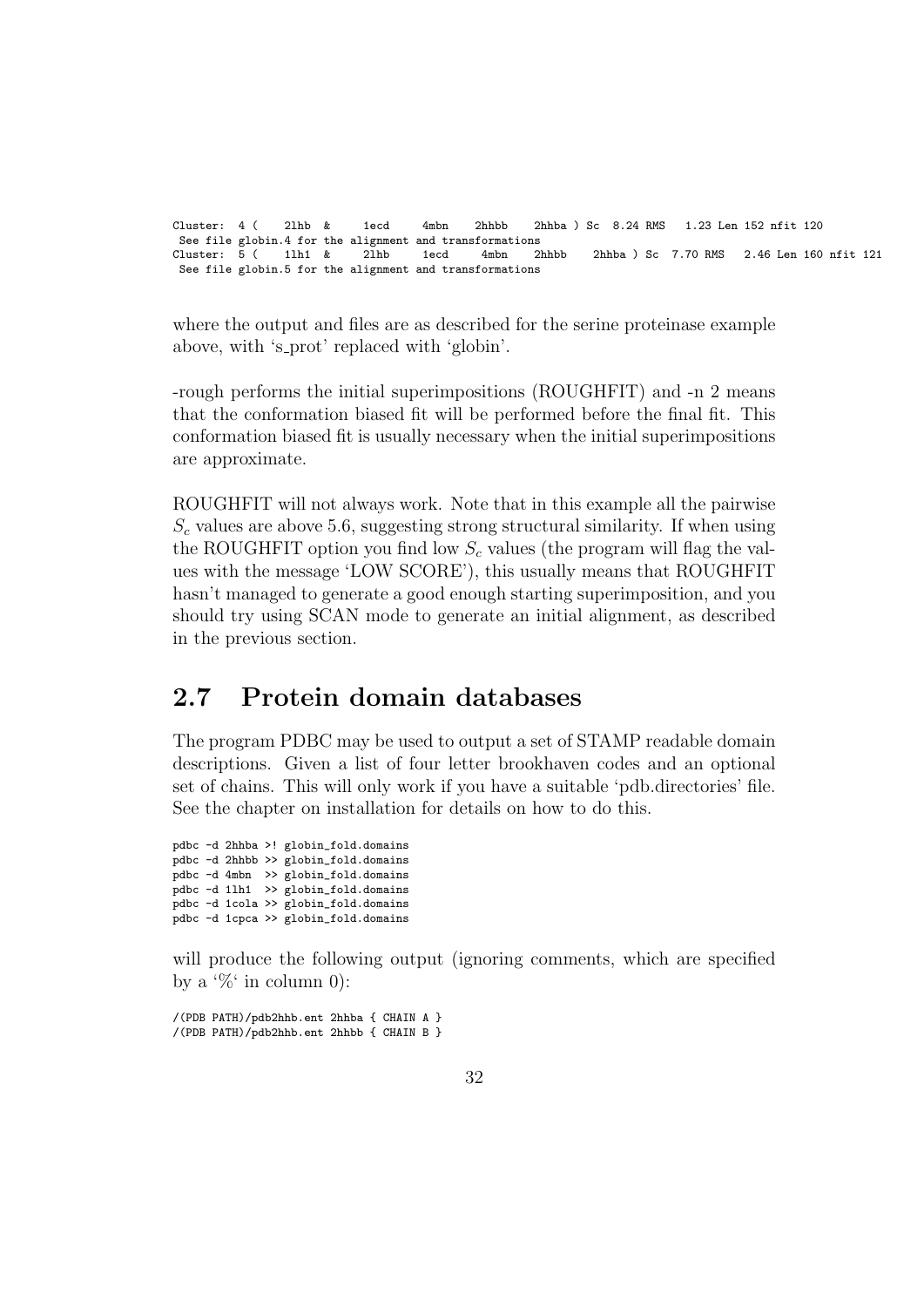/(PDB PATH)/pdb4mbn.ent 4mbn { ALL } /(PDB PATH)/pdb1lh1.ent 1lh1 { ALL } /(PDB PATH)/pdb1col.ent 1cola { CHAIN A }

Where (PDB PATH) denotes the location of the relevant PDB file on your system. Note that your PDB files may be called (code).pdb instead, or may follow some other convention. This is OK, see Chapter 5 (installation) for details as to setting this up.

Note that there doesn't need to be a filename in the domain file. One can merely leave it as 'Unknown' or some other string (i.e. not empty spaces), and the programs will try and find where the file corresonding to the four letter code is one your system. In other words, the files given in this distribution should work on your system, provided that you have all the PDB files.

Note that PDBC can be used to probe information about a PDB entry by using the '-q' option. Try it and see. This is a good test of whether STAMP has been set up properly on your system. If you just want to test where STAMP is looking for PDB and DSSP files, then use the '-m' (minimal) options. This just reports PDB/DSSP files if found and exits.

STAMP database comparisons are computationally intensive, so it is prudent to avoid comparisons that are redundant (e.g. multiple mutants or binding studies of the same protein, T4 lysozyme for example).

The STAMP distribution contains a series of non-redundant databases derived by a parsing of the SCOP database. These are located in the 'STAM-PDIR' directory. The files are derived from SCOP release 1.75. The files were created using the scop2stamp program, which can be found in the 'bin/' directory of the STAMP installation. Running 'scop2stamp' without arguments will list the options that this program accepts.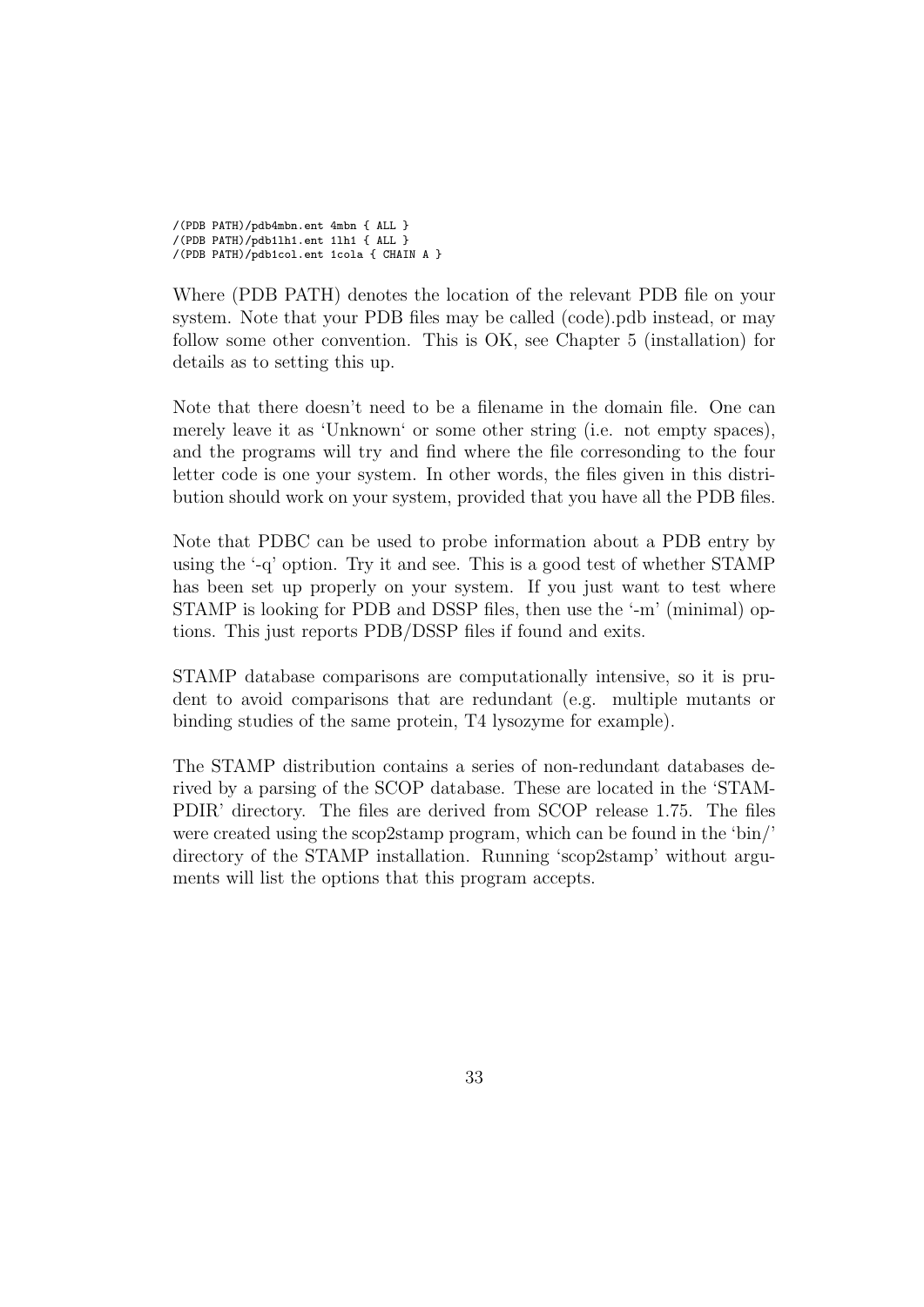| Domain database                                                                | N      | Description                                                                  |  |  |  |  |  |
|--------------------------------------------------------------------------------|--------|------------------------------------------------------------------------------|--|--|--|--|--|
| scop.dom                                                                       | 109747 | All PDB domains classified in SCOP                                           |  |  |  |  |  |
| scop_species.dom                                                               | 13816  | One representative per species of each SCOP protein.                         |  |  |  |  |  |
| scop_prot.dom                                                                  | 9621   | One representative of each SCOP protein                                      |  |  |  |  |  |
| scop_fam.dom                                                                   | 3883   | One representative of each SCOP family                                       |  |  |  |  |  |
| scop_supf.dom                                                                  | 1950   | One representative of each SCOP superfamily                                  |  |  |  |  |  |
| scop_fold.dom                                                                  | 1190   | One representative of each SCOP fold                                         |  |  |  |  |  |
|                                                                                |        | The complete set of SCOP domains contains a high degree of redundancy.       |  |  |  |  |  |
|                                                                                |        | The amount of time required to search it will depend on your particular sys- |  |  |  |  |  |
|                                                                                |        | tem but you should expect it to take on the order of 20 hours of CPU time on |  |  |  |  |  |
| the current generation of processors. If you have access to multiple CPUs, it  |        |                                                                              |  |  |  |  |  |
| is possible to divide the database into subsets, search the individual subsets |        |                                                                              |  |  |  |  |  |
| in parallel on multiple CPUs, and then aggregate the search outputs into a     |        |                                                                              |  |  |  |  |  |
| single results file which can be filtered using SORTTRANS in the usual way.    |        |                                                                              |  |  |  |  |  |
|                                                                                |        |                                                                              |  |  |  |  |  |

## 2.8 Generating transformed coordinates using TRANSFORM

The program TRANSFORM can be used with any STAMP alignment file containing domain descriptions to output a set of PDB format files for display or further analysis. For example, running:

transform -f globin.5

should write the following to the standard output:

TRANSFORM R.B. Russell, 1995 Using PDB files Files will not include heteroatoms Files will not include waters Domain 1, 1lh1 => to 1lh1.pdb Domain 2, 2lhb => to 2lhb.pdb Domain  $3$ , 1ecd => to 1ecd.pdb Domain 4, 4mbn => to 4mbn.pdb Domain 5, 2hhbb => to 2hhbb.pdb Domain 6, 2hhba => to 2hhba.pdb

A set of PDB format files containing the superimposed coordinates is generated. Running the program as shown above will produce one PDB file for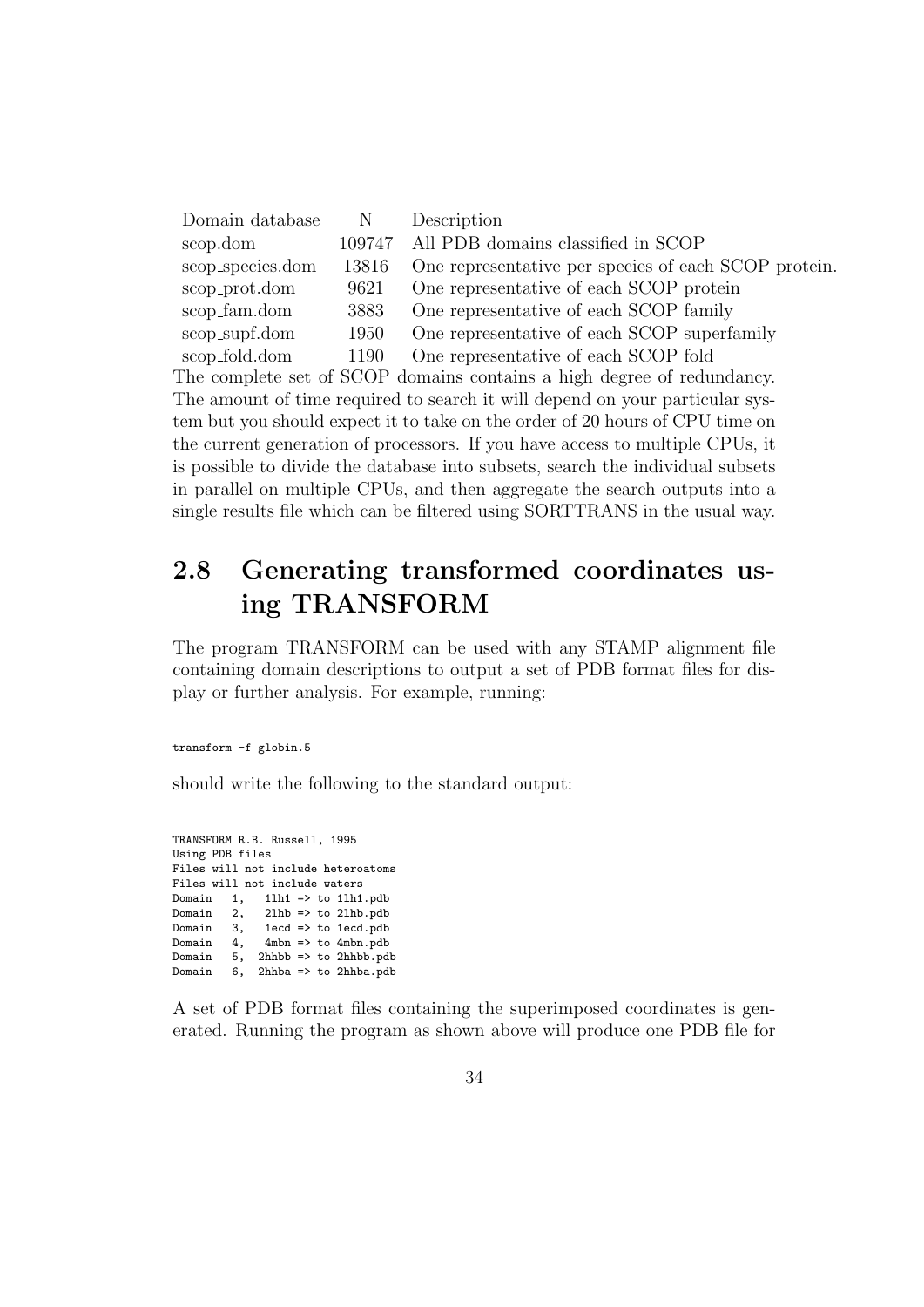each domain identifier. If one wishes to look at the superimposed structures together (in the same file), then the option -g (i.e. graphics) can be used:

transform -f globin.5 -g -o globins.pdb

which should output the following:

```
TRANSFORM R.B. Russell, 1995
Using PDB files
Files will not include heteroatoms
Files will not include waters
All coordinates will be in file globins.pdb
Domain 1, 1lh1 => to globins.pdb (chain A)
Domain 2, 21hb => to globins.pdb (chain B)<br>Domain 3, 1ecd => to globins.pdb (chain C)
Domain 3, 1ecd => to globins.pdb (chain C)
Domain 4, 4mbn => to globins.pdb (chain D)<br>Domain 5. 2hhbb => to globins.pdb (chain E)
         \overline{5}, 2hhbb => to globins.pdb (chain E)
Domain 6, 2hhba => to globins.pdb (chain F)
```
This options puts transformed coordinates for each domain into one file (specified by -o, in this example it is 'globins.pdb'). Each domain will be labelled sequentially with a different chain identifier (i.e. A, B, C, etc.). Note that only 'globins.pdb' is included in the example directory.

By default, TRANSFORM does not include heteroatoms in the output. If you wish heteroatoms to be included, then add the -het option to the transform command. If you wish waters to be included in the file add the -hoh option. Note that heteroatoms/waters are sometimes included that fall outside the range of your domain descriptor. This may seem silly, but it is difficult to determine which heteroatoms are associated with which residues given PDB format.

### 2.9 Generating averaged coordinates

It may also be useful to have a set of averaged coordinates derived from a protein structural family. This makes it possible to see what portions of the structure are common to all members of the family (i.e. the common core). The program AVESTRUC takes the output from STAMP (i.e. an aligned family of protein structures), and generates a PDB file containing averaged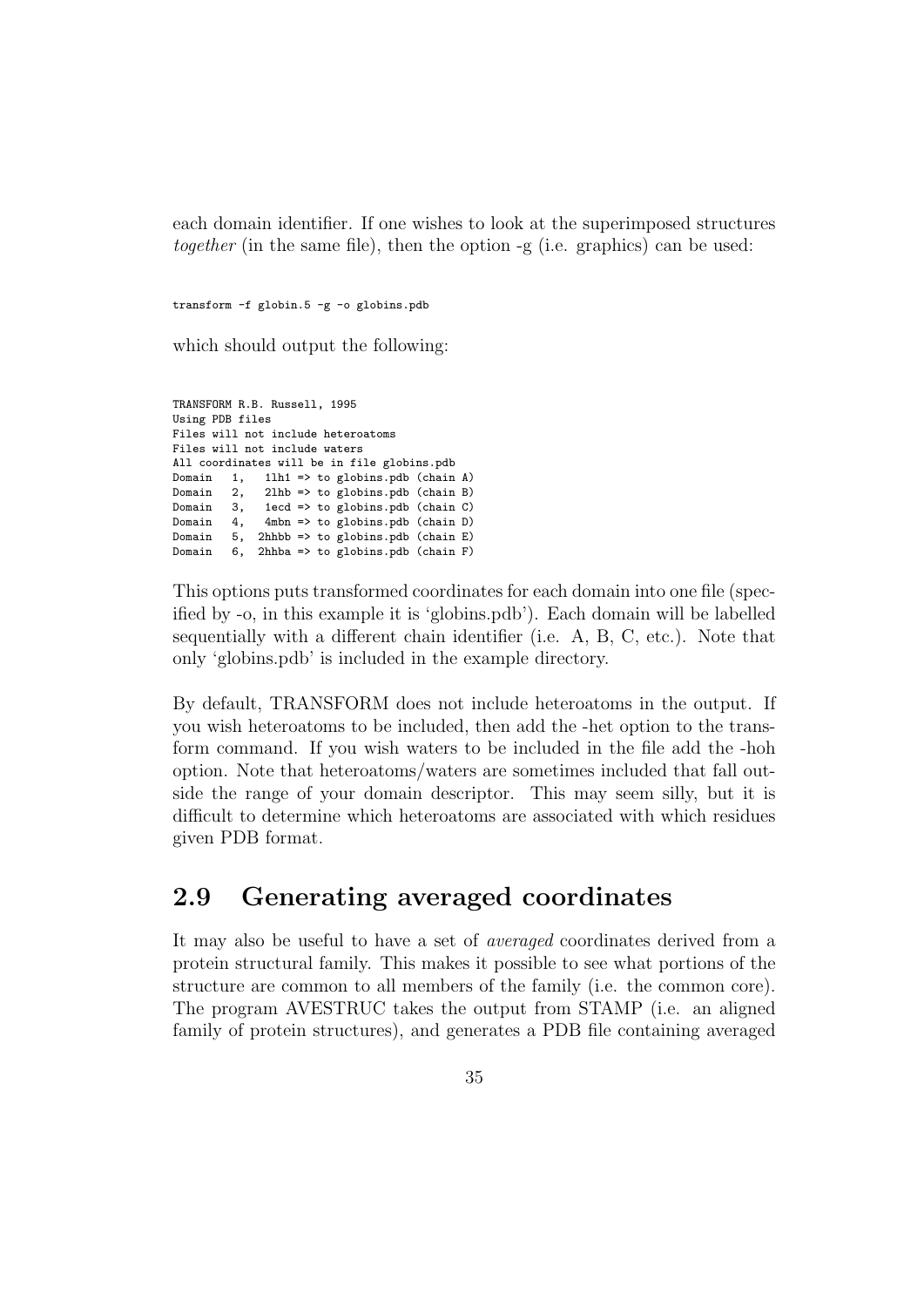coordinates for the common core as identified by STAMP. For example, to generate the averaged coordinates for the aspartic proteinase domains one needs to type:

avestruc -f ac\_prot.8 -o ac\_prot\_ave.pdb

The file ac prot ave.pdb will contain a set of averaged  $C_{\alpha}$  atoms taken by averaging the coordinates for those positions within the file ac prot.8 that are found to be structurally equivalent. To obtain a poly Alanine set of coordinates (i.e. including main chain and  $C_\beta$  coordinates), type:

avestruc -f ac\_prot.8 -o ac\_prot\_ave.pdb -polyA

Note that this will only work if all main chain atoms are found in the file (i.e. it won't work if the PDB files contain only  $C_{\alpha}$  atoms).

A useful feature in AVESTRUC that was added in STAMP version 4.1 is the use of the -ident and -cons options. The program now labels all residues in the averaged model as 'UNK'. If positions are totally conserved across all structures in the averaged model, the '-ident' option will name residues accordingly. The -cons option will label residues additionally as conserved in character if all amino acids in the set have the following properties:

| <b>SMA</b>                                                    | small                |  |  |  |
|---------------------------------------------------------------|----------------------|--|--|--|
| <b>TIN</b>                                                    | tiny                 |  |  |  |
| POL                                                           | polar                |  |  |  |
| <b>HYD</b>                                                    | hydrophobic          |  |  |  |
| POS                                                           | positive             |  |  |  |
| <b>NEG</b>                                                    | negative             |  |  |  |
| <b>CHA</b>                                                    | charged              |  |  |  |
| ARO                                                           | aromatic             |  |  |  |
| ALI                                                           | aliphatic            |  |  |  |
| BRA                                                           | $C_{\beta}$ branched |  |  |  |
| See Taylor (1986) for a description of amino acid properties. |                      |  |  |  |

Another feature is that the temperature factors reflect whether postions are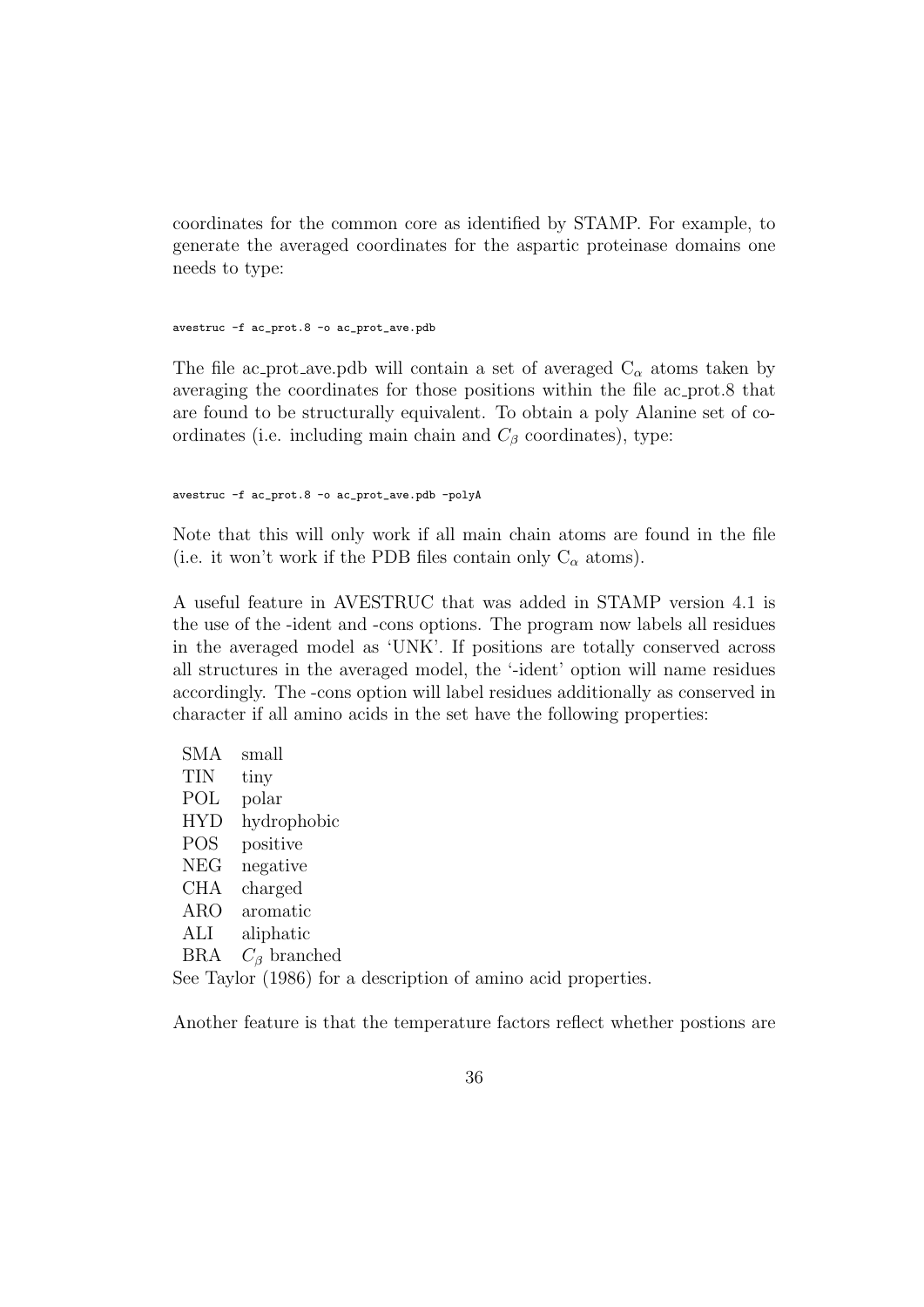structurally conserved, or simply fortuitously aligned. If you add the option '-aligned' to the command line, all positions that are not matched to a gap will be considered in the generation of the averaged model. If you then colour your model according to temperature in a structure viewer, the blue regions will correspond to those that are structurally equivalent (as you have defined or by default) whereas the red regions will show those that are simply in the same position in the sequence alignment.

# 2.10 Displaying/processing the output

## 2.10.1 POSTSTAMP

There is something inherently wrong with the way STAMP assigns equivalences within multiple alignments. It considers an average set of  $C_{\alpha}$  coordinates and uses an average set of probabilities to derive equivalences when more than two structures are involved, and as a consequence, it sometimes appears to go wrong during this process. Usually this is only when very distantly related proteins are being considered. A fix to this problem is to consider each pair of structures within the alignment separately, and to recalculate the raw Rossmann and Argos probabilities. One need then define positions as structurally equivalent when all pairs of structures have a  $P_{ij}$ value larger than a cutoff at a particular residue position.

For example, for ten structures, there are  $(10 \times 9/2) = 45$  pairs. For a position to be structurally equivalent across all members of the family,  $P_{ij}$ should be  $\geq 0.5$  for all 45 pairs.

POSTSTAMP does just this. It adds two new STAMP format fields to a STAMP alignment file: one tells whether the above is true (1) or false (0) for each position (i.e. is each position structurally equivalent across all members of the family); the second tells how many pairwise comparison have  $P_{ij}$ greater than or equal to the cutoff (e.g. 0.5).

For example,

poststamp -f globin.5 -min 0.5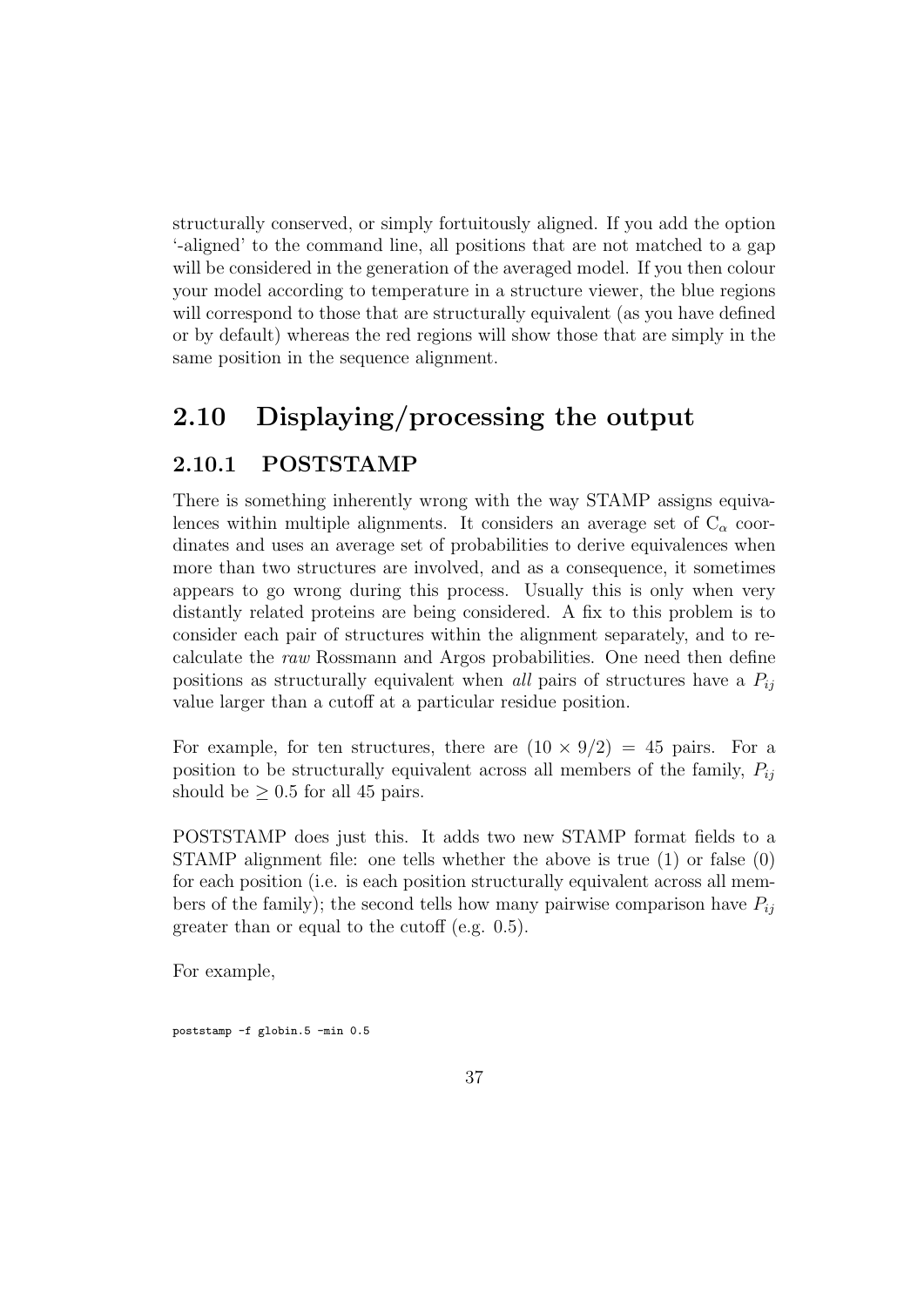Creates a file globin.5.post, containing the above data for a  $P_{ij}$  value of 0.5.

## 2.10.2 STAMP CLEAN

When aligning more than one structure, STAMP will usually create alignments that are fairly meaningless within regions that are not structurally equivalent across all structures. Such regions may have meaning for particular sub-families of structures, but for the purposes of display, are nonsensical. STAMP CLEAN is a useful program that takes a STAMP alignment file and 'cleans up' such gaps. To run the program, for example (using the POST-STAMP output file generated above):

stamp\_clean globin.5.post 3 > globin.5.clean

will create a file globin.5.clean where all gaps not lying within structurally equivalent regions, and having fewer than 3 aligned residues in a row (i.e blocks where all sequences are not aligned with gap) are shortened to their minimum length.

## 2.10.3 Displaying text alignments

There are two ways to display STAMP alignments in a horizontal format. The first is simply to use ACONVERT to change the STAMP block file format into another format such as MSF or Clustal. The format would be:

aconvert -in b -out c < <stamp alignment file>

Where '-out c' denotes Clustal format.

ACONVERT does not use any of the STAMP specific parts of the alignment (i.e reliable structural equivalences, etc.). There is a program specifically designed for displaying these data in a vertical format. VER2HOR takes a STAMP alignment file and outputs a horizonal text format. For example, to display the globin alignment, one needs to type:

ver2hor -f globin.5.clean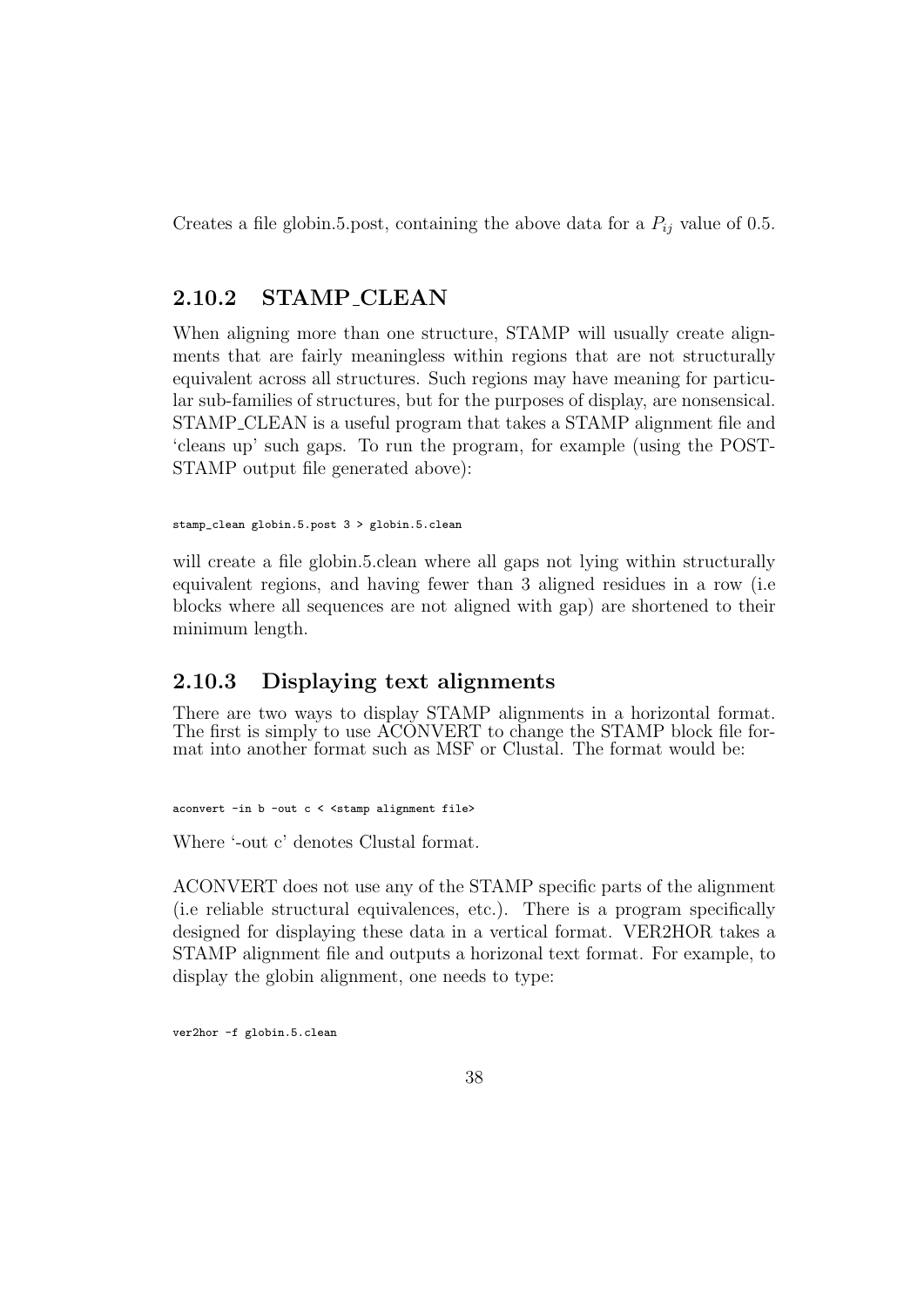to give (see examples/globin/globin.5.ver2hor):

```
VER2HOR R.B. Russell, 1995
Prints STAMP alignments in horizontal format
for quick viewing
Reading Alignment...
Blocfile read: Length: 163
Getting STAMP information...
6 STAMP fields read in for 163 positions
Processing the alignment...
Output:
Very reliable => Pij' >=6 for stretches of >=3
Less reliable => Pij' >=4.5 for stretches of >=3
Post reliable => All Pij' > stamp_post parameter for stretches >=3
Number 10 20 30 40 50
1lh1 gaLTESQAALVKSSWEEfnanipKHTHRFFILVLEIAPAAKDLFSFLkg
2lhb pivdtgsvapLSAAEKTKIRSAWAPvystyeTSGVDILVKFFTSTPAAQEFFPKFkg
                                 kGDPVGILYAVFKADPSIMAKFTQFag
4mbn vLSEGEWQLVLHVWAKveadvaGHGQDILIRLFKSHPETLEKFDRFkh
               vhLTPEEKSAVTALWGKvn vdEVGGEALGRLLVVYPWTQRFFESFgd
2hhba vLSPADKTNVKAAWGKvgahagEYGAEALERMFLSFPTTKTYFPHF
1lh1_dssp ----HHHHHHHHHHHHHhhtthhHHHHHHHHHHHHH-GGGGGG-TTTtt
2lhb_dssp ---sss------HHHHHHHHHHHHHhhhthhHHHHHHHHHHHHH-GGGGGG-GGGtt
                                       tT-ННННННННННННН-ННННTT-TTTtt
4mbn_dssp --HHHHHHHHHHHHHGg--hhhHHHHHHHHHHHHHHHHHGGGG----s
2hhbb_dssp ----HHHHHHHHHHHTT-- hhHHHHHHHHHHHHHSGGGGGG-GGG--
2hhba_dssp ---HHHHHHHHHHHHHhggghhHHHHHHHHHHHHH-GGGGGG-TTS
Very similar ----------1111111111111110----0111111111111111111111111--
Less similar ----------1111111111111110----0111111111111111111111111--
Post similar ----------1111111111111110----0111111111111111111111111--
```

```
<sub>etc.</sub></sub>
```
The sequences are displayed, as are the DSSP secondary structures and three measures of similarity (explained at the top of the output). the display of secondary structures can be suppressed using the option '-sec false'; a summary of the secondary structures (an average) can be displayed by using the '-secsum true' option. The column width can be modified by using ' columns <value>'. The remaning parameters are as for DSTAMP (see next section).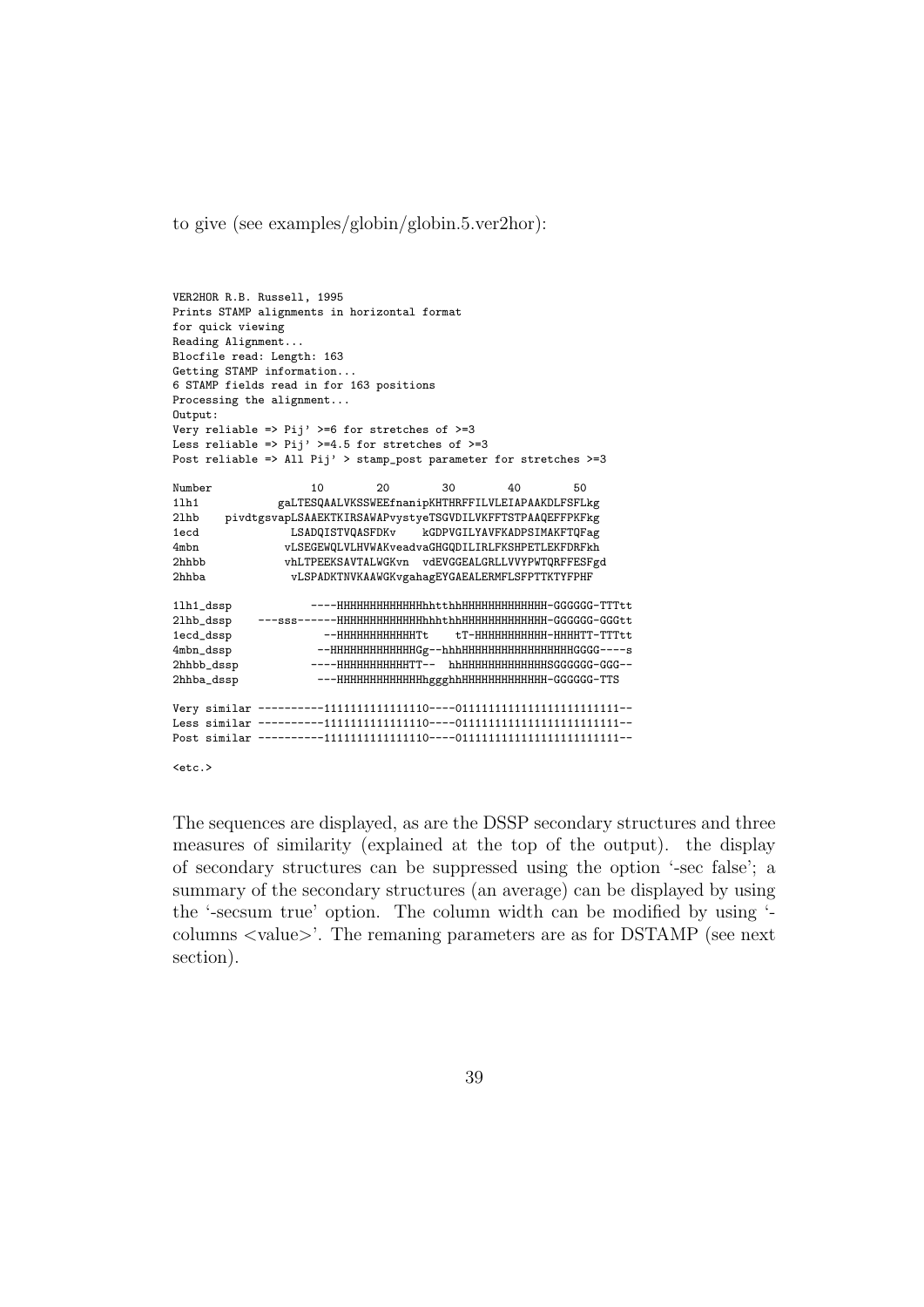### 2.10.4 Pretty Alignments via ALSCRIPT

DSTAMP generates input files for GJBs ALSCRIPT program. Given a STAMP alignment file, DSTAMP can be run to create a fairly pretty alignment. Detailed descriptions of the parameters are given below. As a quick example, using the globin example,

dstamp -f globin.5.clean -prefix globin\_align

will create a file called:

globin\_align.als

Which contains a set of ALSCRIPT commands. To get a pretty Postscript alignment, one needs to run alscript:

alscript globin\_align.als

The file globin align.ps will be created, and is previewable or printable on a Postscript printer. And is shown in Figure 1.

By default, residues occuring within structurally equivalent regions will be boxed in the sequence alignment. Helices and strands will appear as cylinders and arrows (coil/turn regions are not shown). Conserved residues will be in inverse text, positions showing a conservation of polar character will be in bold, those showing conservation of hydrophobic character will be shaded and those showing a conservation of small size will be shown in a smaller font. It is possible to modify the output format (paramaters are described in a Chapter 4). I would also recommend only using the DSTAMP output as a starting point, and refine the ALSCRIPT file yourself to give the best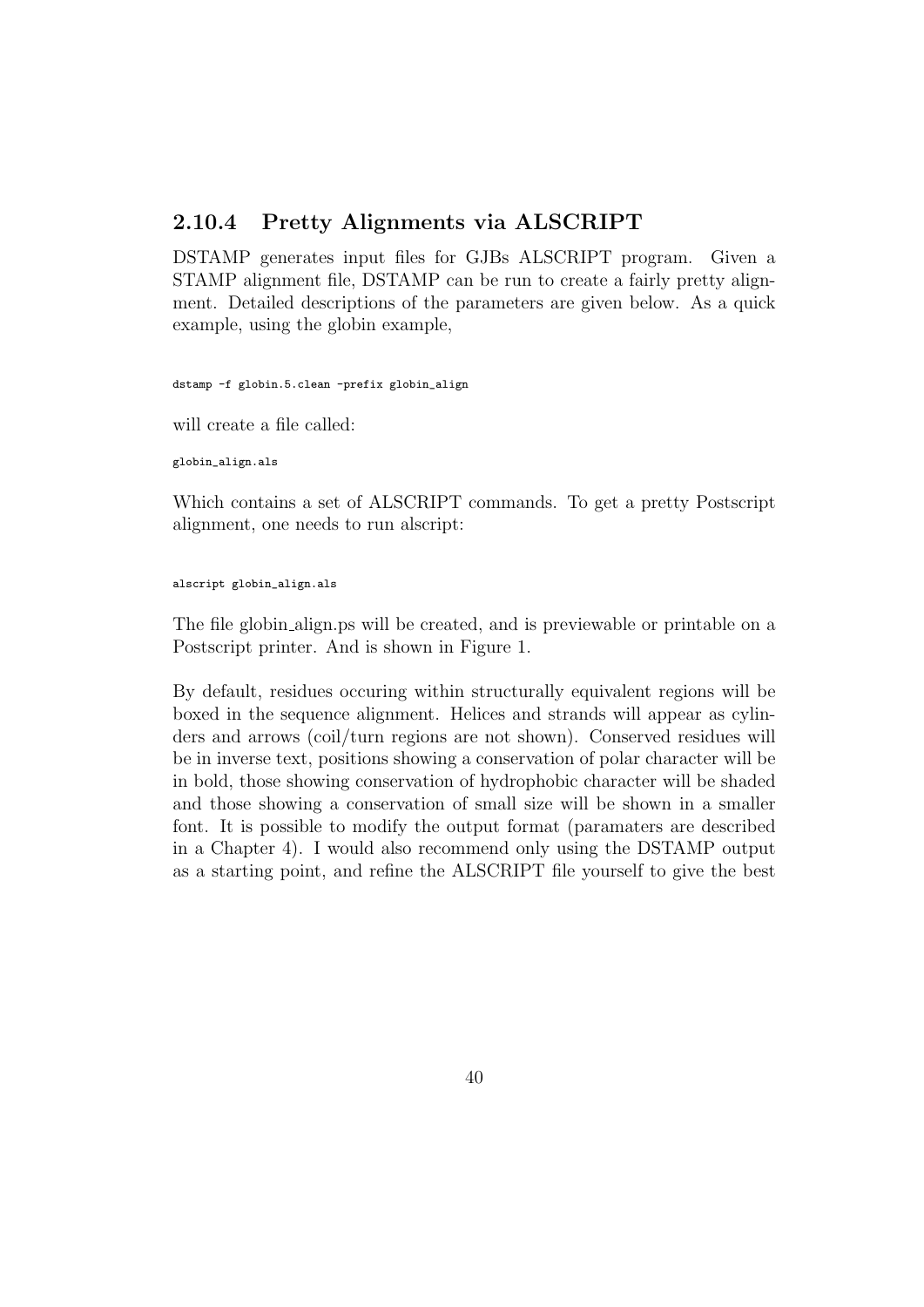alignment. The automated procedure can give some ugly results.

Figure 1 Globin alignment as discussed in the text.

## 2.10.5 Pretty Structures via MOLSCRIPT

GSTAMP can be used to display the structurally equivalences found by STAMP. It works by creating an input file for MOLSCRIPT [18] (contact Per Kraulis to obtain a copy).

As for DSTAMP, a detailed description of parameters is given later. Here is a quick example, using the first globin alignment (i.e. containing only two structures).

First one needs to generate transformed PDB coordinates using the program TRANSFORM:

transform -f globin.5.clean

This will create 2 PDB files with coordinates superimposed: 2hhbb.pdb and 2hhba.pdb.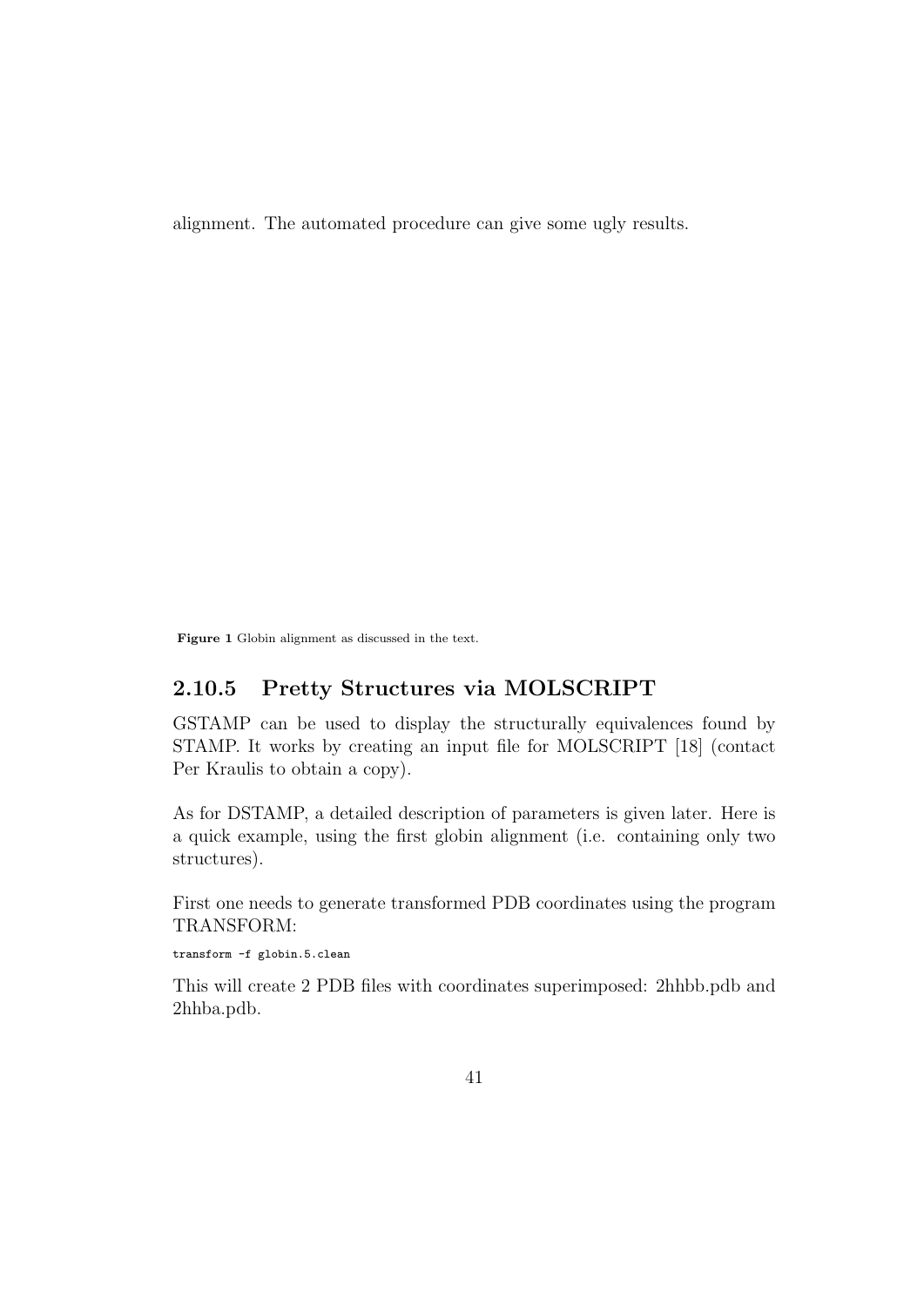gstamp -f globin.5.clean

This reads in the six structures and the alignment and outputs six molscript files called (domain identifier).molscript.

One must then run molscript on each of these files that one wants to display. For illustration, we will run two very distantly related globins:

molscript < 1lh1.molscript > 1lh1.ps molscript < 2hhba.molscript > 2hhba.ps

To give the two postscript files are shown in Figure 2.

Figure 2 Superimpositions of globin 1lh1 (left) and 2hhba (right).

By default, GSTAMP will show equivalent helix, strand and coil residues as MOLSCRIPT  $\alpha$  helix,  $\beta$  strand and coil, with un-equivalent regions being shown as  $\mathbf{C}_\alpha$  trace.

At best, GSTAMP will give only a starting point for further refinement. Invariably, one will need to modify the orientation of the image for the best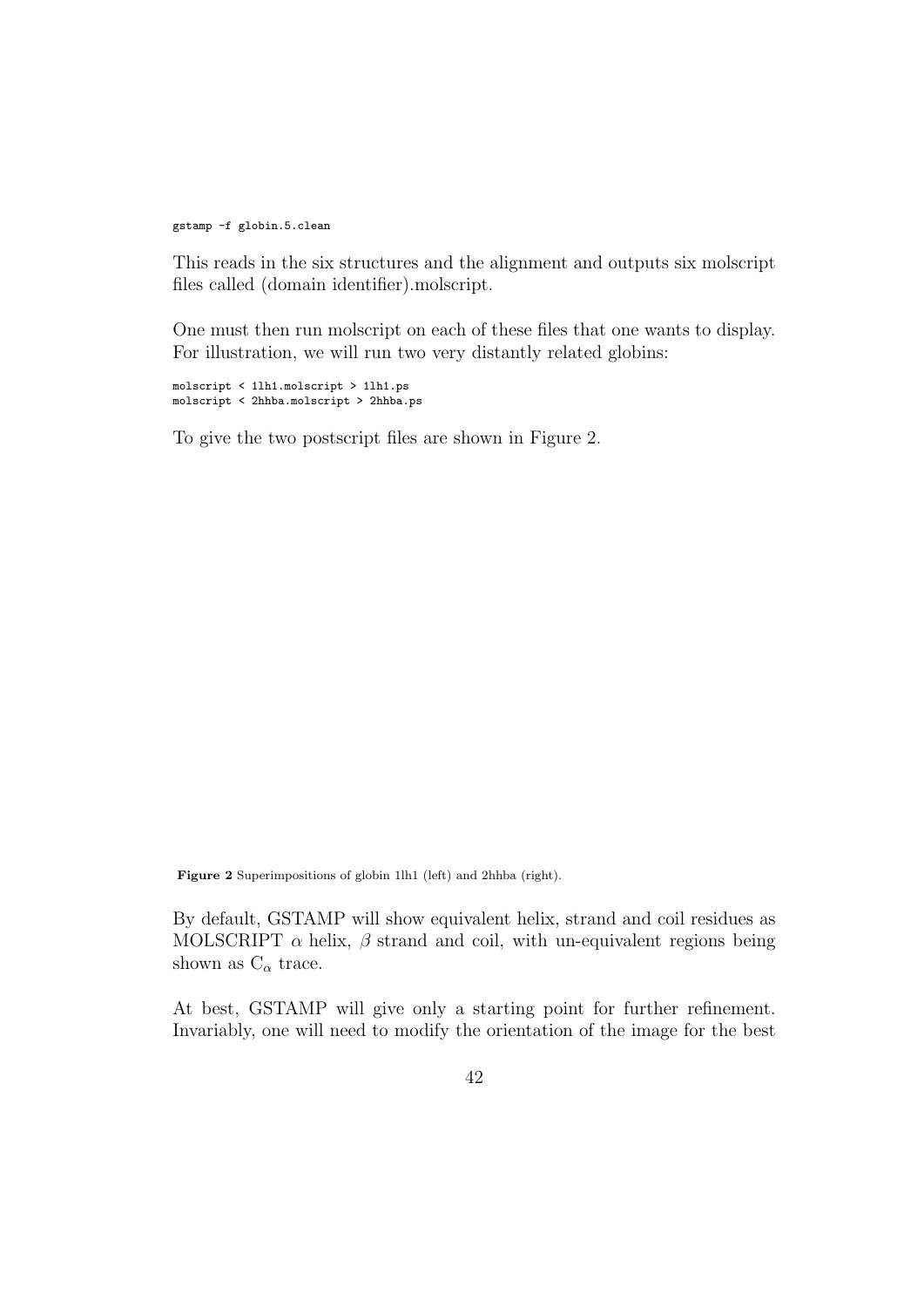view, and probably need to tweak the assignments of helix and strand to look clear; MOLSCRIPT will not work, for example, if one has very short  $\beta$  strands.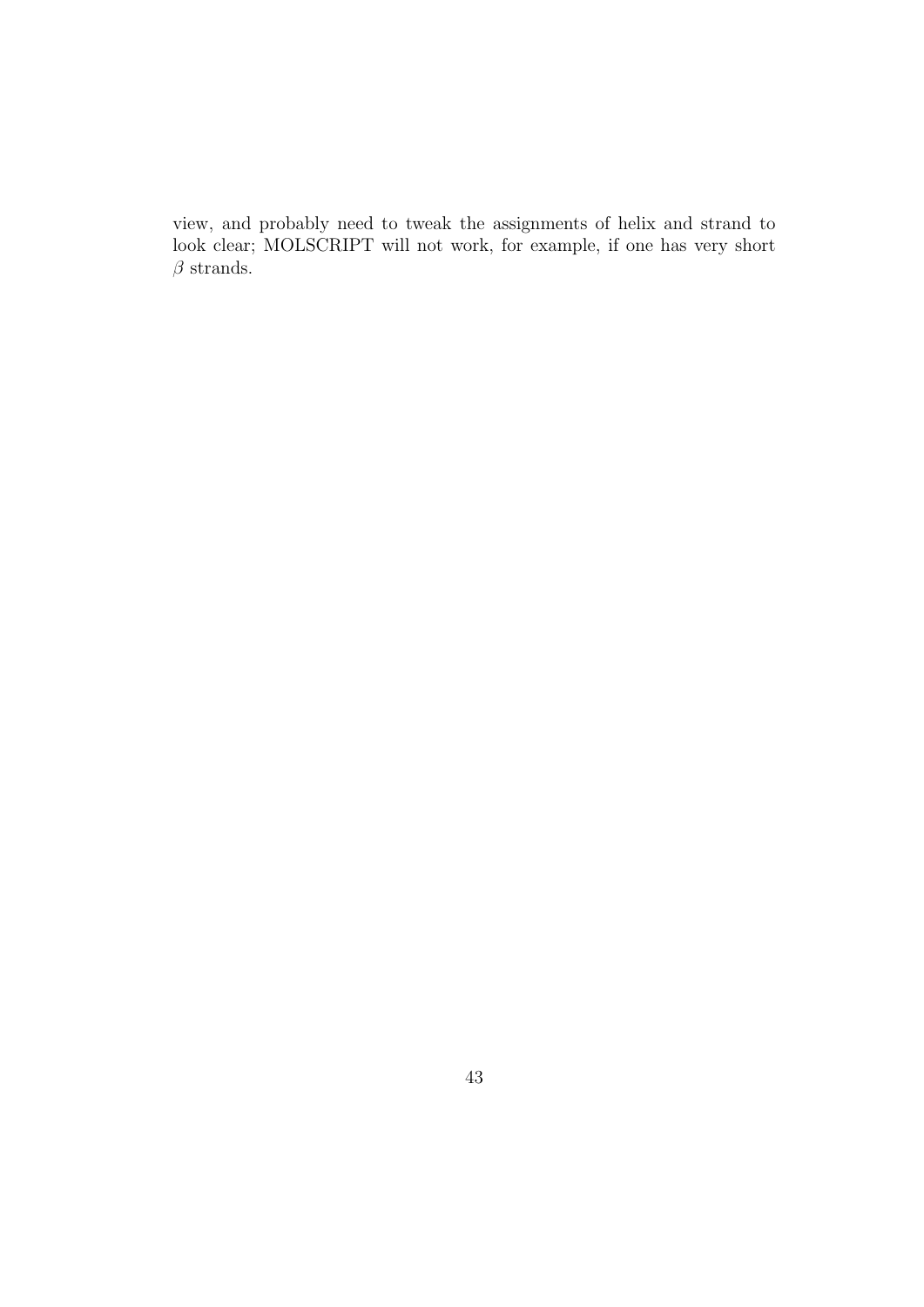# Chapter 3

# Input and Output format for all programs

# 3.1 Describing domain structures

Every entry in a STAMP input file is called a 'domain'. This term is a bit of a misnomer, since 'domains' needn't be single domains (though it is usually best to do structure comparisons at the domain level).

The problem of defining domains such that a wide variety of possibilities may be used (e.g. all the coordinates in a PDB file, one chain, bits of one chain, two chains, one chain and bits of another, etc) is solved by defining a domain by: 1) a file, 2) an identifier, and 3) a list of 'objects', from the file, to be included in the domain. An object is defined as a run of  $C_{\alpha}$  coordinates, and a domain may contain more than one object.

Domains are stored in STAMP in files which may contain one or more of such domain definitions.

The format of these files must be as follows:

```
<file name> <identifier label> { <objects> }
or,
```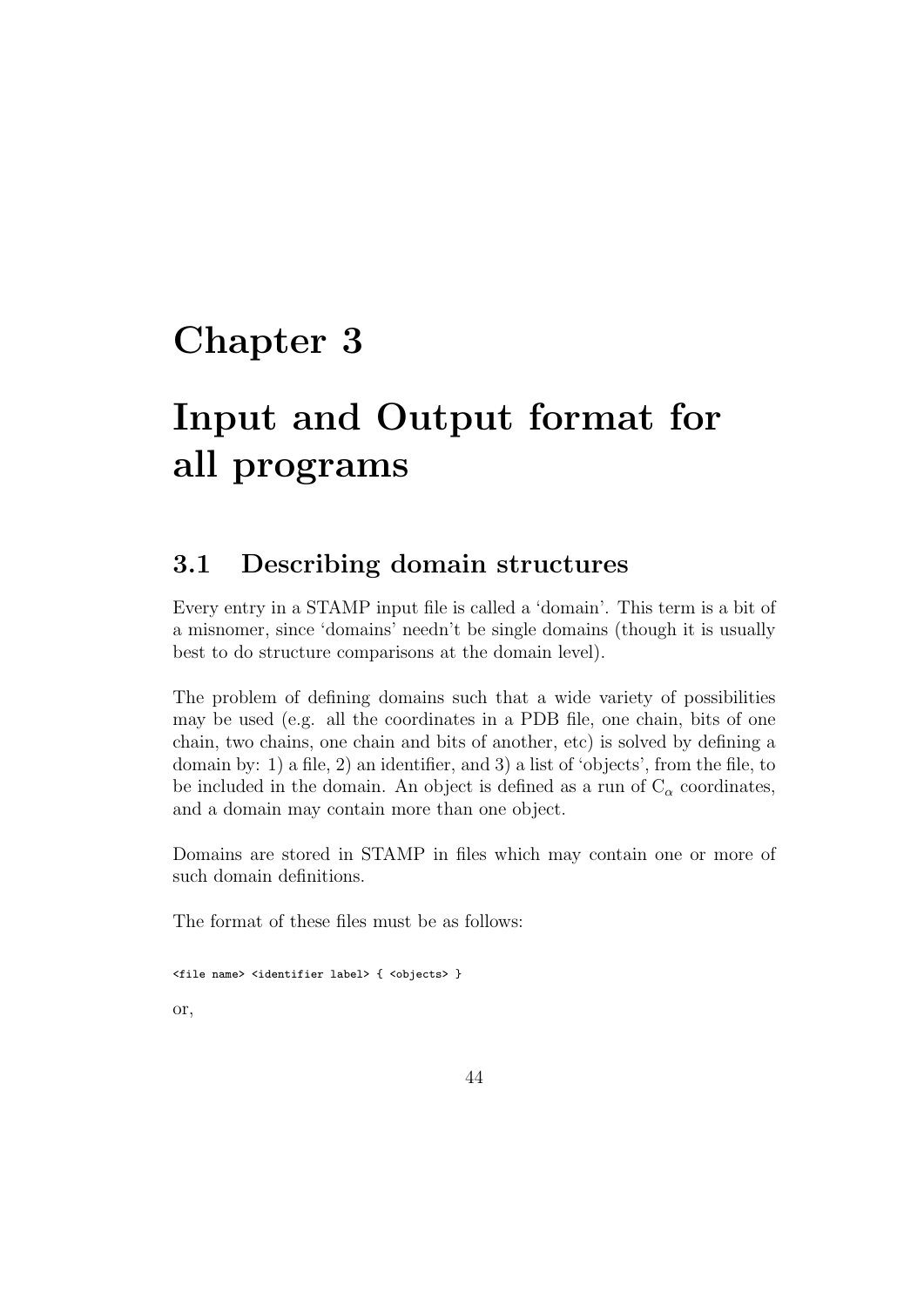```
<file name> <identifier label> { <objects> [RETURN]
R11 R12 R13 V1
R21 R22 R23 V2<br>R31 R32 R33 V3 }
R31 R32 R33
```
 $\langle$  file name is the full name (including path) of the PDB file in which the coordinate information is to be found. If you don't know the precise location of the file, then just call it UNK or something (i.e. not a blank), and the programs should be able to find the appropriate PDB file using the domain identifier field. Note that finding the PDB file using the identifier relies on a set of rules defined in the pdb.directories configuration file (see Chapter 5 for details of the location of the file, its format and how STAMP uses it to locate PDB files).

 $\leq$  dentifier label $>$  is a short name to be used by the program. eg. 4mbn1. The domain identifiers in a STAMP input file must be unique.

DSSP secondary structure files can only be found by STAMP by using the domain identifier in a similar fashion as described for PDB files above. Again, see Chapter 5 for details of how this works.

 $\langle$ objects $\rangle$  are coordinate descriptions, and may be one of three types:

1. ALL

all  $C_{\alpha}$  's from the file.

2. CHAIN X

only  $C_{\alpha}$ 's labeled as chain X.

3. <chain1> <number1> <insert1> to <chain2> <number2> <insert2> e.g. B 20 \_ to B 67 P

only  $C_{\alpha}$ 's between (and including) the two full brookhaven residue names (chain, number, insertion code; the '<sub>-</sub>' character denotes a space)

N.B. THERE MUST BE AT LEAST ONE SPACE BETWEEN THE VAR-IOUS FIELDS. Combinations of these are allowed within one domain, e.g. '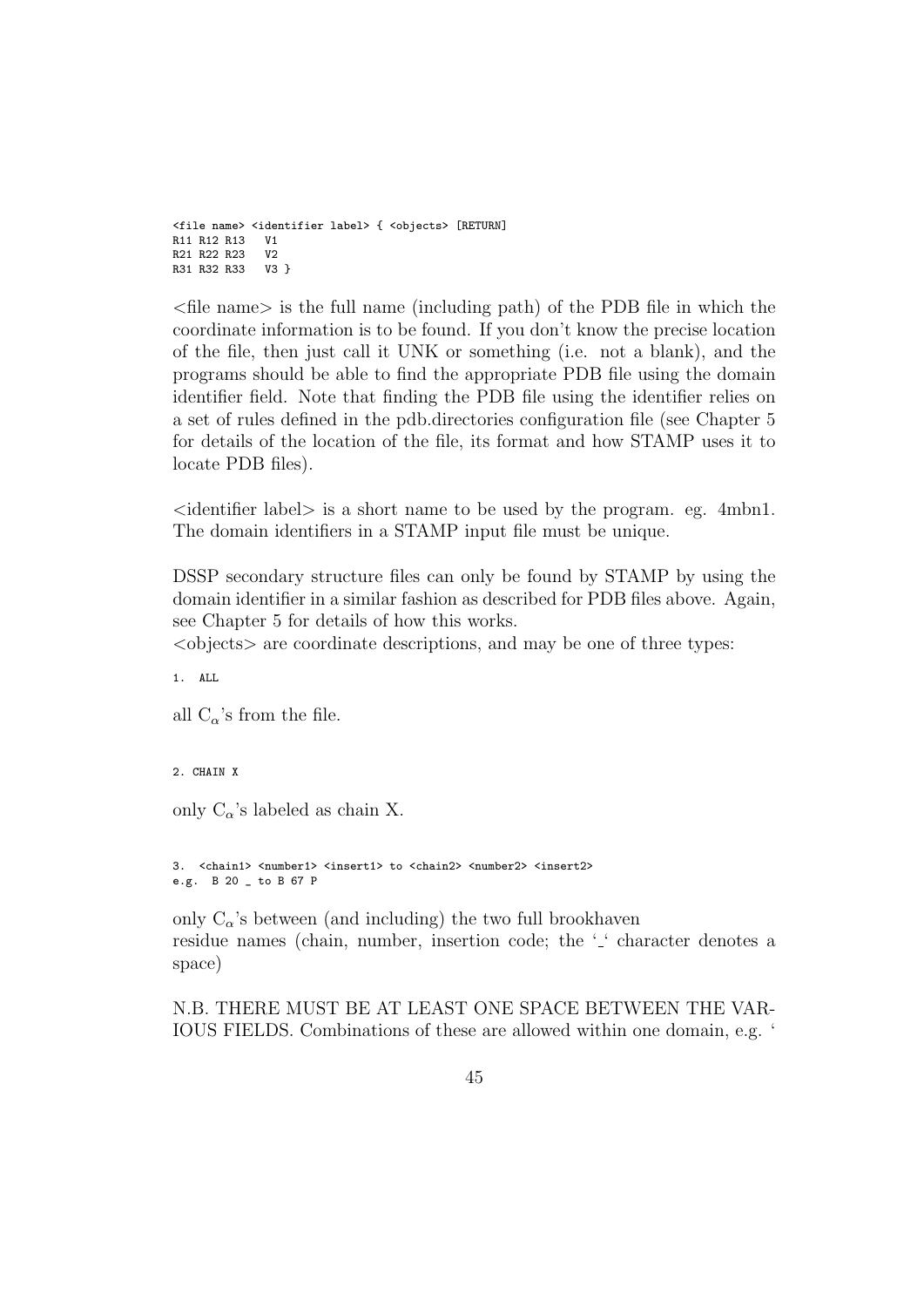CHAIN A B  $1$   $-$  to B  $65$   $-$  '

 $R11 \rightarrow R33$  and  $V1 \rightarrow V3$  are a rotation matrix and translation vector, respectively.

Thus, a full description of three domains might look something like this:

```
/data/newpdb/pdb/pdb1ton.ent 1ton { ALL
0.9876 0.34 0.543 19.23
1.0 2.34 0.98473332 1.0
0.023 0.94 4.345 20.0 }
/data/newpdb/pdb/pdb2kai.ent 2kai_Kallikrien { CHAIN X CHAIN Y }
/data/newpdb/pdb/pdb3sgb.ent 3sgbe_SGprotease { E 20 _ to E 160 P
1.0 0.0 0.0 0.0<br>0.0 1.0 0.0 0.0
0.0 1.0 0.00.0 0.0 1.0 0.0 }
```
Note the spaces. There must be spaces separating each keyword or datum to be read, even between the braces. For example:

```
/data/newpdb/pdb/pdb3sgb.ent 3sgb_protease{E 20 _ to E 160P}
```
would not be allowed.

In the second domain (Kallikrein) the transformation will be set equal to the identity matrix with a translation of zero, since none has been supplied.

The domains must be listed at the start of a file (ie. nothing must come before them in a file), but anything may come afterwards, provided that it contains no braces (ie.  $\{ \text{ or } \}$ ) unless they are on lines containing '%' in the first column.

It is possible to reverse the direction of an object in a domain description. For example, if one has two objects, one can reverse the direction of one or more of these by placing the word "REVERSE" in front of the object, e.g.:

/data/newpdb/pdb/pdb4mbn.ent { REVERSE  $\_$  1  $\_$  to  $\_$  20  $\_$   $\_$  21  $\_$  to  $\_$  120  $\_$  }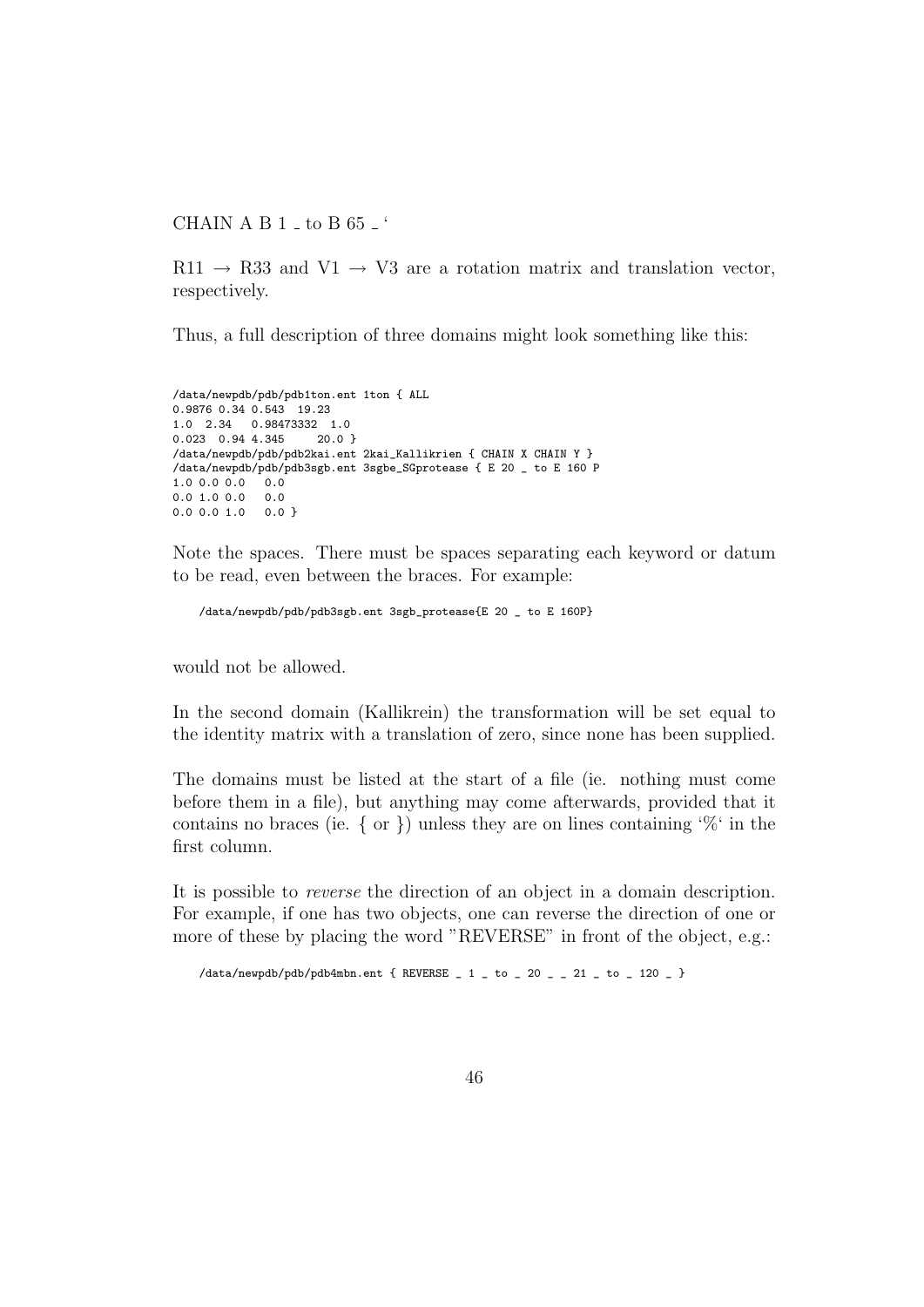# 3.2 Transformations

Transformations, which may or may not be included in the domain definition given above are in the sense:

Xnew | R11 R12 R13 | Xold V1 Ynew = | R21 R22 R23 | Yold + V2 Ynew | R31 R32 R33 | Zold V3

or

```
Xnew = (R11*Xold + R12*Yold + R13*Zold) + V1Ynew = (R21*Xold + R22*Yold + R23*Zold) + V2
Znew = (R31*Xold + R32*Yold + R33*Zold) + V3
```
If initial transformations are obtained in some other way (eg. those taken from a PDB file) they may be passed to STAMP if they are in the above format. As far as I can make out, this is the standard used in the PDB, but one can never be sure.

If no transformation is given, then the domain is assigned a unity rotation matrix and zero translation vector.

# 3.3 Sequence format

When necessary, STAMP programs read sequence information in NBRF (PIR) format. For example, user defined secondary structure assignment might be supplied in a file that looks like:

```
>Tonin
Tonin secondary structure Author's assignments
----EEEEE-----EEEEEE-- <etc.> --HHHH---*
>Kallikrien
Kallikrien secondary structure -- visual inspection
----EEEEEEEEE---E-EEEEE--- <etc.> --GGHHHH---*
>SGprotease
S. Griseus protease secondary structure.
----EEEEE---EEEE-EEEEEEEEE--- <etc.> --GGHGHG---*
```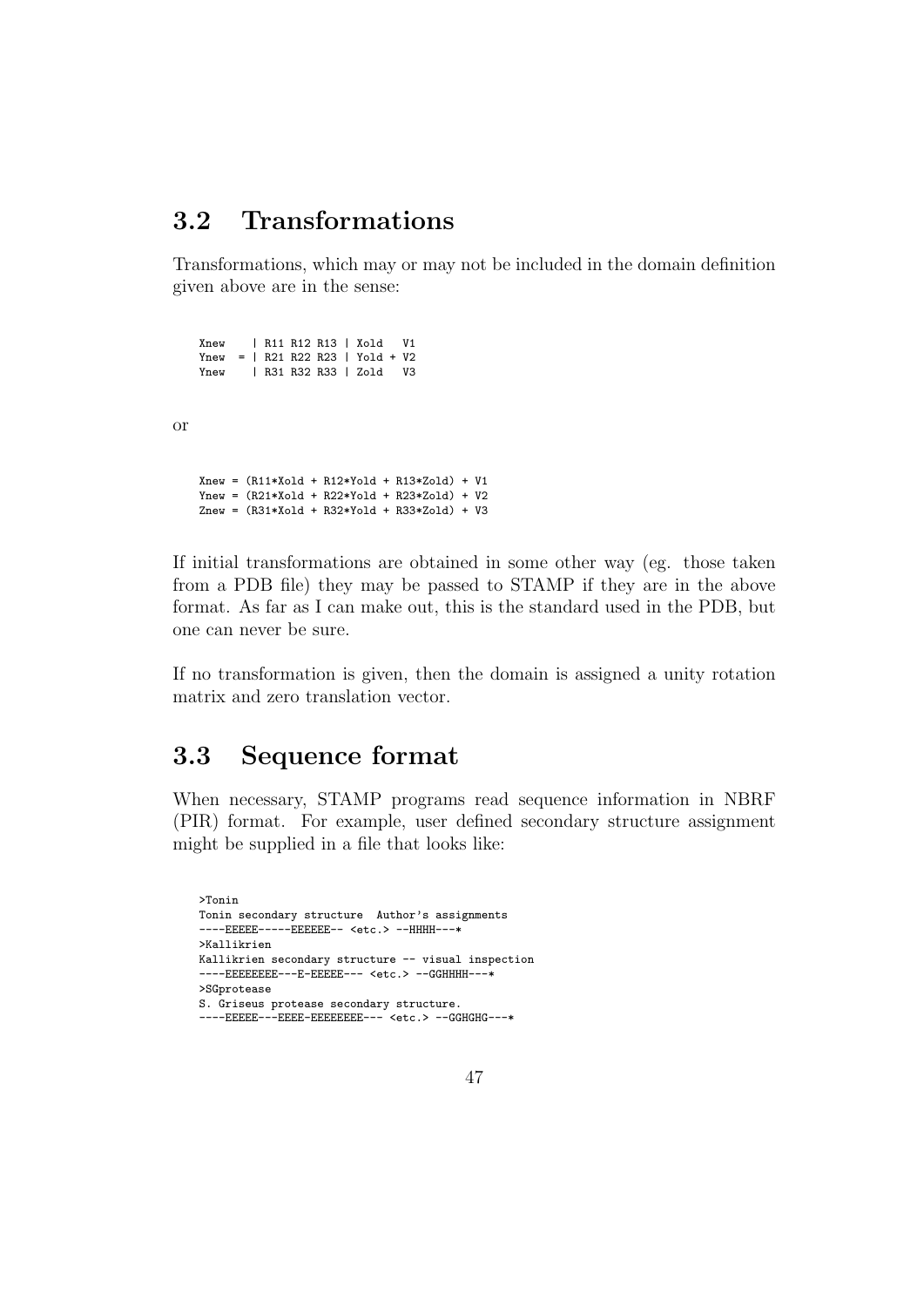This is essentially NBRF (PIR) format. Note the position of the asterix. Comments must be limited to the single line between the >identifier and the start of the sequence string.

# 3.4 Multiple alignment format

STAMP alignment output consists first of a list of domain descriptions and relevant transformations. After this an alignment may or may not be output.

Multiple alignments are displayed as follows (see  $STAMPDIR/examples/globin.stamp_trans.6)$ :

```
/data/newpdb/pdb/pdb1lh1.ent 1lh1 { ALL
1.00000 0.00000 0.00000 0.00000
0.00000 1.00000 0.00000<br>0.00000 0.00000 1.00000
                                             0.00000 }
/data/newpdb/pdb/pdb2hhb.ent 2hhba { CHAIN A
                        0.60691
<br>-0.31092-0.94263 0.12159 68.85890 }
Alignment Score Sc = 7.665619
Alignment length Lp = 156
RMS deviation after fitting on 116 atoms = 2.434597
Secondary structures are from DSSP
>11h1 (cluster A) sequence<br>>2hhba (cluster B) sequence
          (cluster B) sequence
>2hhbb (cluster B) sequence<br>>4mbn (cluster B) sequence
>4mbn (cluster B) sequence<br>>1ecd (cluster B) sequence
          (cluster B) sequence
>2lhb (cluster B) sequence
>space
>1lh1_dssp (cluster A) secondary structure from DSSP
>2hhba_dssp (cluster B) secondary structure from DSSP
>2hhbb_dssp (cluster B) secondary structure from DSSP
>4mbn_dssp (cluster B) secondary structure from DSSP<br>>1ecd_dssp (cluster B) secondary structure from DSSP
>1ecd_dssp (cluster B) secondary structure from DSSP<br>>21hb_dssp (cluster B) secondary structure from DSSP
              (cluster B) secondary structure from DSSP
*2+2+2+2+1<br>#T -- '1' = used in the final fit
#P -- averaged Pij
#A -- distance between averaged CA atoms in angtroms
#G -- $P_{ij}{\prime}$ value
                                Distance $P_{ij}{\prime}$
* iteration 1
P
I
V
```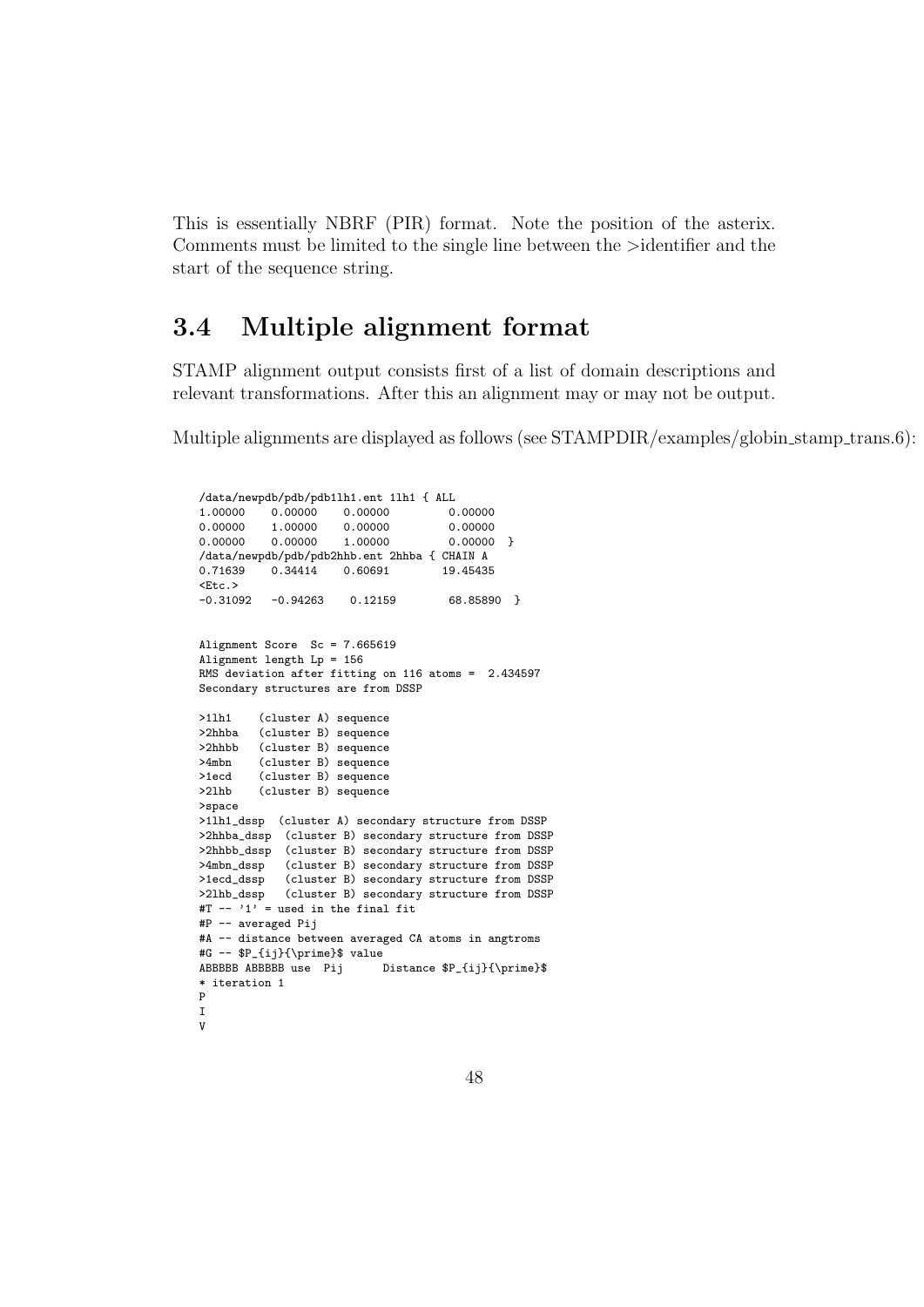```
D
T
G
S
V
G V A - -AVHV P ---- -
LLLLLL ------ 1 0.50337 1.90006 6.98400
TSTSSS ------ 1 0.49631 2.00483 6.88900
EPPEAA HHHHHH 1 0.55533 1.89926 7.68300
SAEGDA HHHHHH 1 0.60834 1.80863 8.39600<br>QDEEQE HHHHHH 1 0.70134 1.64212 9.64700
QDEEQE HHHHHH 1 0.70134 1.64212
AKKWIK HHHHHH 1 0.75434 1.52204 10.36000
ATSQST HHHHHH 1 0.75137 1.51092 10.32000<br>LNALTK HHHHHH 1 0.80831 1.36142 11.08600
LNALTK HHHHHH 1 0.80831 1.36142
VVVVVI HHHHHH 1 0.85737 1.21626 11.74600
KKTLQR HHHHHH 1 0.83537 1.27448 11.45000
\langleF+c >
ITNKGI HHHHHH 1 0.85737 1.04393 11.74600
VVADML HHHHHH 1 0.84332 1.11847 11.55700
ILLIIL HHHHHH 1 0.81232 1.20349
KTAAFR HTHHHH 1 0.80035 1.22529 10.97900
KSHASS HTTHHT 1 0.73137 1.29476 10.05100
EKKKKA HTTHHT 1 0.60031 1.66495 8.28800
M Y H H
D K H H
D E
A L H H
*
```
The ' $>$ ' and ' $\#$ ' characters tell the routines that read alignments what is to be contained in each field. A  $\geq$  character denotes a character string which is to be displayed vertically, and a  $\#$  character denotes a string of numbers to be displayed separated by spaces. Thus in the above example we have 13 character strings vertically (6 amino acid sequences, 1 string of spaces and 6 DSSP assignments) and 6 numeric fields (corresponding to various details from STAMP) specified. The actual alignment will be contained within '\*' characters as shown. Accordingly, no occurrence of ' $>$ ', ' $\#$ ' and '\*' characters should occur outside of these contexts.

The As and Bs just above the '\*' symbol refer to the members of the two cluster (branches) which are brought together during this alignment.

Briefly, the numeric fields are: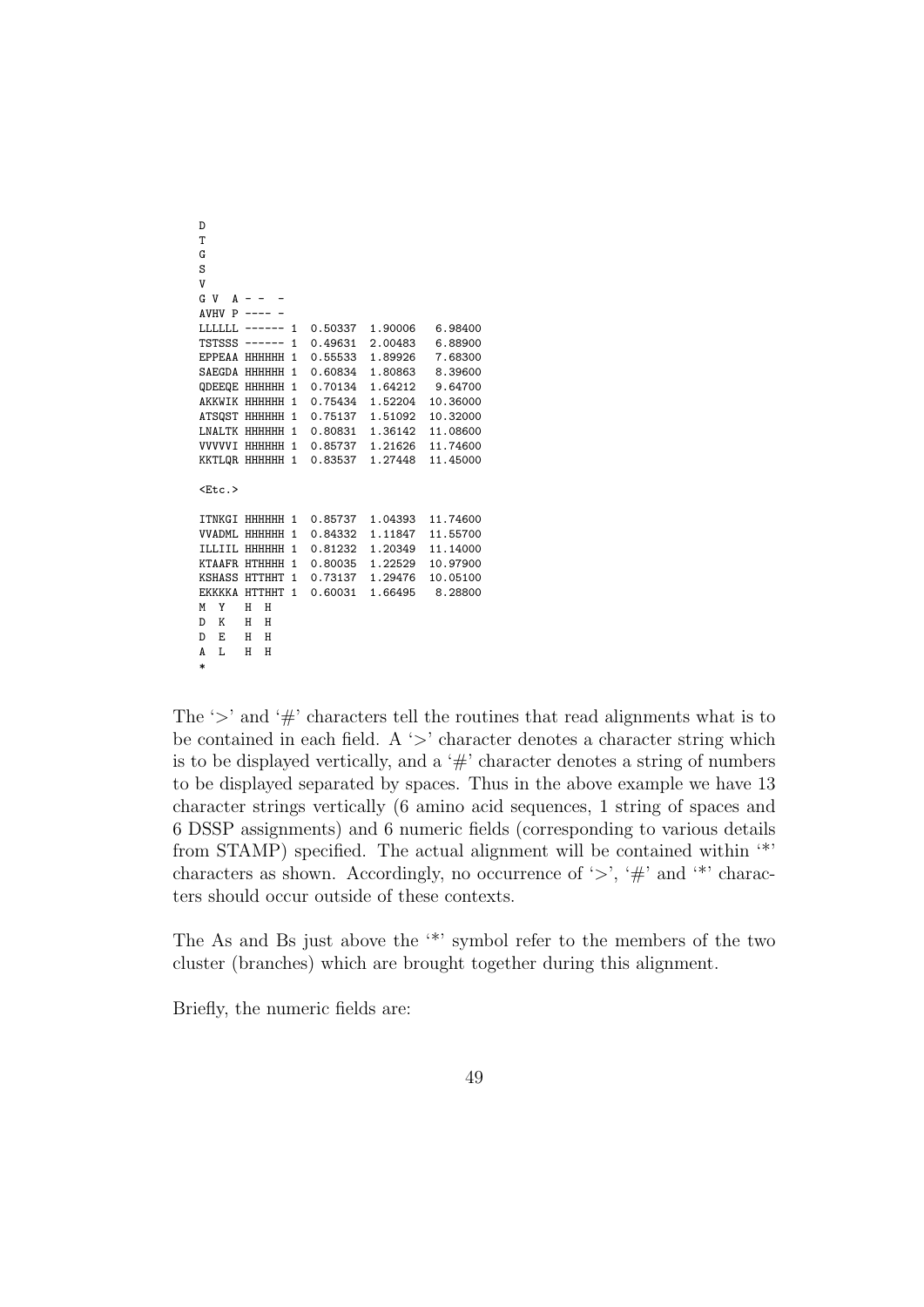$\#T$  1 or 0, 1 shows those residues used to determine the fit of the two sets of structures.

#P averaged Rossmann and Argos Pij value

#A distance between averaged  $C_{\alpha}$  atoms

 $\#G$  corrected Pij value  $(P_{ij})$ 

Note that the program POSTSTAMP adds two new fields:

#B 1 if all pairiwse  $P_{ij} \geq$  the user defined minimum, 0 otherwise

#R the total number of pairwise comparisons having  $P_{ij} \geq$  the cutoff out of  $N \times (N-1)/2$ 

# 3.5 Output from STAMP database scanning mode

Output from STAMP scans consists of a list of domains and a corresponding set of scores, lengths and other numbers that can be used to sort and understand the output.

The format is as follows (see examples/ig/stamp scan.trans):

```
% Output from STAMP scanning routine
%
% Domain 2fb4lv was used to scan the domain database:
% some.domains
% 1 fits were performed
% Fit 1 E1= 20.000, E2= 3.800, CUT= 1.000
% Approximate fits (alignment from N-termini) were performed
% at every 10 residue of the database sequences
% Transformations were output for Sc= 2.000
%
% Domain used to scan
# Sc= 10.000 RMS= 0.01 Len= 999 nfit= 999 Seqid= 100.00 Secid= 100.00 q_len= 111 d_len= 111 n_sec= 100 n_e
./pdb2fb4.ent 2fb4lv { L 1 _ to L 109 _ }
# Sc= 4.332 RMS= 1.556 len= 123 nfit= 57 seq_id= 21.82 sec_id= 74.55 q_len= 111 d_len= 105 n_sec= 10 n_equiv= 55 fit_pos= L 110 _
/db/pdb_all//2fb4.pdb 2fb4lc_1 { L 110 _ to L 214 _
```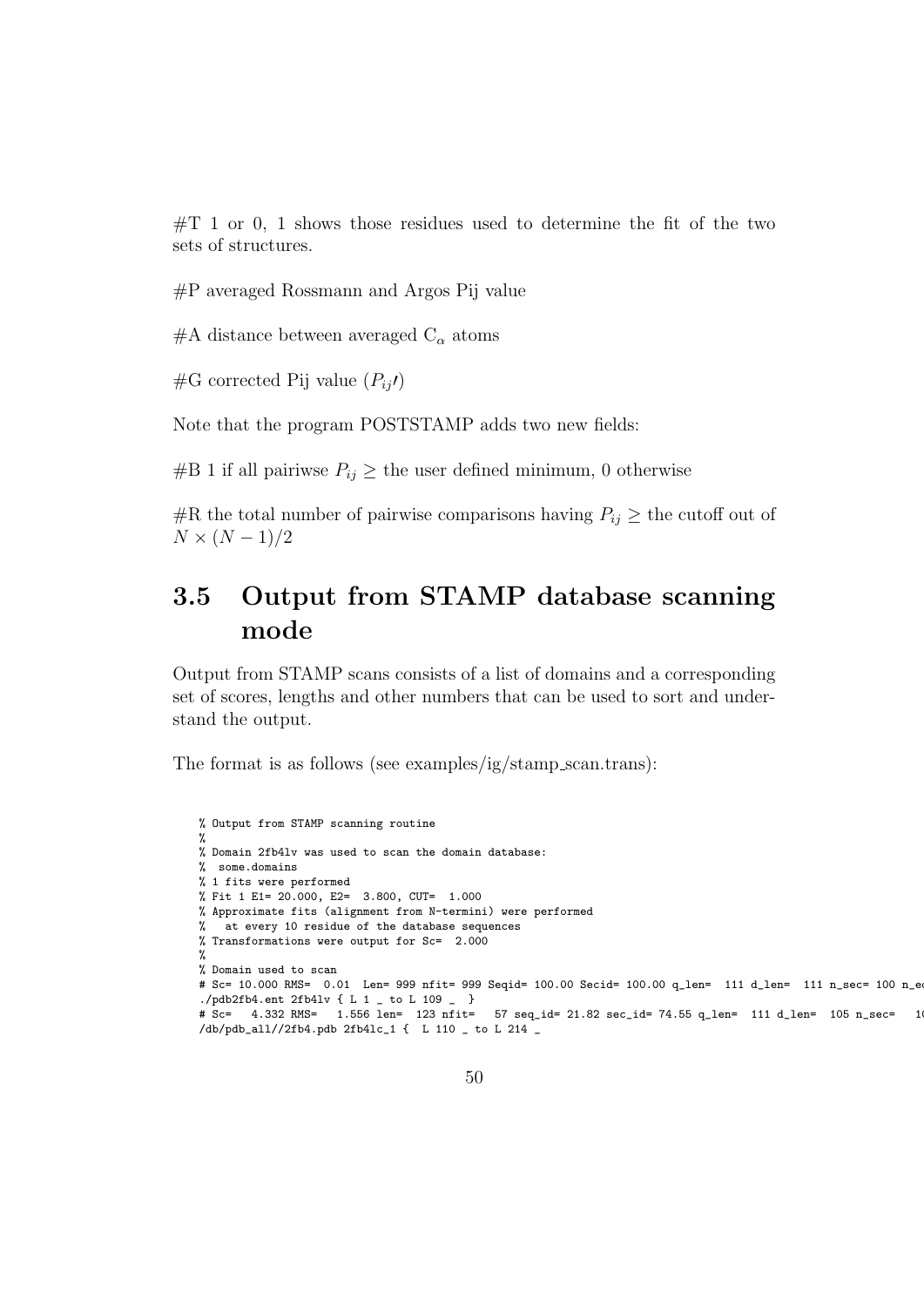```
-0.69582 -0.69016 0.19878 132.36090
-0.57870 0.37482 -0.72430 67.11302
0.42538 -0.61902 -0.66021 109.94639 }
# Sc= 9.799 RMS= 0.001 len= 111 nfit= 111 seq_id= 100.00 sec_id= 97.30 q_len= 111 d_len= 216 n_sec= 11 n_equiv= 111 fit_pos= L 1 _
/db/pdb_all//2fb4.pdb 2fb4l_1 { CHAIN L
1.00000 0.00001 -0.00002 0.00194<br>-0.00001 1.00000 0.00000 0.001930.00000 0.00193<br>1.00000 -0.00027 }
0.00002 -0.00000 1.00000# Sc= 7.842 RMS= 1.128 len= 116 nfit= 95 seq_id= 48.94 sec_id= 86.17 q_len= 111 d_len= 113 n_sec= 1
/db/pdb_all//1mcp.pdb 1mcplv_1 { L 1 _ to L 113 _
-0.54068 0.77937 0.31662 37.59489
0.79918 0.35840 0.48255<br>0.26261 0.51394 -0.81664-33.14809 }
<sub>etc.</sub></sub>
```
(note that the lines beginning with '#' symbols have been wrapped here) ' $\%$ ' denotes a comment, and '#' denotes numbers corresponding to the domain description described below (both will be ignored by all programs except for SORTTRANS, which uses the ' $\#$ ' fields to sort and interpret the data.

'Sc' is the STAMP Score for the comparison of the query to each database sequence. 'RMS' is the RMS difference between equivalenced atoms, 'len' is the alignment length, 'nfit' is the number of atoms used during the final fit of the two domains, 'seq id' and 'sec id' are the sequence and secondary structure identities, 'q len' and 'd len' are the lengths of the query and database structure (in residues), 'n sec' is the number of equivalenced secondary structures, and 'n equiv' are the number of residues found within stretches of 3 or more having  $P'_{ij} \geq 6$ . These fields are used during any run of SORT-TRANS to sort and remove redundant/poor superimpositions. 'fit pos' is the Brookhaven numbering of the position in the database sequence to which the query's N-terminal end was aligned for the initial fit. The transformation supplied is that for the superimposition of the database structures onto the query.

# 3.6 Output to standard output or log file

STAMP now keeps fairly quiet during its running, updating the user only after a pairwise/treewise/scan comparison has been compeleted. You can get lots of other output by using the -V (verbose) option. If you want a lot of output to be written to a file instead of the standard output, you can use -V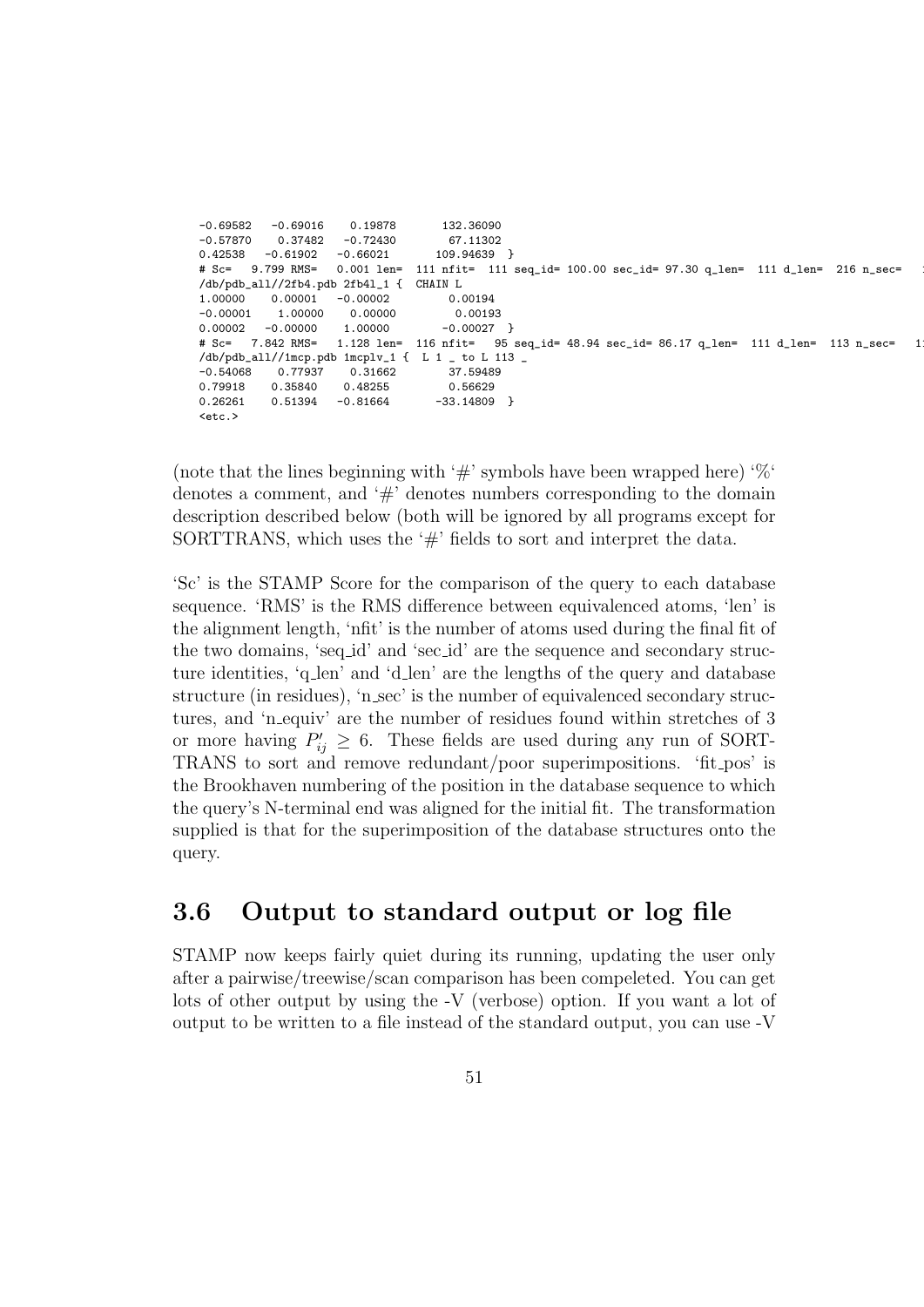in conjunction with -log<br>file  $<$  file name $>$ .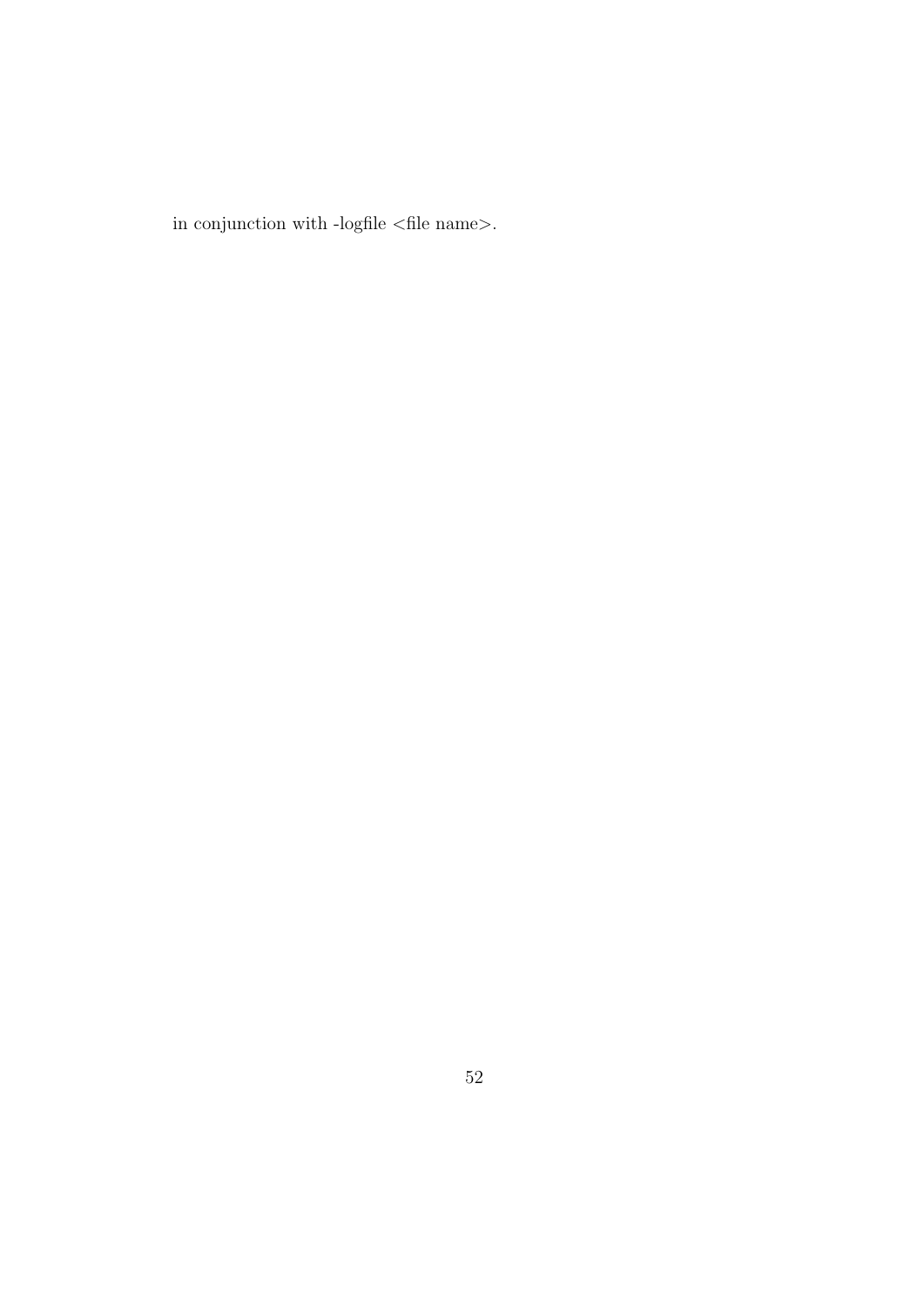# Chapter 4

# Summary of STAMP parameters

# 4.1 Main program (STAMP)

The format for running STAMP is:

```
stamp -1 <starting domain file> -s -o <output file> -P <parameter file>
-n <1 or 2 fits> -d <database file for scans>
-slide <slide value>
-pen1 <gap penatly 1> -pen2 <gap pentalty 2>
-prefix <output file prefix>
-V
-rough
-cut
-<parameter> <value>
```
If you have old STAMP parameter files, they can be read by using the command stamp  $-P$   $\leq$  parameter file $\geq$ . This means that the old file can be read in exactly the same way as for version 2.0.

In general, all commands can be specified by - $\epsilon$  parameter  $>$   $\epsilon$  value  $>$ . For example, '-first pairpen 0.5'. However, I have made some abbreviations for frequently used commands, these are:

| -1 <starting domain="" file=""></starting> |  | same as -listfile <list file=""></list>            |
|--------------------------------------------|--|----------------------------------------------------|
| -o <output file=""></output>               |  | same as -logfile <output file=""></output>         |
| $-n < 1$ or 2>                             |  | same as -npass <1 or 2>                            |
| -pen1 <gap 1="" penalty=""></gap>          |  | same as -first_pairpen <gap 1="" penalty=""></gap> |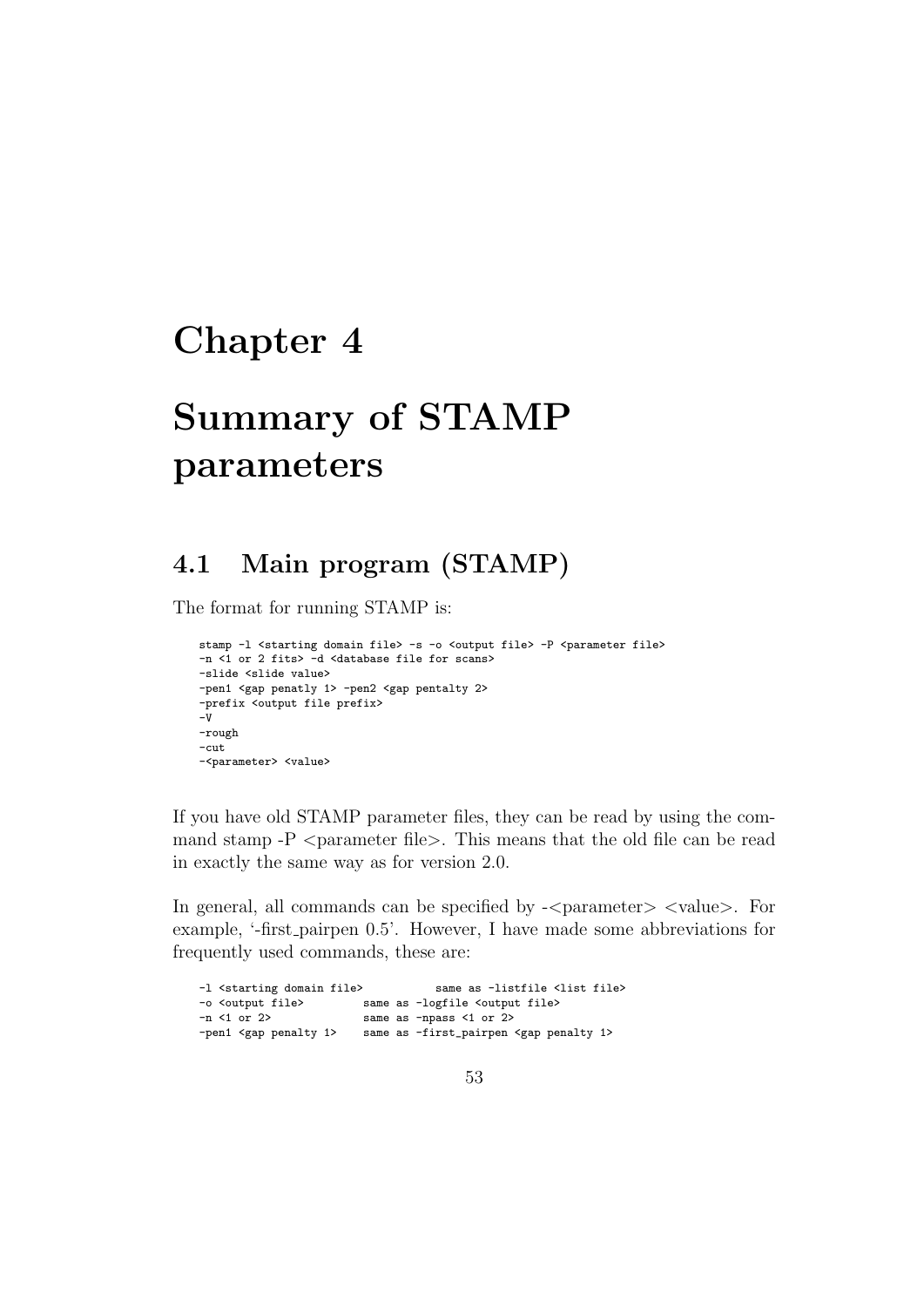```
-pen2 <gap penalty 2> same as -second_pairpen <gap pentalty 2>
-prefix <output prefix> same as -transprefix <output prefix>
-s same as -scan true
-d <database file> same as -database <database file>
-slide <slide parameter> same as -scanslide <slide parameter>
-cut same as -co true<br>-rough same as -roughfi
                       same as -roughfit true
```
Default parameters are always looked for in the file STAMPDIR/stamp.defaults. You can personalise this is as you like, but I would recommend using the defaults, unless you have a thorough understanding of the method. The values described below were essentially chosen to mimic the successful and welltested parameters [1].

I would recommend using the command line parameters. The commands, and their arguments are given below. The command line parameters are case insensitive. To use a parameter one need only type '- $\epsilon$ -parameter <value>' or use on of the short forms listed above.

STAMP can also be supplied with a parameter file. Parameters in a parameter file can be supplied in the format:

<Parameter> <Value> <Optional Comments> [return]

eg.

```
PAIRWISE Yes Perform pairwise calculations
E1 3.8
E2 3.8
CUTOFF 4.5
```
The input is read in an open format. Generally, data are expected to be separated by spaces or return characters. The number and position of spaces, tabs and returns generally should not matter with the exception of PDB format, which is read as the fixed format described in the brookhaven documentation.

The possible parameters are listed below. Strings, characters, floats and integers are as expected (though strings may not contain spaces). Boolean variables may be set by any of the following: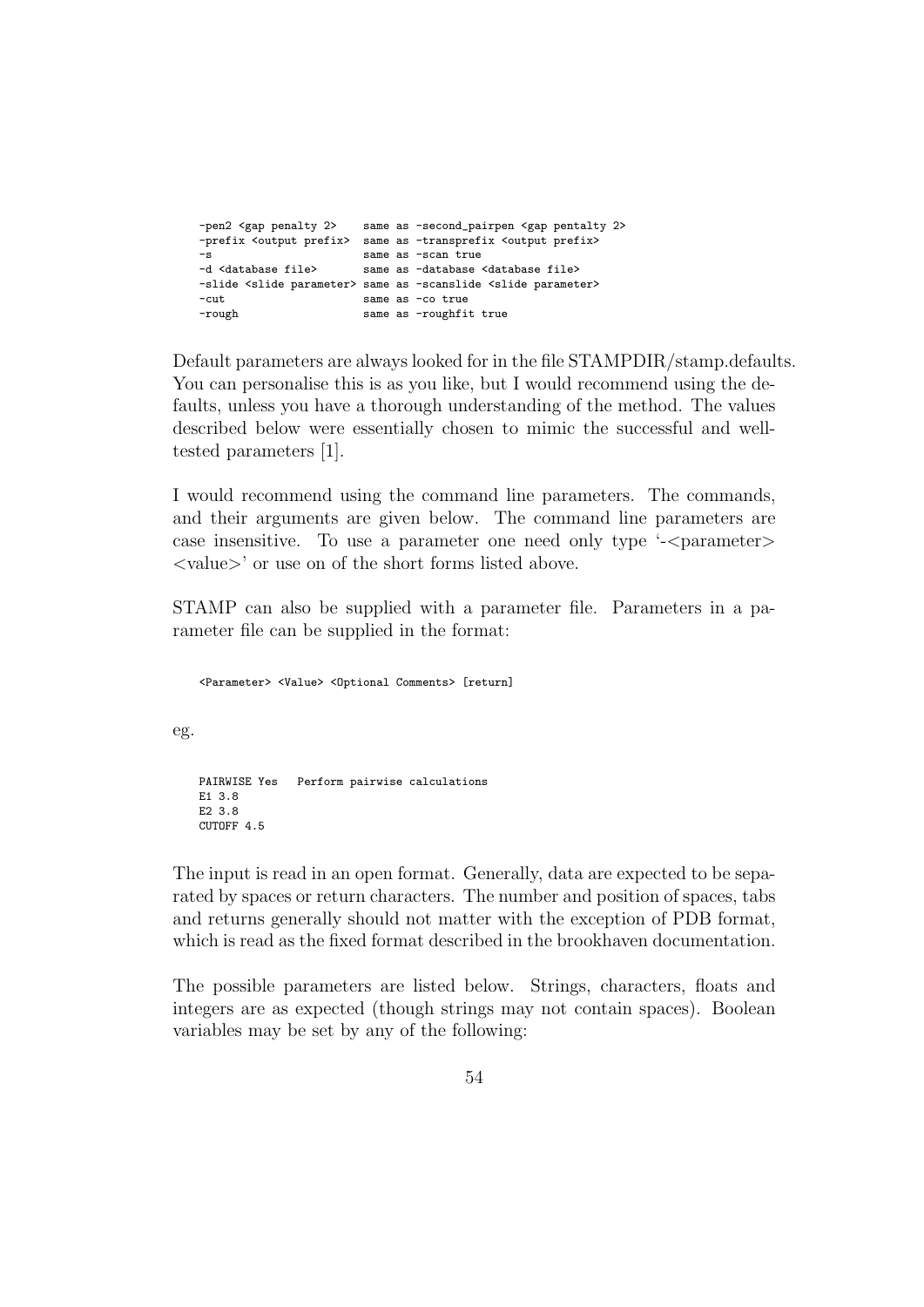TRUE == TRUE, True, T, true, Yes, YES, yes, Y, 1 FALSE == FALSE, False, F, false, No, NO, n, 0

LOGFILE <string>

This is the file into which the log is to be written. If 'stdout' is supplied then the information is written to the standard output.  $Default LOGFILE = stdout$ 

LISTFILE  $\langle \text{string} \rangle$  (or '-l  $\langle \text{string} \rangle$ ' or '-f  $\langle \text{string} \rangle$ ') This is the name of a file that contains the location and description of the domains to be analysed and, if desired, an initial transformation.  $Default$  LISTFILE = domain.list

 $SECTIONPE <$ integer

This must be set to 0 (no secondary structure assignment) or to one of the following values:

 $SECTIONPE = 1$  Output from Kabsch and Sander's DSSP program [19].  $SECTIONPE = 2$  Secondary structure summary format. A string of residue by residue secondary structure assignments for each domain is to be read in from SECFILE in the format specified in the previous chapter.

Note that it is not possible to mix assignments. This is probably not a very realistic thing to do anyway, since assignments can differ substantially. If you really want to do this, then the only possible way is to set SECTYPE  $=$  3, and define each secondary structure independently in SECFILE. Default  $SECTIONPE = 1$  (for DSSP).

SECFILE <string> The file from which user specified secondary structure assignments are to be read (ie.  $SECTYPE = 2$  only).  $Default$  SECFILE = stamp.sec

PAIRWISE <br/>  $>$ boolean>

If TRUE, then pairwise comparisons are to be performed for each possible pair of domains described in LISTFILE. A matrix of pairwise  $(S_c)$  scores will be output (to MATFILE).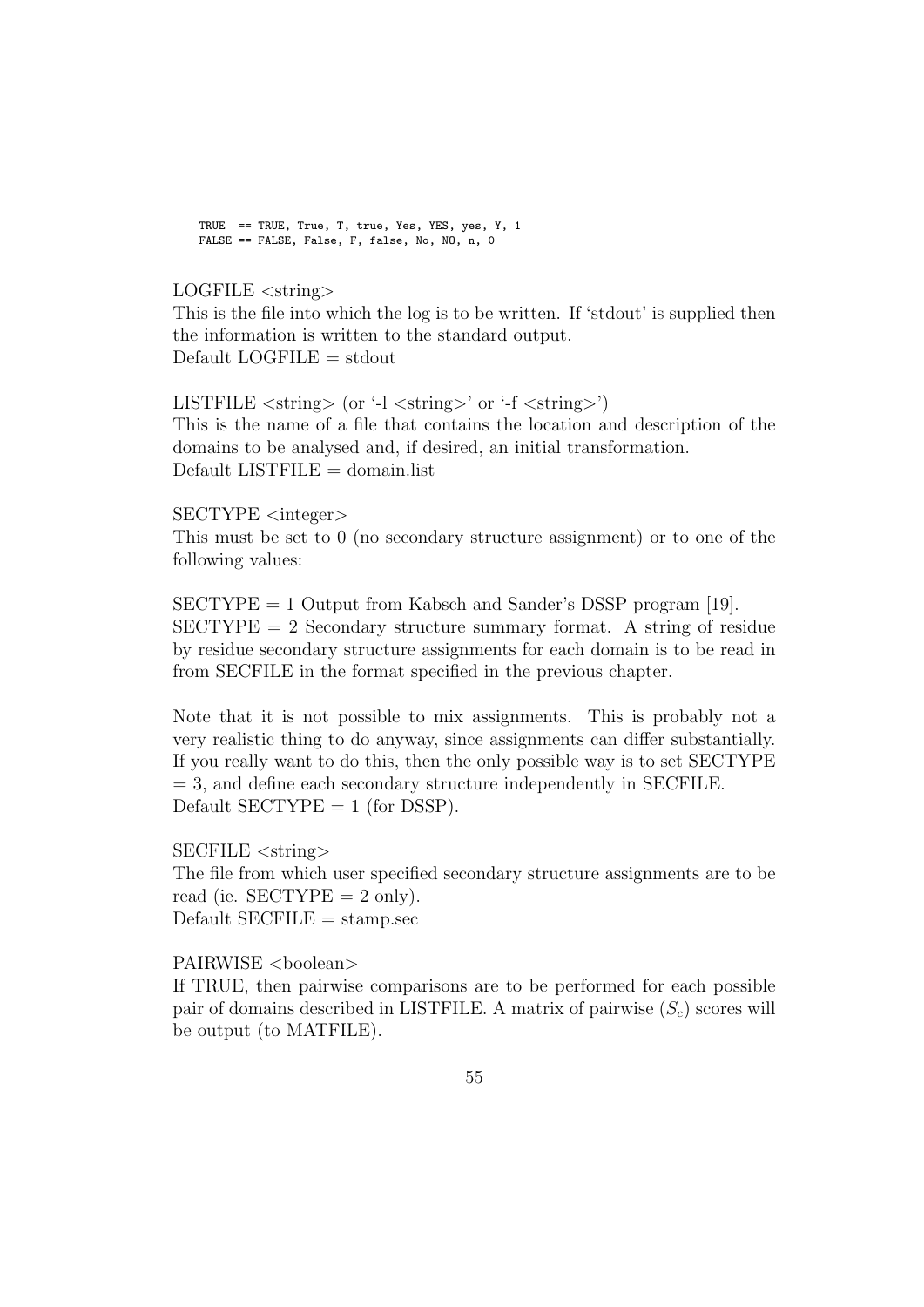#### $Default$  PAIRWISE = TRUE

N.B. Many of the following parameters also apply to TREEWISE and SCAN comparisons. For clarity they are discussed here in the PAIRWISE comparison context.

NPASS  $<1$  or  $2>(or -n <1$  or  $2>)$ 

Whether one or two fits are to be performed. The idea is that the initial fit can be used with a conformation biased set of parameters to improve the initial fit prior to fitting using distance and conformation parameters. The parameters described below are called 'first<sub>-</sub>' and 'second<sub>-</sub>' accordingly. When  $NPass = 1$ , then only the 'second.' (or unprefixed) parameters are used. Default  $NPass = 1$ 

 $SW < 0$  or  $1>$ 

If set to 0, then the entire M x N matrix will be calculated and used during the Smith Waterman path finding routine. If set to 1, then a corner cutting routine will be used (to save time). Note that corner cutting will nullify many of the parameters specified in [1], and recommended only for SCAN mode. Accordingly, corner cutting parameters are specified below (after SCAN).

PAIRPEN  $\langle$  float $\rangle$  (or '-pen1  $\langle$  float $\rangle$ '/ '-pen2  $\langle$  float $\rangle$ ') (first PAIRPEN) (second PAIRPEN) Smith-Waterman gap penalty to be used during the fitting. second PAIRPEN and PAIRPEN are equivalent. (PAIRPEN is also relevant to treewise fitting)  $\text{Defaults}$  PAIRPEN = second PAIRPEN = 0.0 first PAIRPEN = 0.0

 $E1$  <float>  $E2 <$ float $>$  $(first_E1, first_E2)$  $(\text{second-E2}, \text{second-E2})$ 

Rossmann and Argos parameters to be used during the fitting. Rossmann and Argos suggested that  $E1 = E2 = 3.8$  lead to good superimpositions, and further suggested that  $E1 = 20.0$  and  $E2 = 3.8$  would relax the distance requirement, and allow poor initial superimpositions to be improved. The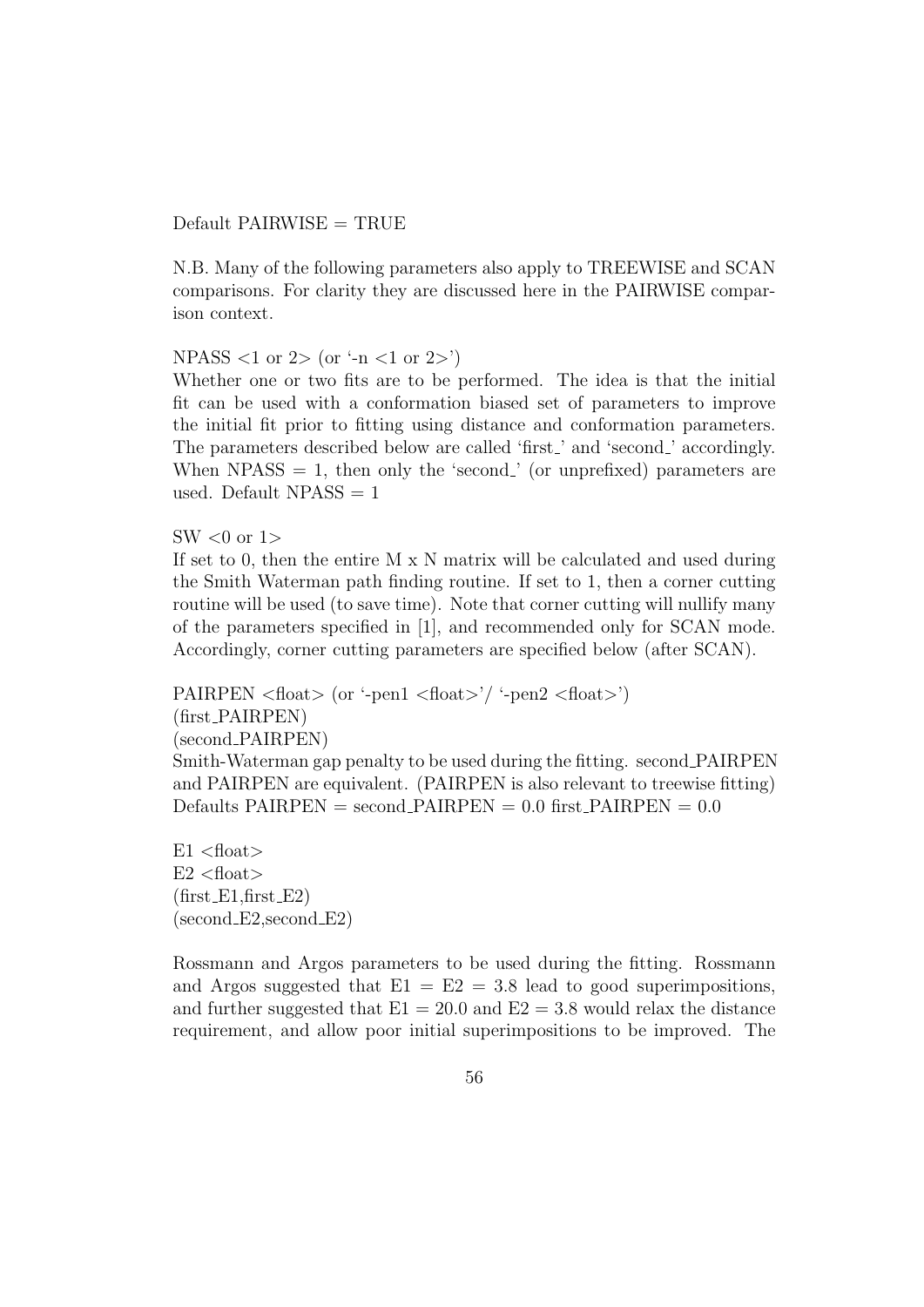defaults are defined accordingly. Defaults:  $E1 =$  second  $E1 = 3.8$  $E2 =$  second  $E2 = 3.8$ first  $E1 = 20.0$ first  $E2 = 3.8$ 

I would not recommend modifying these parameters, since I really don't know what changing them will do. If it ain't broke, don't fix it as my father would say.

 $NA <$ float $>$  $NB <$ float $>$  $NASD <$ float $>$ NBSD <float>  $NSD <$ float $>$ NMEAN <float>

Parameters used to define  $P_{ij}$  and  $S_c$  values. These are defined in [1]. I wouldn't change these.

Defaults:  $NA = -0.9497$  $NB = 0.6859$  $NASD = -0.4743$  $NBSD = 0.01522$  $NMEAN = 0.02$  $NSD = 0.1$ 

CUTOFF <float> (first CUTOFF) (second CUTOFF)

This is the minimum  $P_{ij}$  value allowed for atoms to be used for a least squares fit. Equivalences above this value will be used to determine a transformation and RMS deviation. Defaults: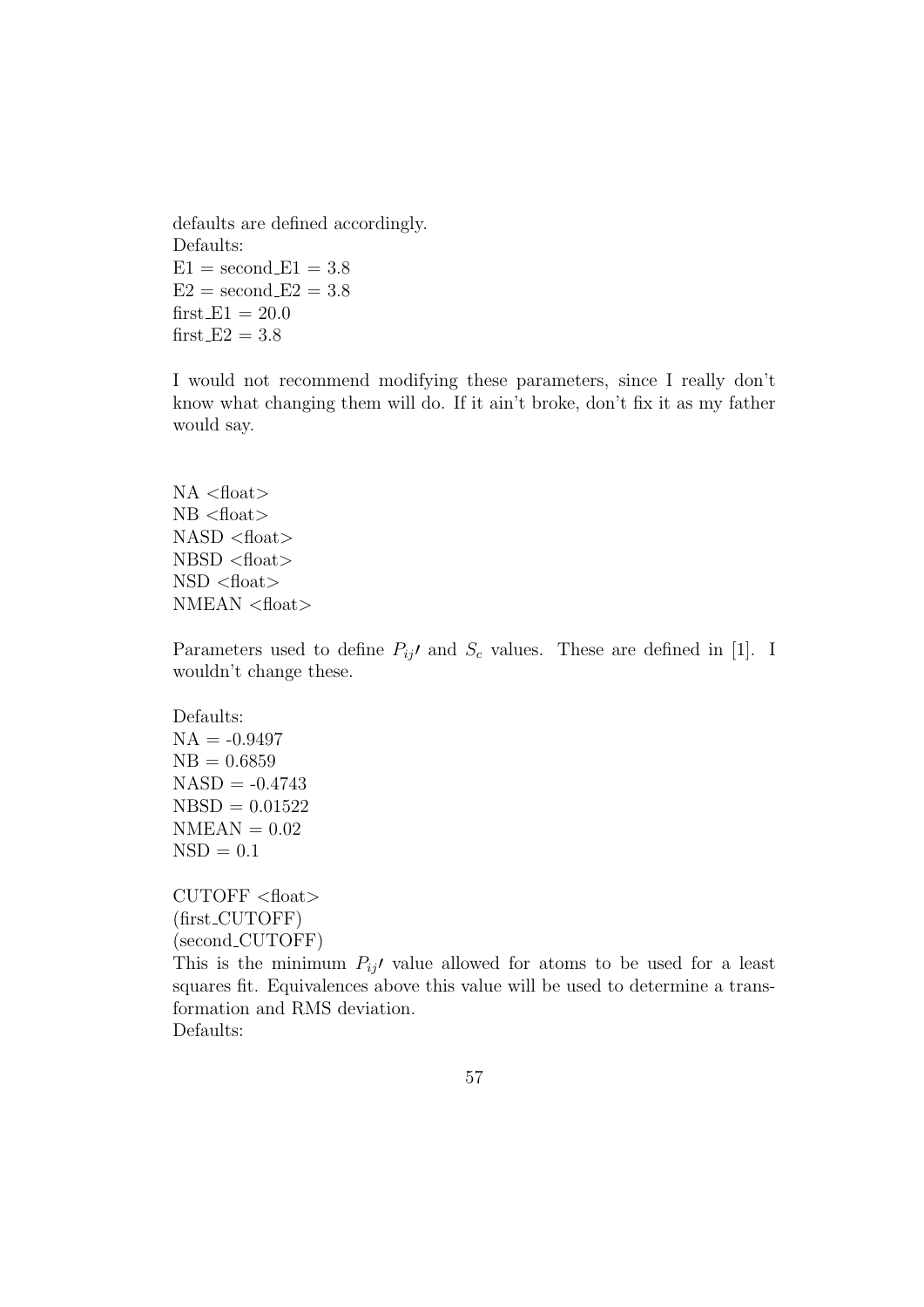$CUTOFF = second_CUTOFF = 4.5$  $first$ -CUTOFF = 1.0

PAIRALIGN <br/>boolean> If true, then each final pairwise alignment will be output to the log file.  $Default$  PAIRALIGN = FALSE

COLUMNS <integer> Number of sequence positions to be displayed per line when either PAIRALIGN, SCANALIN or TREEALIGN is set to TRUE. Default COLUMNS  $= 80$ 

#### SCORETOL <float>

This is the percent Sc difference that will result in convergence being reached. In other words, if  $100 \times abs|S_c - S_{c,old}|/S_{c,old} \leq SCORETOL$  then the fitting will be considered done. Default  $SCORETOL = 1.0$ 

#### MAXPITER <integer>

The maximum number of iterations allowed during the pairwise comparisons. This prevents a particular fit, which jumps between two values rather than converging, from lasting indefinitely. Default MAXPITER  $= 10$ 

MATFILE <string>

This is the file which contains an upper diagonal matrix consisting of the pairwise Scores (either 1/RMS, or Sc) for each comparison. It may then be used to derive a tree, if desired, for treewise analysis. Default MATFILE  $=$   $<$ stamp\_prefix $>$ mat

#### ROUGHFIT  $\langle \text{boolean} \rangle$  (or '-rough' to set to TRUE)

If set to TRUE, then an initial rough superimposition will be performed by aligning the N-terminal ends of the sequences and fitting on whatever atoms this process equivalences. Probably this is too crude for structures that differ quite a bit, but if they are very similar, one can use this to avoid having to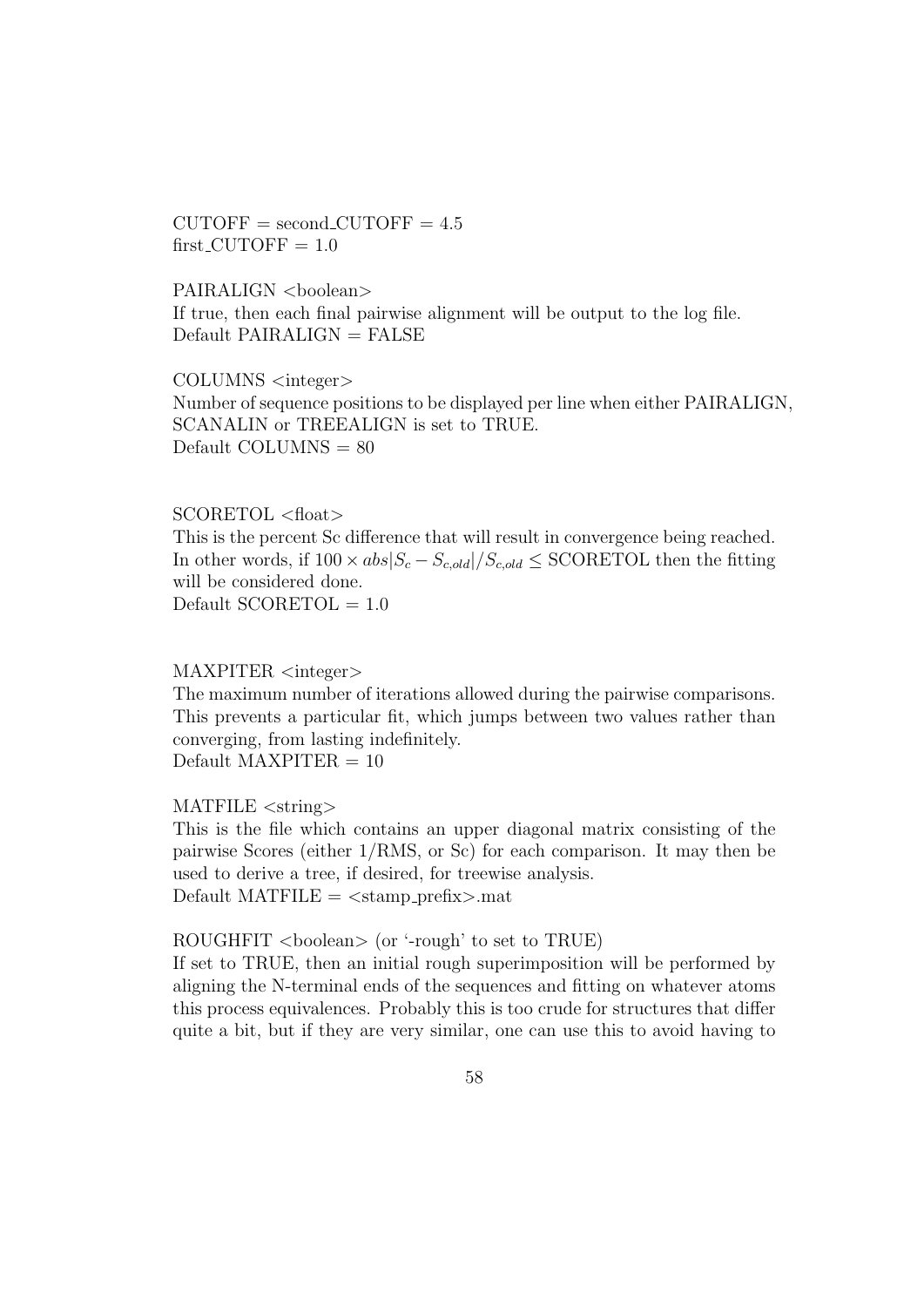perform a multiple sequence alignment.

#### TREEWISE <boolean>

If TRUE, then a treewise comparison is performed by following a derived hierarchy. Reads in the matrix file specified (either created by PAIRWISE or some other method), derives a tree (dendrogram), and does a tree-based alignment.

 $Default$  TREEWISE = TRUE

TREEPEN <float> (first TREEPEN) (second TREEPEN) Value subtracted from the  $P_{ij}$  matrix at positions where a residue is to be aligned with a gap. For details see [1]. Defaults  $TREEPEN = second\_TREEPEN = 0.0$  first\_ $TREEPEN = 0.0$ 

 $MAXTITER < int>$ As for MAXPITER, but applied to the treewise case. Default MAXPITER  $= 10$ 

TREEALIGN <boolean> As for PAIRALIGN, only for treewise comparisons.  $Default$   $TREEALIGN$  =  $TRUE$ 

#### STAMPPREFIX <string> (or '-prefix <string>')

This is the name of the family of files that will be produced from a multiple alignment. The files will be named STAMPPREFIX.<N>, where N is the number of the cluster after which the alignment has been derived. There are always one fewer clusters than their are domains being compared.  $Default STAMPPREFIX = 'stamp\_trans'$ 

#### $SCAN <sub>coolen</sub> > (or simply ' -s' to set true)$

If TRUE, then SCAN mode is selected. TREEWISE and PAIRWISE are set to FALSE. The first domain described in LISTFILE (the query) is used to scan all the domains listed in DATABASE. The parameters for scanning are described below. The output of a SCAN run appears in the file called STAMPPREFIX.scan.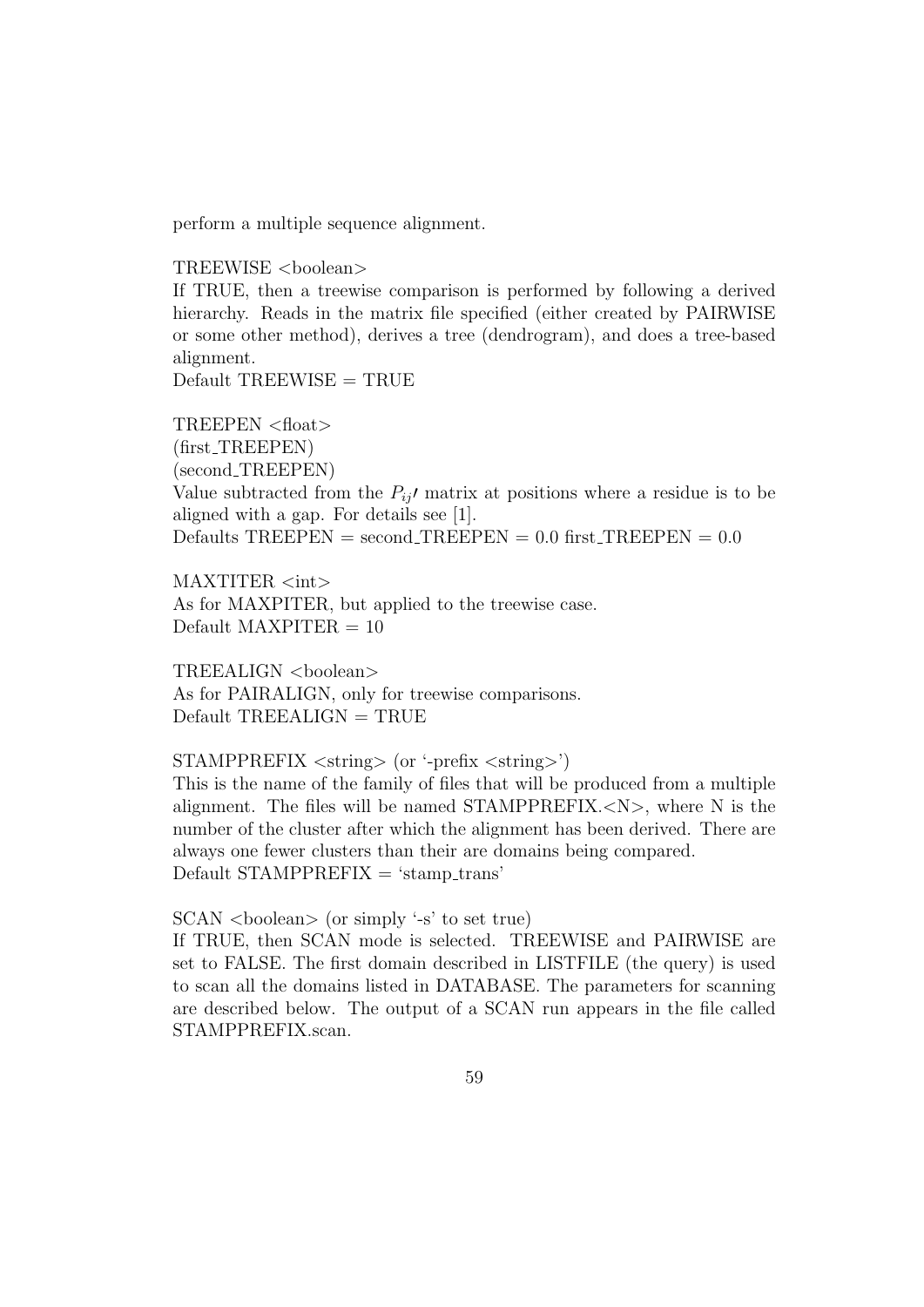$Default SCAN = FALSE$ 

DATABASE  $\langle \text{string} \rangle$  (or -d  $\langle \text{string} \rangle$ ) The list of domains to be compared with the query during a scan.  $Default$   $DATABASE = domain.database$ 

MAXSITER <int> As for MAXPITER and MAXTITER, but for scanning. Equivalent within the program to MAXPITER. Default MAXSITER  $= 10$ 

 $SCANALIGN <sub>coolen</sub>$ As for PAIRALIGN and TREEALIGN, but for scanning. Equivalent within the program to MAXPITER.  $Default$  SCANALIGN = FALSE

SCANSCORE <integer>

Specifies how the Sc value is to be calculated. This depends on the particular application. The values are described in the first chapter.

As a general rule of thumb, use SCANSCORE=6 for large database scans, when you are scanning with a small domain, and wishing to find all examples of this domain – even within large structures. Use  $SCANSCORE=1$  when you wish to obtain a set of transformations for a set of domains which you know are similar (and have defined fairly precisely as domains rather than the larger structure that they may be a part of). Default  $SCANSCORE = 6$ 

#### SKIPAHEAD <br/>boolean>

If set to TRUE, then the program will skip over all hits. In other words, if a similarity is found with a particular starting fit position, then the next fit position will be the last residue of the similar region. This is not always desirable, since there can be more than one hit within repetetive structures, such as  $\alpha/\beta$  barrels.

 $Default$  SKIPAHED = TRUE

 $OPD <$ boolean $>$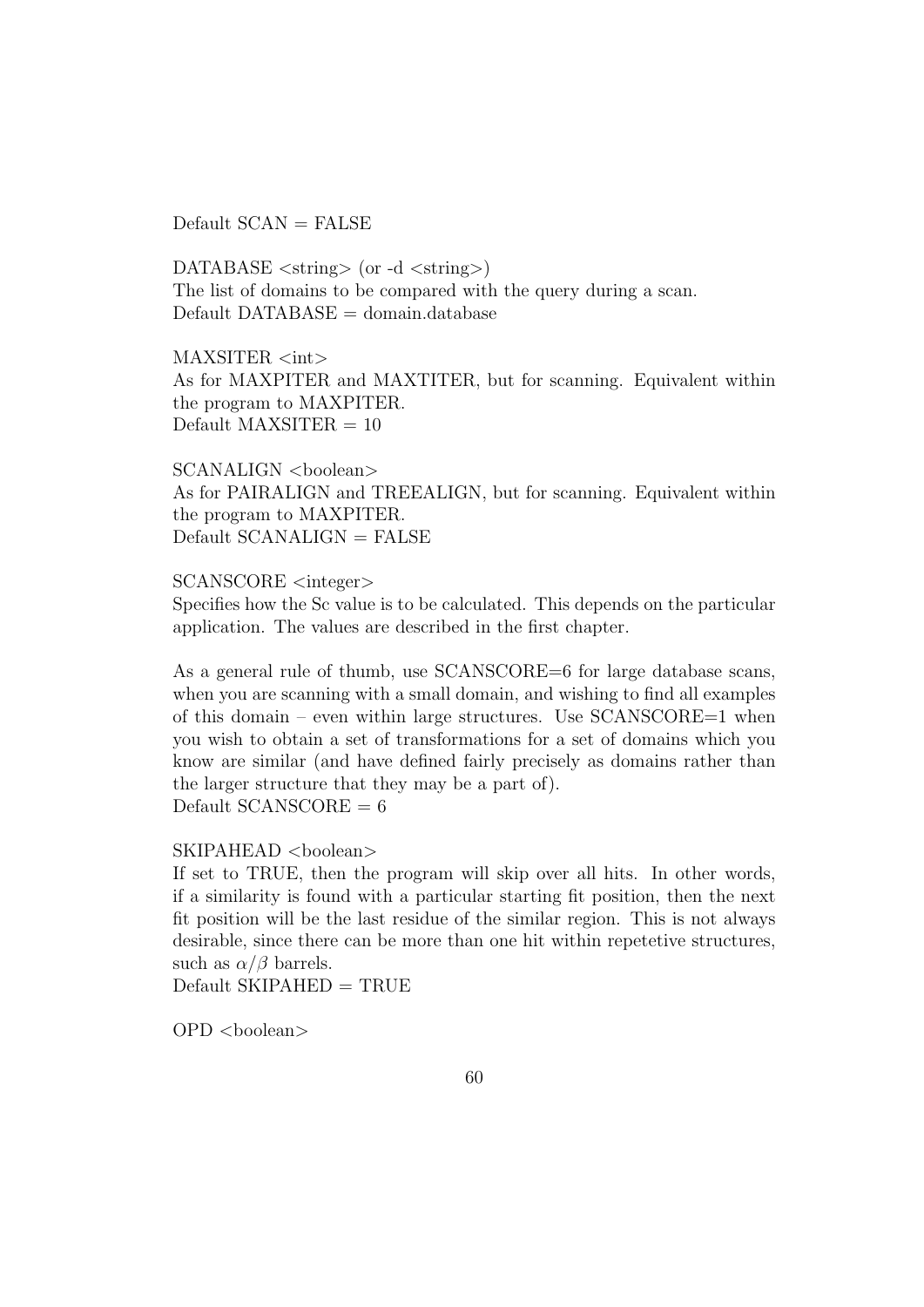Means "One Per Domain". When the first hit for a domain is found during a SCAN (i.e. with Sc above SCANCUT), the rest of the comparisons involving that domain are skipped. Means that multiple matches involving the probe and database structures will be missed.  $Default$   $OPD = FALSE$ 

SCANCUT <float> If SCANMODE  $= 1$ , then Sc must be  $\geq$  SCANCUT in order for a transformation to be output. Default  $SCANCUT = 2.0$ 

SCANSLIDE  $\langle$  integer $\rangle$  (or '-slide  $\langle$  integer $\rangle$ ') This is the number of residues that a query sequence is 'slid' along a database sequence to derive each initial superimposition. Initially, the N–terminus of the query is aligned to the 1st residue of the databse, once this fit has been performed and refined, and tested for good structural similarity, the N–terminus is aligned with the 1+<SCANSLIDE>th position, and the process repeated until the end of the database sequence has been reached. Default  $SCANSLIDE = 5$ 

#### SCANTRUNC <br/> <br/>boolean>

If TRUE, then sequences from DATABASE that are more than SCANT-RUNCFACTOR x the length of the query sequence are truncated to this size. This saves a lot of CPU time, as comparisons between things that are vastly different in size are largely meaningless. Moreover, since most scans will be done with discrete domains, then this allows separate domains in large proteins to be compared to the query separately.  $Default$  SCANTRUNC = TRUE

#### SCANTRUNCFACTOR <float>

The largest size of sequence which may be compared to the query sequence (expressed as SCANTRUNCFACTOR x query sequence length). Structures in the DATABASE that are larger than this will be truncated to this size if  $SCANTRUNC = TRUE.$ 

Default SCANTRUNCFACTOR  $= 2.0$ 

SLOWSCAN <br/>boolean>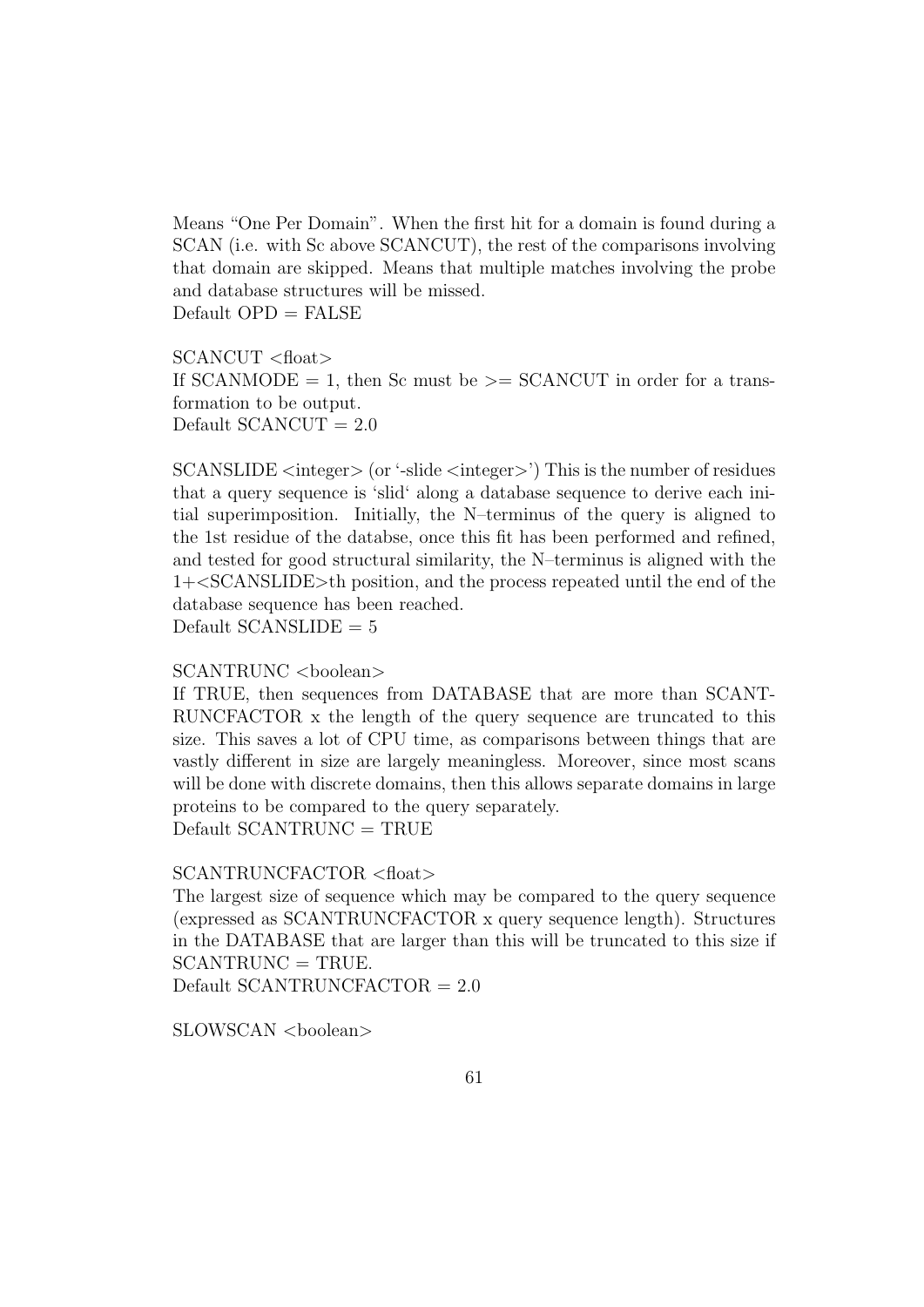If set to TRUE, then the SLOW method of getting the initial fits for scanning will be used (See chapter 1).  $Default$   $SLOWSCAN = FALSE$ 

#### $MIN_FRAC <$ float $>$

This is the minimum ratio of database length/query length to be allowed. In other words, if a database structure is too small (ie. if database length/query  $length < MIN\_FRAC$ , then the comparison will be skipped. Whether to use this or not depends on whether or not one is interested in sub alignments where only a part of the query structure is used. The default implies that all comparisons will be performed.

Default MIN\_FRAC  $= 0.001$ 

#### SECSCREEN <br/>boolean>

If TRUE, then an initial comparison between query and DATABASE secondary structure assignments (if available) is performed. A secondary structure distance is defined by:

$$
D_{sec} = \sqrt{(\|Q_h - D_h\|^2 + \|Q_b - D_b\|^2)}
$$

where  $Q_h$  and  $Q_b$  are the percent of Helix and Beta structure in the query, and  $D_h$  and  $D_b$  are the same for the database sequence. If Dist is larger than a threshold (SECSCREENMAX) then the comparison will be ignored.  $Default$  SECSCREEN = true

#### SECSCREENMAX <float>

This is the maximum value of Dist (above) tolerated. If Dist is larger than SECSCREENMAX then the comparison is ignored. For screening to be effective, it is important that secondary structure assignments are accurate (preferably done using the same program).

Default SECSCREENMAX =  $60.0$  (this is very lenient; 40 is usually safe)

#### CCFACTOR <float>

Corner cutting factor. This is approximately the maximum number of gaps to be tolerated in any pairwise comparison. Only used if  $SW = 1$ . For a more detailed explanation, refer to [6] (pp  $279 - 281$ ).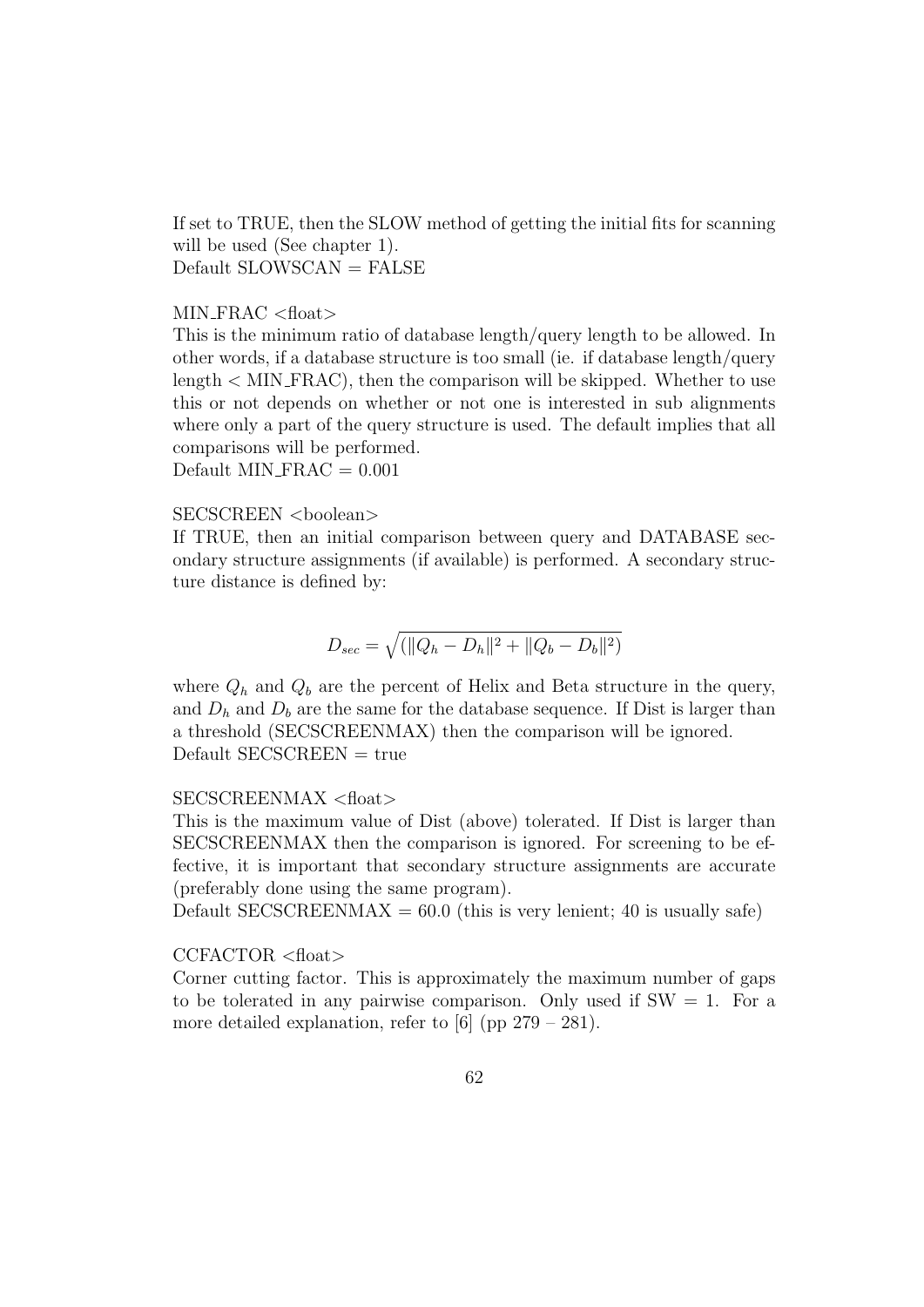Default CCFACTOR  $= 30.0$ 

 $CCADD <$ boolean $>$ If TRUE, then the difference between query and database sequence lengths will be added to CCFACTOR. Probably this is only realistic when SCANT-RUNC is set TRUE.  $Default CCADD = FALSE$ 

PRECISION <integer> Since STAMP works as much as possible with integers, this is what all floating point values are multiplied by during conversion. A value of 1000 has never presented us with any problems.  $Default PRECISION = 1000$ 

MAX\_SEQ\_LEN <integer> The maximum length of alignment tolerated. The program ought to inform you when this value is surpassed. Default  $MAX\_SEQ\_LEN = 1500$ 

# 4.2 Summary of parameters for other programs

# 4.2.1 PDB checker (PDBC)

This is a simple program which looks for the location of a four letter PDB code (using the list of directories, prefixes and suffixes supplied in the file ./pdb.directories or if this does not exist STAMPDIR/pdb.directories) There are several options:

pdbc -q <four letter code>

will merely report useful information (number of atoms, the occurence of HETATM, resolution, etc.) about each chain found in the PDB file which corresponds to the four letter code supplied.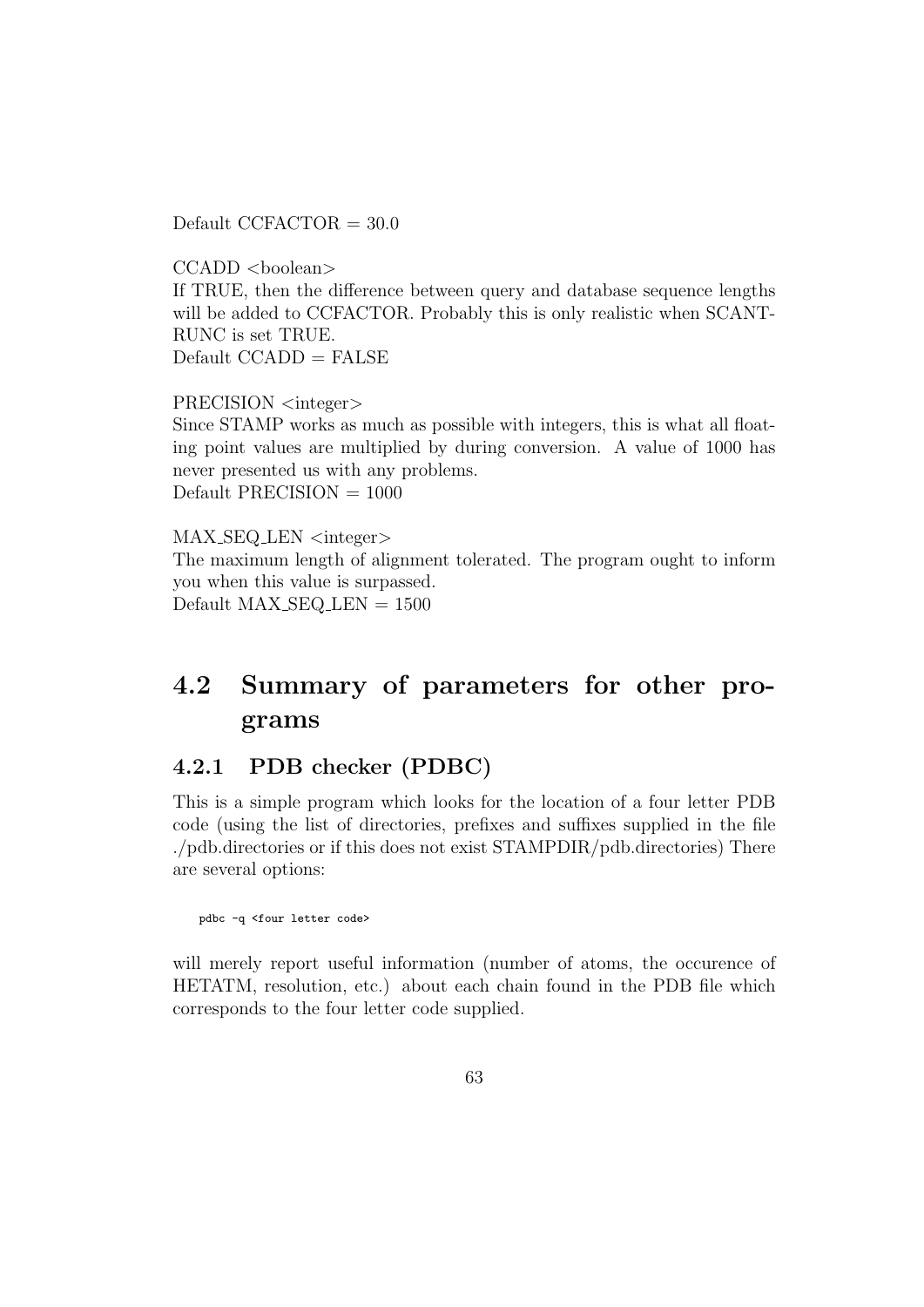pdbc -d <four letter code>[<chains to be considered>]

this outputs a domain description (or more than one if more than one chain is given. Sequential use of this program can be used to create a list of domains for use in scanning.

```
pdbc -m <four letter code>
```
this will just report the location of PDB and DSSP files. Good for a quick test of whether PDB codes can be found in the files specified in STAMPDIR.

Output is to standard output.

## 4.2.2 PDBSEQ

This program takes a list of protein domains (ie. a LISTFILE) and outputs a series of sequences derived from the described PDB files. The format is:

```
pdbseq -f <domain file> [-min <val> -max <val> -separate
-foramt <fasta> -v -tl <max title length>]
```
'-min/max <val>' specify the minimum/maximum sequence length to be output. If the length of a sequence is less than min or greater than max, the sequence will be skipped (useful particularly if one wants to ignore very short PDB sequence, such as peptide inhibitors, etc.).

The output is in NBRF (PIR) format, and is written to the standard output. Using '-format <fasta> will make the output as FASTA format.

The option '-separate' will produce files for each domain in the input file. These files are named 'ID'.seq.

The program outputs a title line that attempts to describe the protein sequence according to the definitions given in the PDB file. The TITLE, COMPND and SOURCE lines are strung together (in that order). The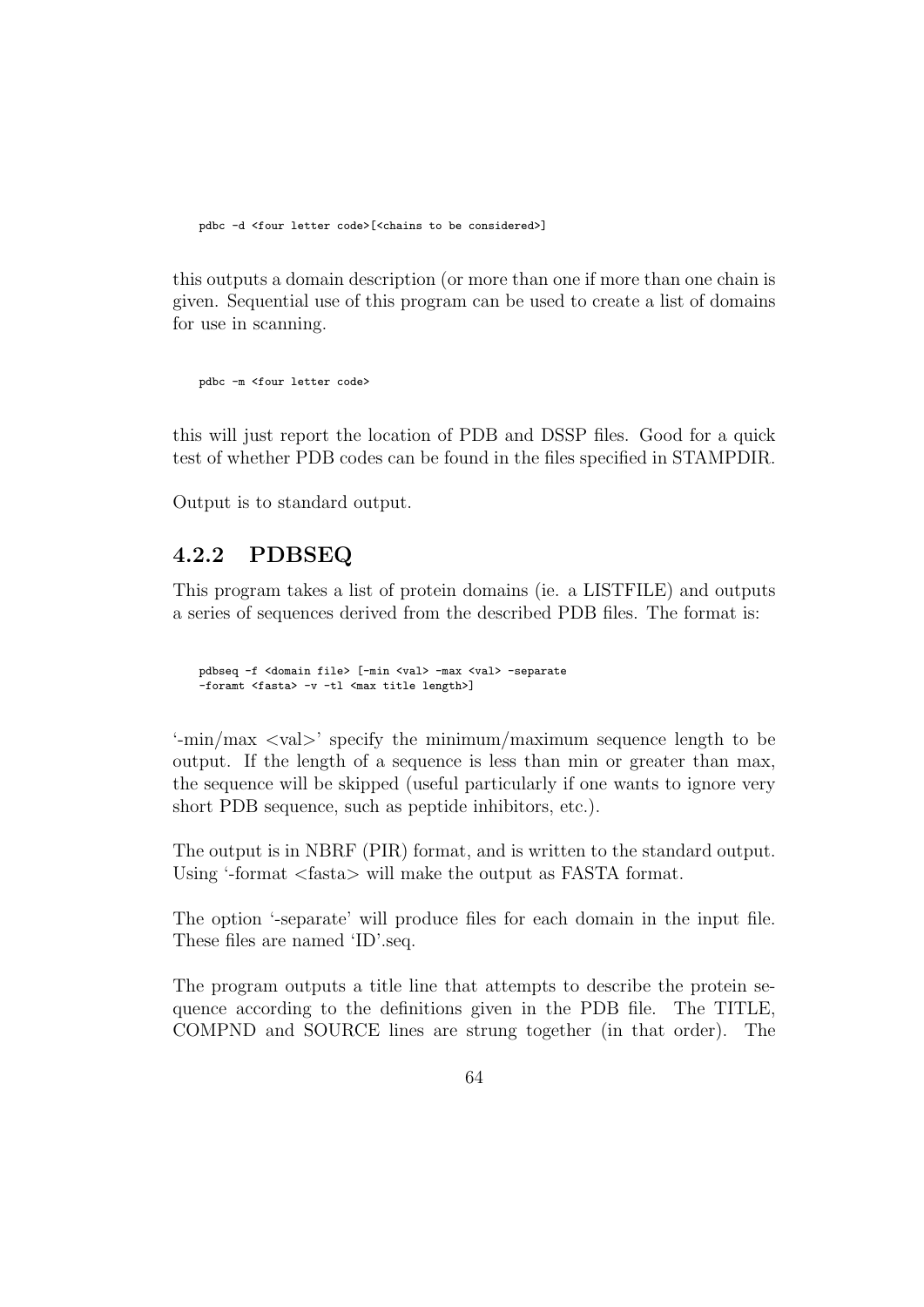option -tl ; number; (t) = title limit) specifies the maximum length of this string. This description will always be postfixed (after a ":") by the range of residues considered (i.e. All, Chain a, etc.).

## 4.2.3 ALIGNFIT

ALIGNFIT takes a multiple sequence alignment of proteins of known 3D structures and uses it to superimpose them. It requires two files: an AMPS multiple sequence alignment (block format), and a domain description file. An optional parameter file may be supplied; if none is given the program simply uses default parameters.

The format is:

alignfit -a <AMPS file> -d <domain file> (-P <optional parm file> -<parameter> <value>)

-P can be used to read in an old ALIGNFIT parameter file (version 3.0 and earlier) The possible parameters, and their defaults are (names are case insensitive):

PAIRWISE <br/>  $>$ boolean> If TRUE, then pairwise comparisons will be performed to derive a matrix (MATFILE).  $Default$  PAIRWISE = TRUE

TREEWISE <boolean> If TRUE, then treewise comparisons will be performed to derive a final transformation.  $Default$  TREEWISE = TRUE

MATFILE <string> The file into which the results of PAIRWISE are output.  $Default$   $MATFILE$  = alignfit.mat

 $MAX\_SEQ\_LEN \leq integer$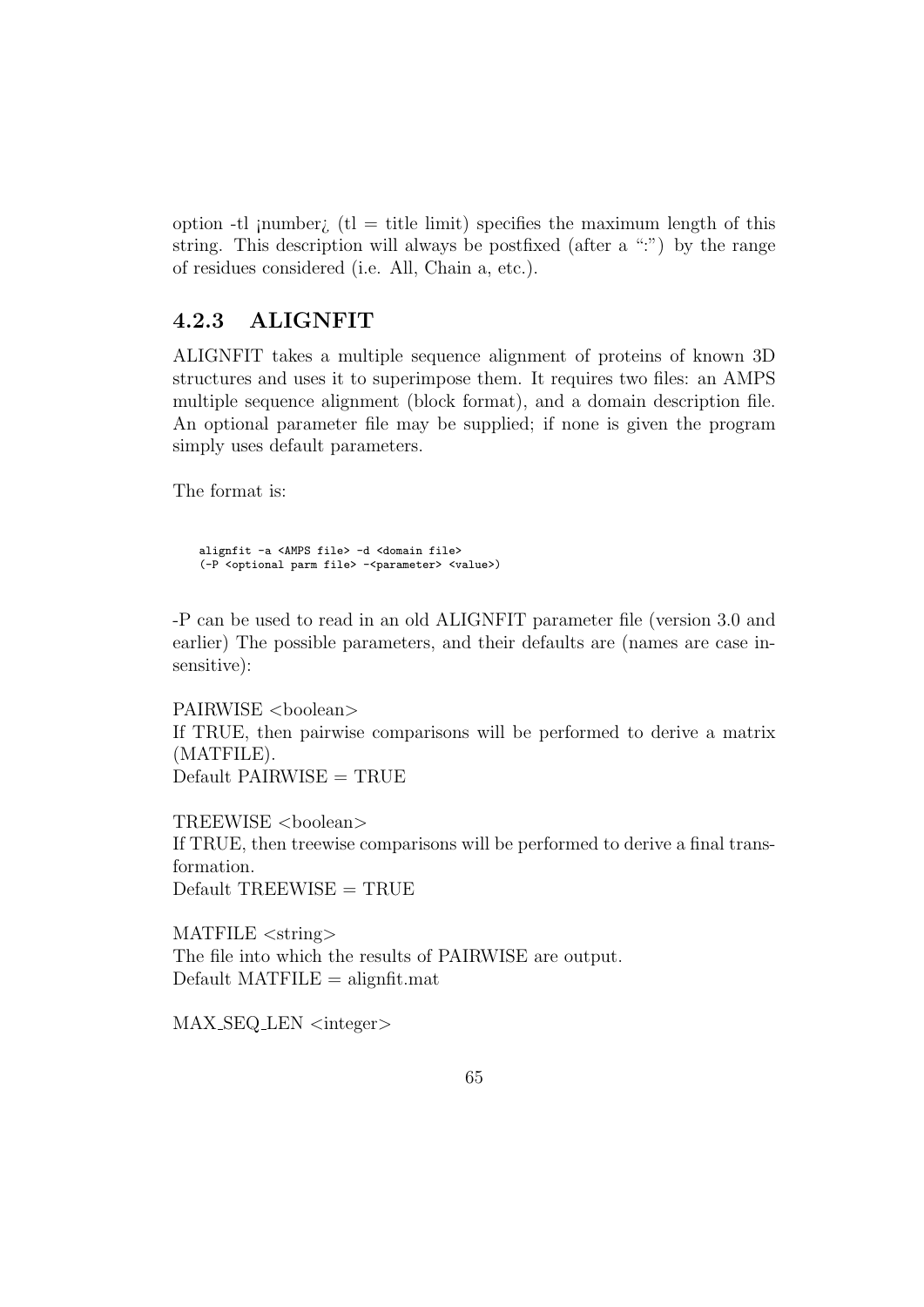The maximum length of alignment to be tolerated. Default is 3000

For most purposes, the default parameters should suffice. Note that one can use ACONVERT to convert CLUSTAL and MSF formats to block format, so that one can use alignments created using other programs (e.g. PILEUP, CLUSTAL, etc.) as a starting point for superimposition.

## 4.2.4 VER2HOR

This program provides a horizontal alignment given a STAMP alignment file (i.e. a text alignment written to the standard output). The format is:

```
ver2hor -f <stamp alignment file> [ -columns <width> ]
```
'-columns' specifies the number of columns to be used in the alignment output. This program is explained by example in the Worked Examples chapter. It also accepts most DSTAMP (see below) commands (i.e. those that are relevant to text output) from the command line.

## 4.2.5 DSTAMP

This program provides input for ALSCRIPT [20], GJB's program for the display of multiple sequence alignments. To get a copy of this program, contact GJB at the address at the front this manual.

The format is:

```
dstamp -f <STAMP alignment file> -prefix <output prefix>
(-<parameter> [<value>])
```
where  $\leq$  parameter $>$  is one of the many parameters described below. The new command line argument -P reads in parameter files, so if you have old DSTAMP files, they can still be read in this way.

The parameters for DSTAMP, and their defaults, are (parameter names are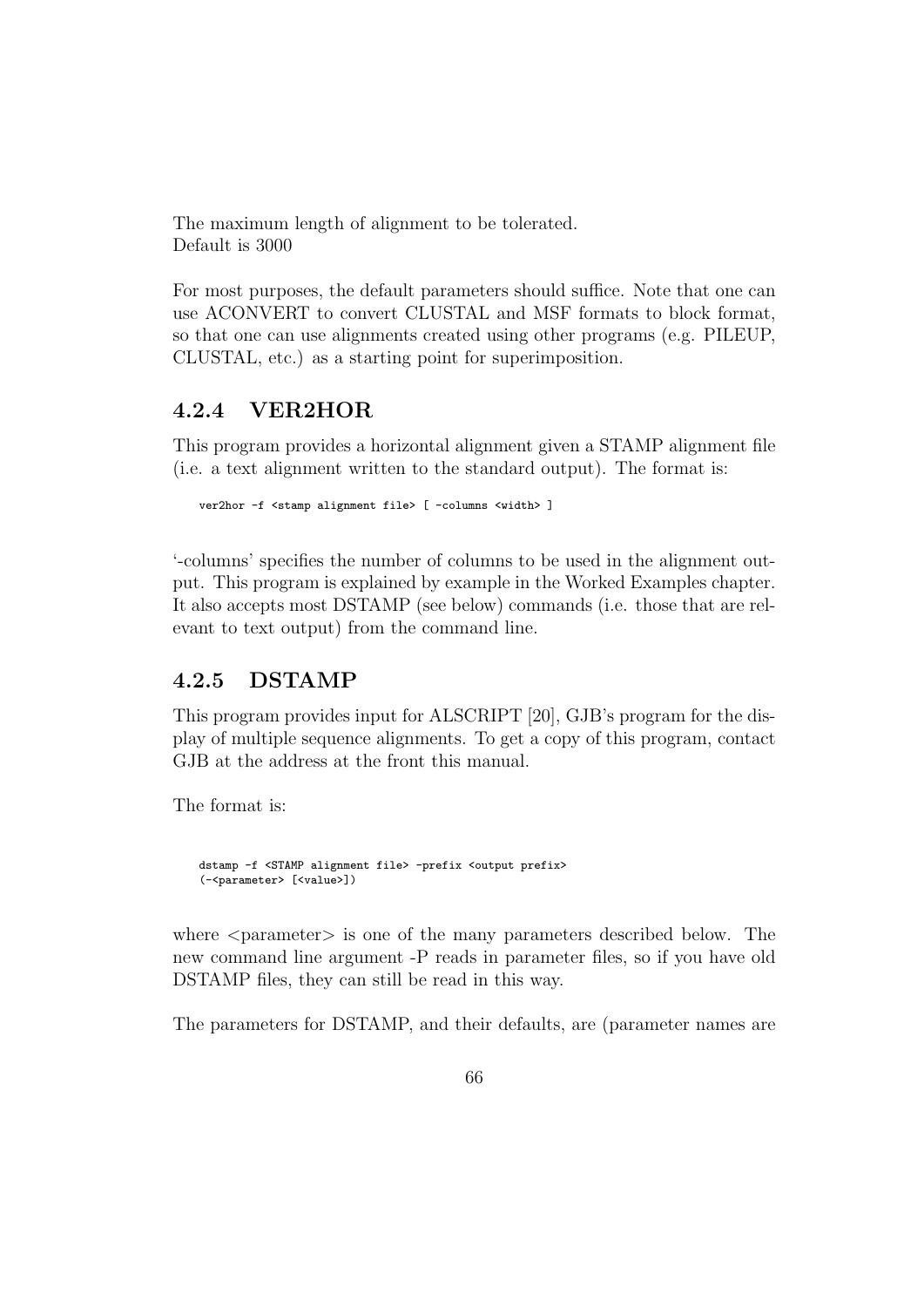case insensitive):

prefix <string> Prefix specifying the name of the alscript (.als) and postscript files (.ps) to be generated. Default prefix  $=$  'alscript'

t <character> The type of STAMP data to be used (ie. the first letter that occurs after the  $\hat{H}$  characters in STAMP multiple alignment output). Default t =  $G'$ 

 $c$  <float> The minimum (or maximum in the case of RMS deviation) value to make a position considered as reliably aligned. Default  $c = 6.0$ 

w <integer> The minimum length of a stetch of reliable regions to be allowed. Default  $w = 3$ 

#### ignore <integer>

This is the number of sequences that can be ignored during the calculation of residue or residue-property conservation (i.e. if ignore  $= 1$  you allow one 'error' in one sequence during the calculation of conserved positions).

colour

Boolean parameter. If specified, the output will be in colour (via alscript).

motif

Boolean parameter. If specified, then a motif is written in the space between the sequence alignment and the aligned secondary structures.

The output is an ALSCRIPT command file.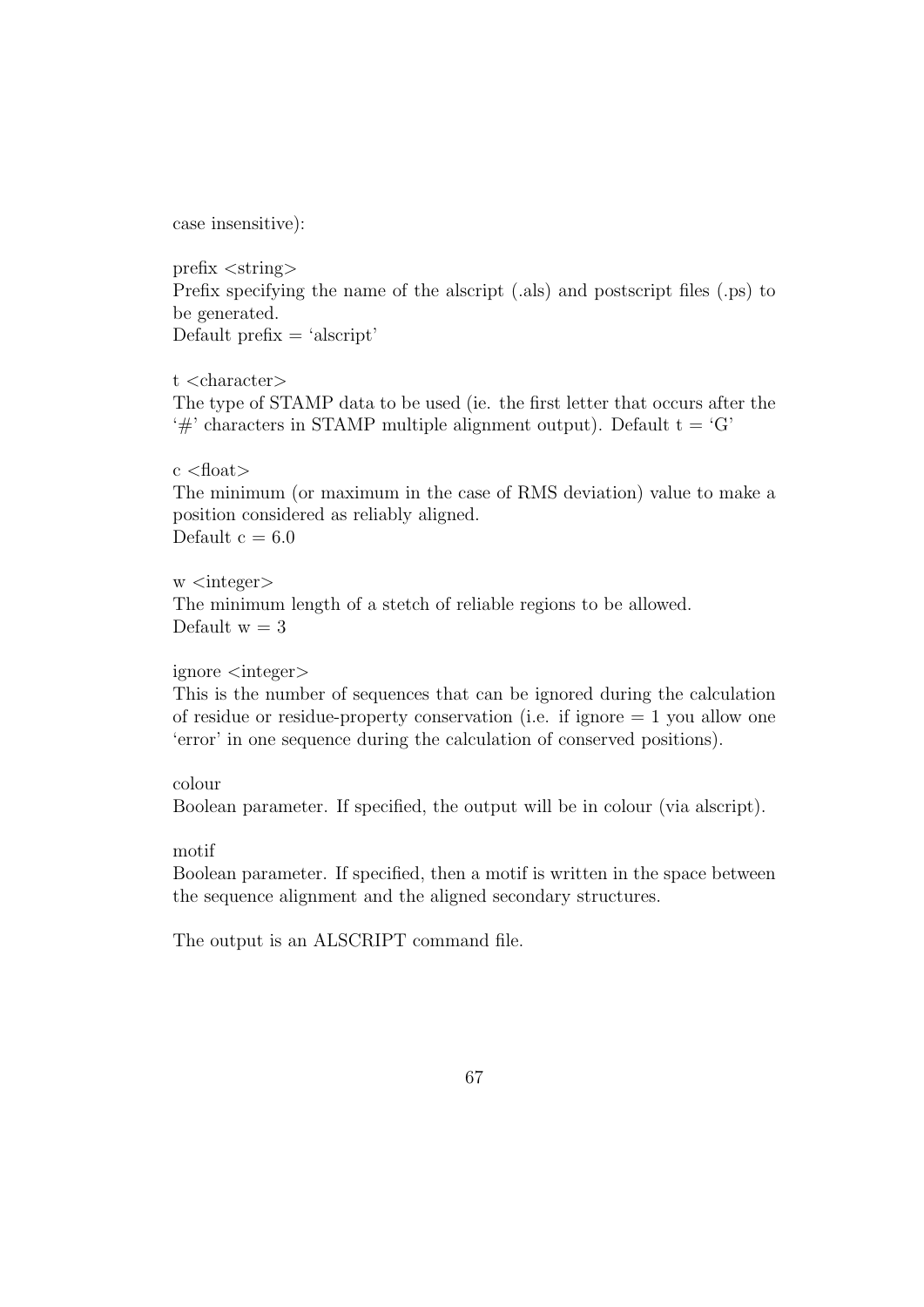## 4.2.6 SORTTRANS

This program takes the output from a scan, and cleans and sorts the output. It removes repeated transformations by a simple least squares comparison of the matrices and vectors for those transformations which have the same identifier.

The format is:

```
sorttrans -f <scan output file> -s <keyword> <cutoff> [-t -i]
```
-f reads output from STAMP scanning, -s tells the program how to sort the output. The keyword tells which method to use. There are 8 possible keywords:

| Sc       | sort by Sc                                                |
|----------|-----------------------------------------------------------|
| rms      | RMS deviaition                                            |
| nfit     | number of fitted atoms                                    |
| len      | alignment length                                          |
| frac     | nfit/len                                                  |
| q_frac   | $nfit/q_{\text{len}}$ (q_len = length of query structure) |
| d_frac   | nfit/d_len (d_len = length of database structure)         |
| $n$ _sec | number of equivalent secondary structure elements         |
| seq_id   | percent sequence identity                                 |
| sec_id   | percent secondary structure identity                      |
|          |                                                           |

sorted transformations are written to the standard output. The option  $-i \implies$  identifiers only. Consider only the best transformation per identifier.

The option  $-n == >$  ignore domain descriptors. This means that only the filename and the transformations are used. This is useful if you have different domain names attributed to the same region of the structure.

## 4.2.7 TRANSFORM

This program takes a transformation file, either from ALIGNFIT, STAMP, or SORTRANS and outputs a series of PDB format files containing the specified coordinates transformed as specified in the given file.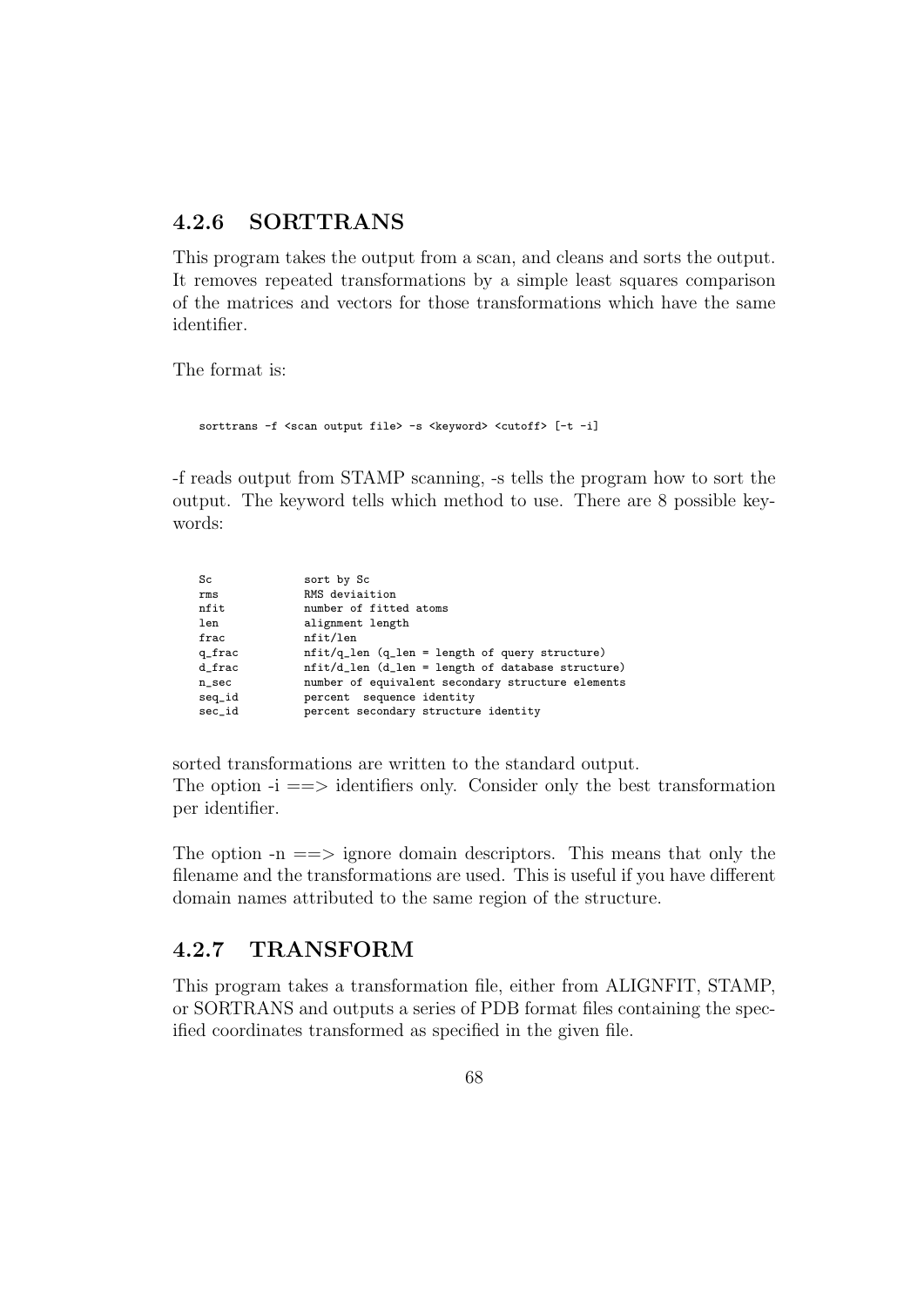The format is:

transform -f <transformation file> [ -g -het -hoh -o <output file> ]

options:

'-het' Include hetero atoms. Hetero atoms are normally not included in the output.

'-hoh' Include waters.

'-g' Graphics output. This mode puts all transformed coordinates into a single PDB file, and labels the chains for domains sequentially (after their order in the transformation file) with A, B, C.. etc. This allows fast analysis of the structures graphically (i.e. using Rasmol) since one need only colour each chain a different colour to see the superimposition. The default file for writing the coordinates using this mode is 'all.pdb', but this can be changed (see below).

'-o <output file>' When using '-g', this option allows the specification of a file to contain the transformed coordinates. The default is 'all.pdb'

The PDB files will be named <identifier>.pdb (except when running using the '-g' option).

# 4.2.8 PICKFRAME

It is often the case that one wishes a particular protein structure to be the 'parent' of the superimposition, i.e. the structure that is un-transformed. Accordingly, the program PICKFRAME allows one to select a particular reference frame for a particular domain identifier. Given a transformation file and an identifier, the program will set the selected identifier's transformation to the unit matrix and zero vector, and transform the other structures accordingly. This is useful if one wishes to combine different transformation files (i.e. if a multidomain protein has two domains, with each being similar to a separate domain).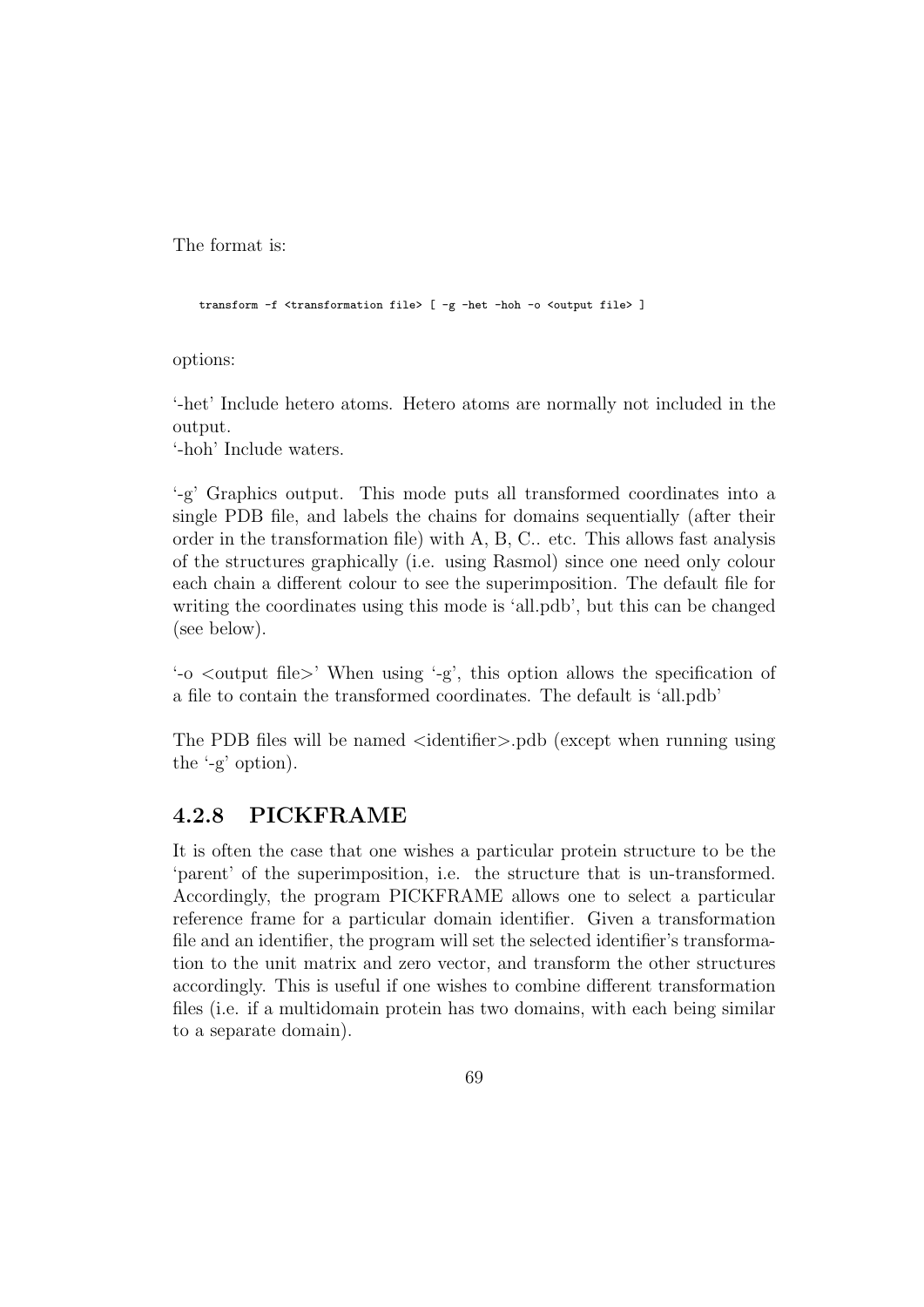The format is:

pickframe -f <transformation file> -i <domain identifier>

The output will be to the standard output (i.e. one need just pipe the results into a file).

This program is very useful if one wishes to superimpose STAMP results for two different domains from the same protein. Since one can just make all transformations relative to the PDB file containing the two domains, and then combine the output into one transformation file.

# 4.2.9 MERGETRANS & EXTRANS

Sometimes one has several transformations and wants to combine them. For example, one may have transformations from an ALIGNFIT run (i.e. taken from a multiple alignment) and those from a STAMP run and want to combine them, since they have at least one domain in common. This would avoid having to run the more time-consumming STAMP program on things where similarity was obvious (i.e. clear sequence homologues). MERGETRANS allows this to be done.

The format is:

mergetrans -f1 <transformation file1> -f2 <transformation file2> [-i <domain identifier>]

If an identifier is given, then that identifier will be used to link the two files (provided it can be found in both). Otherwise the program will simply search for the first identifier that is exactly in common across the two transformation files.

One may also wish to extract particular transformations from a file. To do this, use EXTRANS as follows: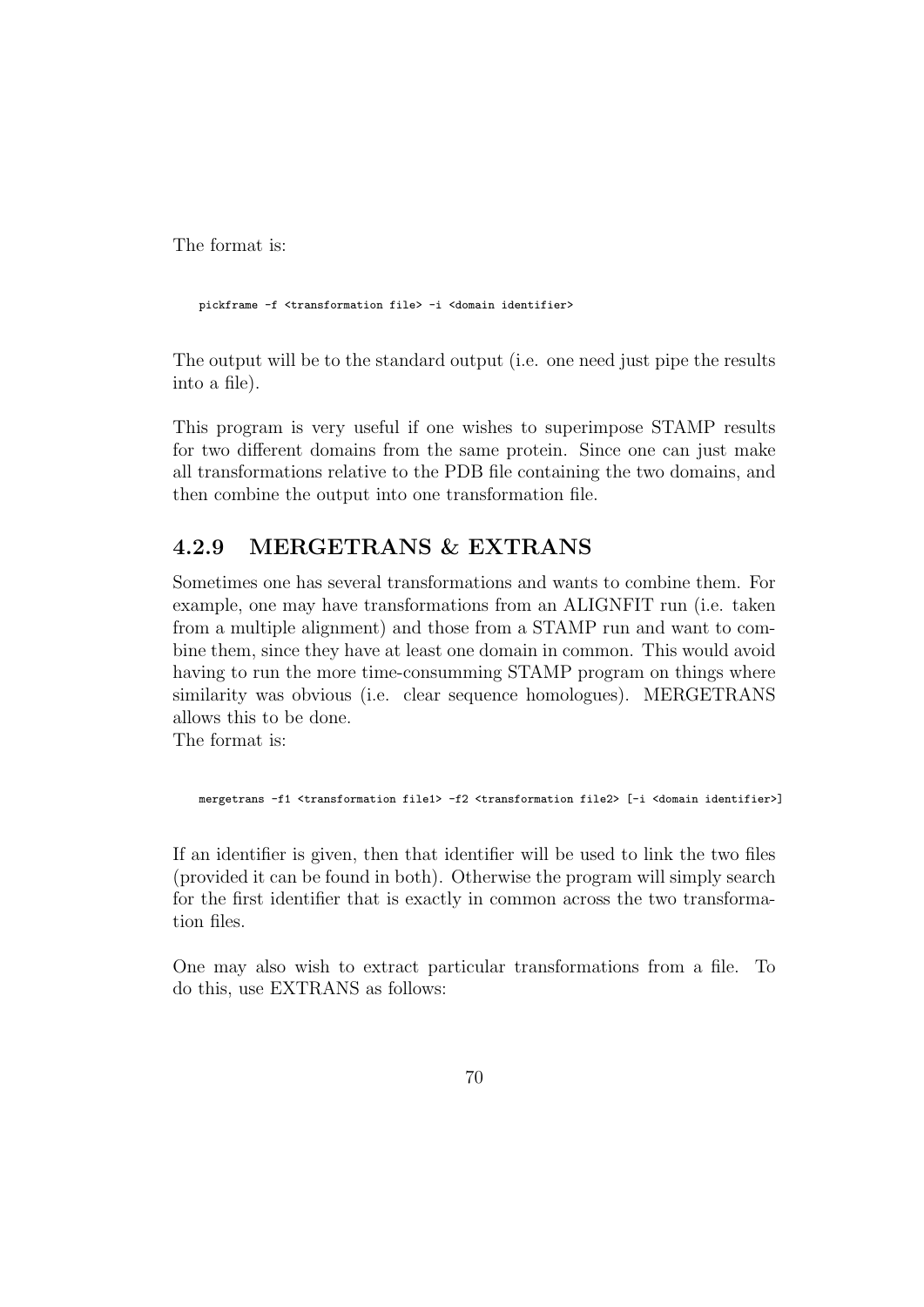extrans -f <transformation file> -i <id1> <id2> <id3> ... <idN>

A new transformation file will be output to the standard output containing only those domains that have been input on the command line.

## 4.2.10 MERGESTAMP

Sometimes one has several files containing transformations or alignemnts or both and wants to combine them. Alignments/transformations from STAMP may need to be combined with (for example) an alignment of a single PDB sequence with it's homologues from a sequence database search, etc. MERGES-TAMP does just this. It is essentially an extension of MERGETRANS.

The format is:

```
mergestamp -f1 <transformation file1> -f2 <transformation file2> [-i <domain identifier>]
```
If an identifier is given, then that identifier will be used to link the two files (provided it can be found in both). Otherwise the program will simply search for the first identifier that is exactly in common across the two transformation/alignment files.

### 4.2.11 AVESTRUC

For various reasons, it is often useful to derive 'average' structures (i.e. for homology modelling, molecular replacement search objects, etc.). STAMP output provides an obvious starting point for obtaining an average structure. AVESTRUC reads in a STAMP alignment file, and generates another PDB file containing averaged coordinates (either as C alpha or as a polyalanine structure).

The format is:

```
avestruc -f <STAMP alignment file>
[ -polyA -c <STAMP char> -t <threshold> -w <window> -aligned ]
```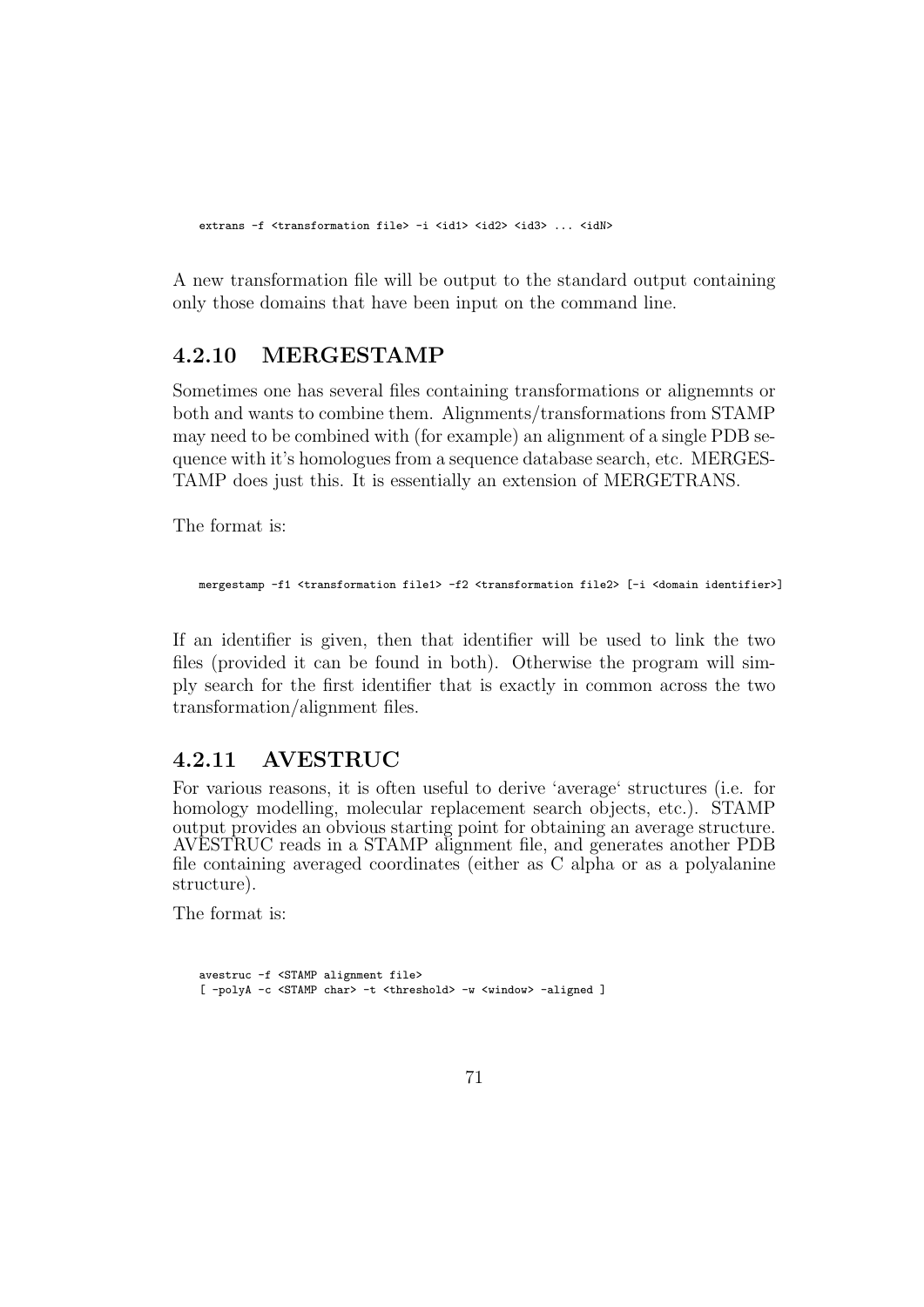'-f' specifies the file to be considered. Note that this MUST BE a STAMP alignment file, containing both transformations and a sequence alignment. It will not work on transformation files lacking sequence alignment data or STAMP data.

'-polyA' generate polyalanine model, the default is a C alpha model

'-c <STAMP char>' '-t <threshold>' '-w <window>' these three parameters tell the program how to define structurally equivalent residues. 'STAMP char' is the label of the STAMP field specified by the  $\#$  character in the alignment file. 'threshold' is the minimum (or maximum in the case of RMS deviation) value of the specified STAMP parameter tolerated, and 'window' tells the minimum number of residues over which this must be true for structural equivalence. This is less complicated than it sounds.

The default is as described in [1]: STAMP char = 'G' (i.e.  $P_{ii}$ ) threshold  $= 6.0$ window  $= 3$ (i.e. stretches of three or more residues having  $P_{ij} > 6.0$  are considered equivalent)

'-aligned' this flag will generate an averaged position for all positions structures are present at a position (i.e. positions not containing any gaps are deamed equivalent). The temperature factor will then distinguish between genuine structural equivalences and fortitously aligned residues.

'-ident' '-cons' these flags will name residues either as a single amino acid type (ident) or a conserved type (cons) according to the sequence alignment. See the appropriate sections in the preceding chapter for a further explanation.

#### 4.2.12 GSTAMP

Like DSTAMP, this program takes STAMP output and translates it in to input for another program, namely Per Kraulis' program MOLSCRIPT. The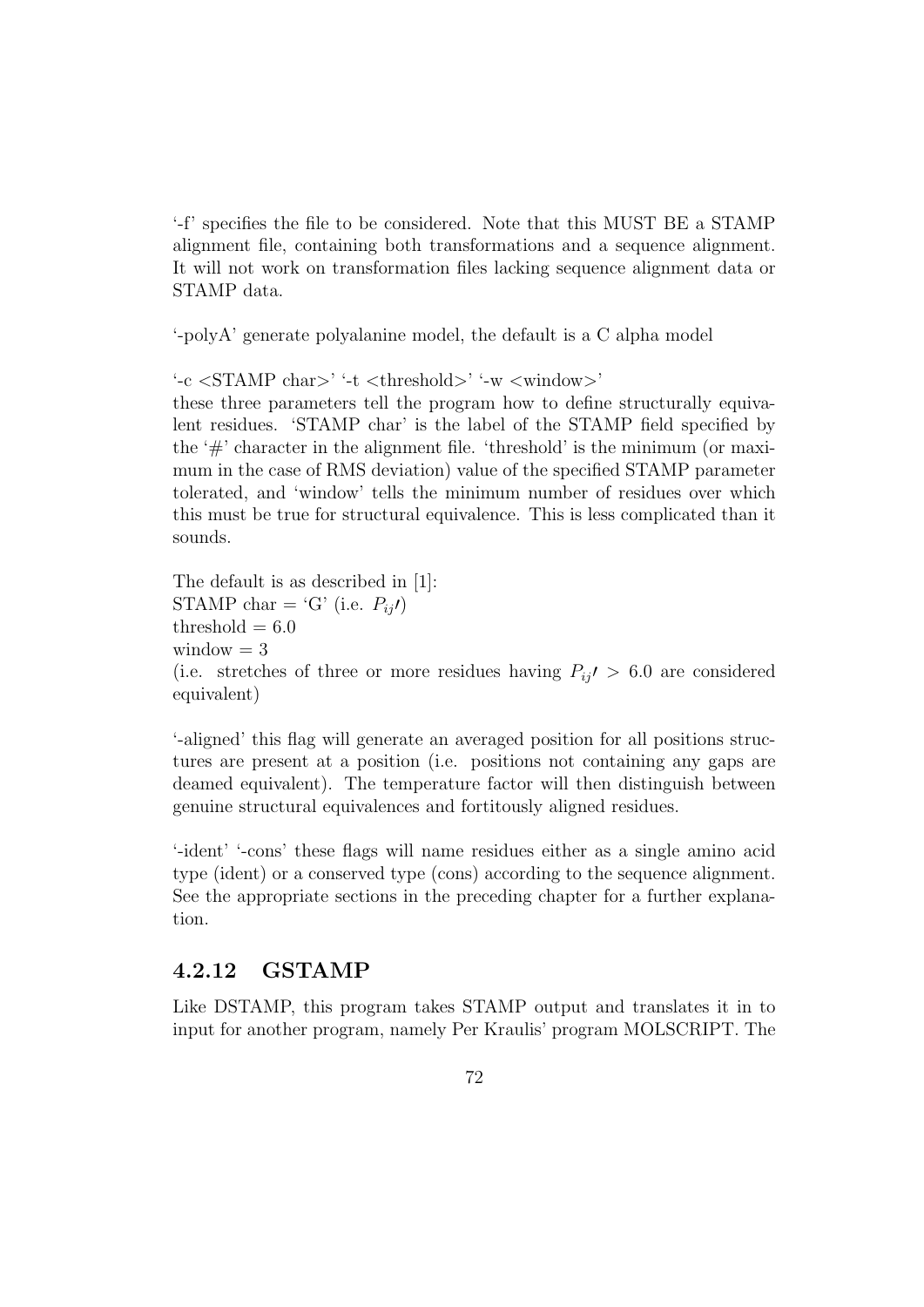program allows one to create multiple molscript files (i.e. one for each structure in the STAMP alignment file), or a single molscript file for an average structure. Appropriate PDB files for these alternatives must be generated by using TRANSFORM and AVESTRUC, respectively, prior to running MOLSCRIPT.

When multiple structure are considered, structurally equivalent regions (specified as for AVESTRUC) are shown as MOLSCRIPT helix, strand or coil. Non-structurally equivalent regions are shown as  $C_{\alpha}$  trace. For an example of how this looks, see Figure 1 [11] or Figure 1 in [12].

The rest is up to you. Once MOLSCRIPT input files have been generated, they can be modified to suit your particular display needs (i.e. using colour, etc.).

The format is:

```
gstamp -f <STAMP alignment file>
[ -c <STAMP char> -t <threshold> -w <window> -aligned -a -cons ]
```
-f, -c, -t, -w and -aligned is as for AVESTRUC and DSTAMP.

-a specifies that an average structure is to be used.

-cons specifies how the secondary structures are to be define in the MOLSCRIPT files. By default, structures are displayed as helix or strand only if all structures are helix or strand at the positions. '- cons' means that structures are displayed as helix or strand if the majority of structures are helix or strand at the positions. In both cases, the remaining structures are drawn as 'coil'.

BUG: sometimes GSTAMP will output single residue strands for Molscript input. It is therefore necessary to modify the Molscript output to correct the odd mistake (single residue strands produce funny pictures in my version of  $MOLSCRIPT - try it and see).$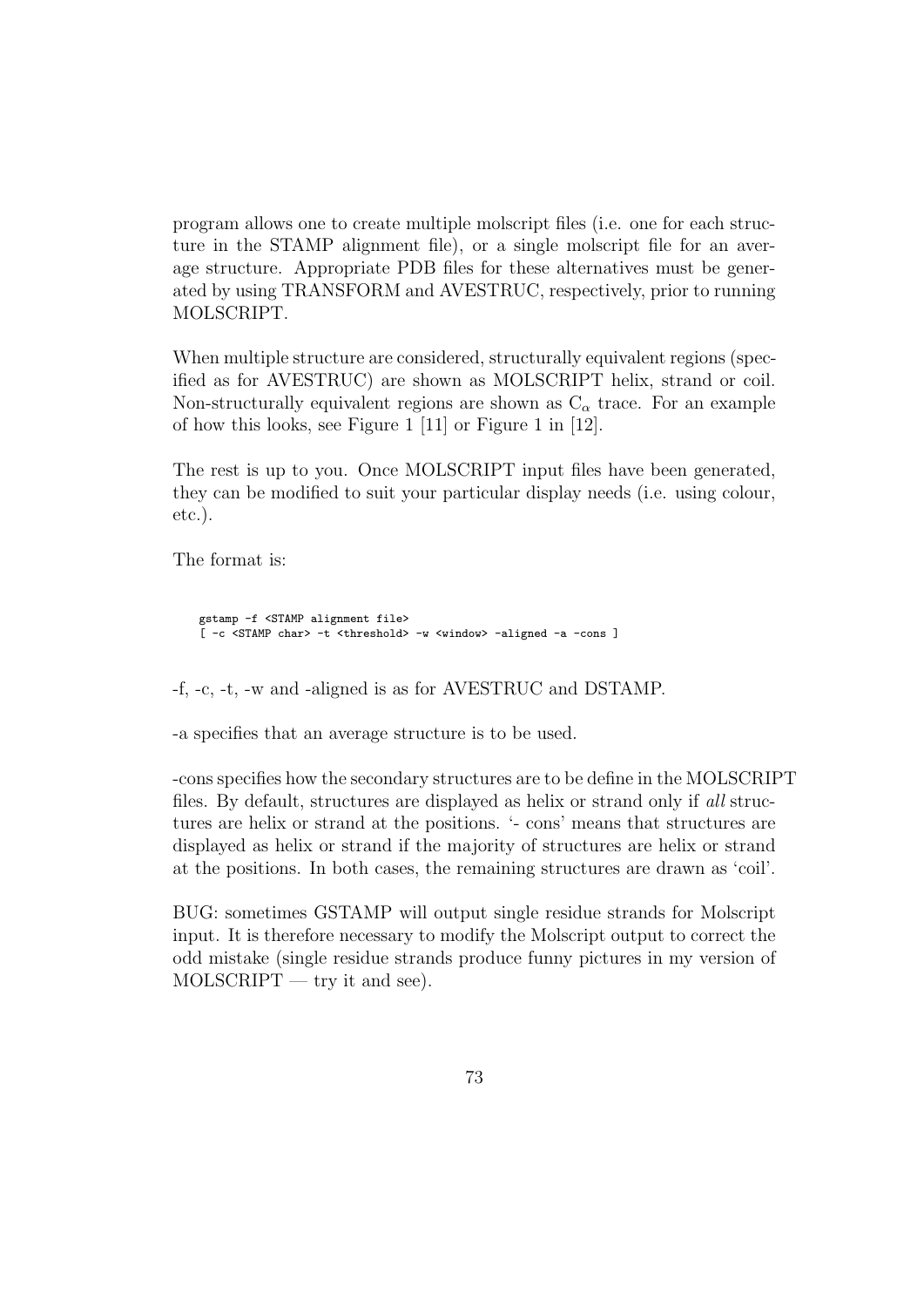#### 4.2.13 STAMP CLEAN

This program allows you to tidy up gaps that are not meaningful in the context of a multiple sequence alignment derived from structure. In other words, regions that are not similar across all members of a structural family can be 'cleaned' to remove isolated residues aligned in the middle of nowhere. Note that one doesn't always want to do this (since the sub-alignments can be meaningful).

The format is:

stamp\_clean <stamp alignment file> <minimum segment length> > <output file>

The  $\leq$  minimum segment length $>$  is the minimum number of residues that is to be considered significant. I always use 3, since this means that short stretches of 1-2 residues that are surround by gaps (i.e. in any sequence) are 'cleaned'. Try it and see what I mean.

#### 4.2.14 Converting alignment formats using ACONVERT

ACONVERT is a utility for interconverting alignment formats. It can be found installed as bin/aconvert in the STAMP installation directory. The typical usaage is:

aconvert [-in <type> -out <type>] < <input file> > <output file>

where 'type' is one of 'c', 'm', 'b', 'f', 'p', which denote CLUSTAL, MSF, AMPS/BLOCK, FASTA and PIR format respectively. If no '-in' argument is given, the program tries to guess the format, though note that this can sometimes fail (the program will usually issue an error in this case). For examplle to convert a STAMP alignment into CLUSTAL format, one would run :

aconvert -in b -out c < stamp\_trans.10 > stamp\_trans.10.aln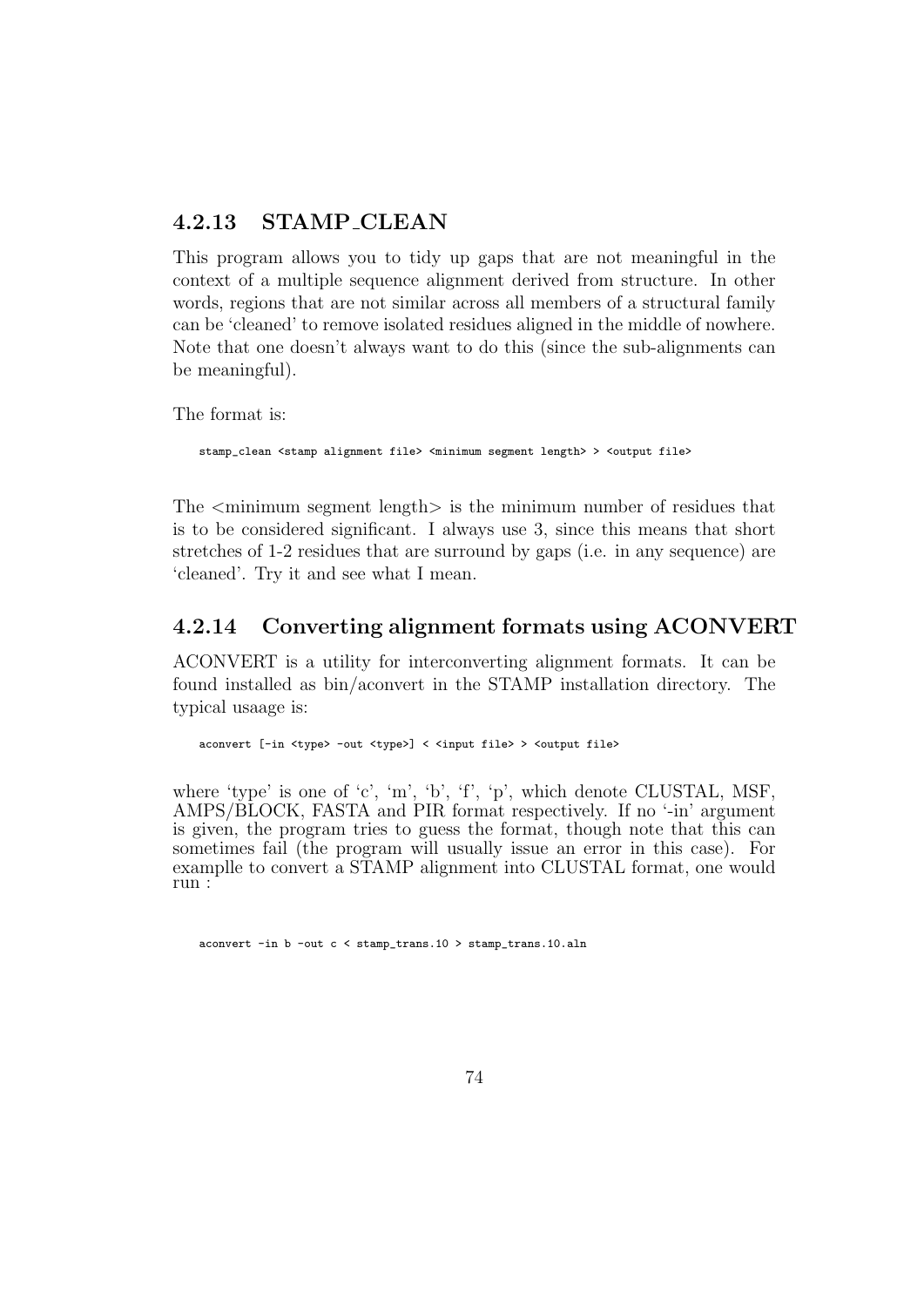## Chapter 5

## Installation

### 5.1 Compiling/running

STAMP requires an ANSI C compiler (e.g. GCC) for installation.

STAMP is distributed as a gzipped tar file, which must be uncompressed and untarred to create the installation directory.

On most Unix and Unix-like systems, one can install STAMP with:

```
gunzip STAMP.tarfile.gz
tar -xvf STAMP.tarfile
cd stamp
./BUILD <system type> (e.g. BUILD sgi)
```
should work.

The systems that are available are:

linux (should also work on Cygwin and MinGW) osx (Mac OS X) sgi (IRIX64 version 6.2) mips4-sgi (IRIX64 R10K version 6.2) dec (OSF1 version 4.0) sun (SunOS sol4 5.5.1)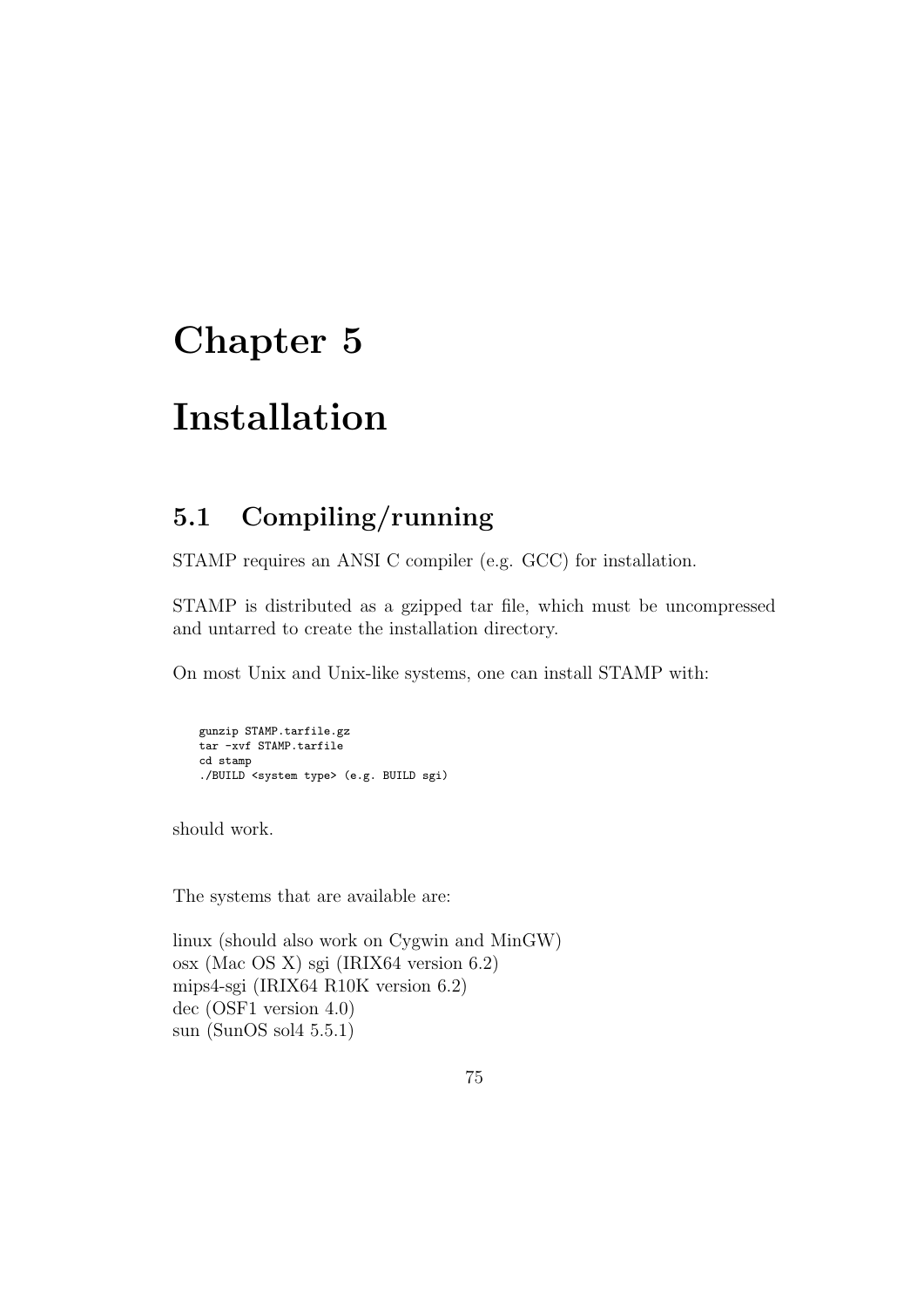All of these are specified by a makefile in the src/ sub–directory. If your system isn't one of the above, then you can probably just use the one that is nearest, and edit the makefile accordingly.

Note that there are several precompiled executables in the distribution. Files found in the directories bin/linux, bin/osx, bin/sgi, bin/sun and bin/dec. You will overwrite these if you attempt a 'BUILD' as discussed above. Only the Linux and OS X binaries are current.

The built executables are copied into the directory  $\binom{1}{3}$  system-type $>$ , which should be added to your to your PATH environment variable, or linked/copied to some central directory, such as /usr/local/bin.

### 5.2 Configuring STAMP

To use STAMP, the user must set the environment variable STAMPDIR to the full path of the subdirectory '/defs' in which the installation was made. The directory containing the STAMP binaries, which is STAMPDIR/bin should also be included in the user's PATH environment variable.

STAMP reads PDB coordinate information and DSSP secondary structure assignments. Thus, you should have copies of the PDB and DSSP files for the structures in which you are interested (although DSSP files are not strictly required).

STAMP input files do not require that the full paths of the PDB / DSSP files being loaded should be specified. As an alternative to a full path, STAMP can find PDB and DSSP files for a domain by using only the domain identifier and sets of patterns defined in the files 'STAMPDIR/pdb.directories' and 'STAMPDIR/dssp.directories'. The format of each line in these files is:

<directory> <prefix> <suffix> [RETURN]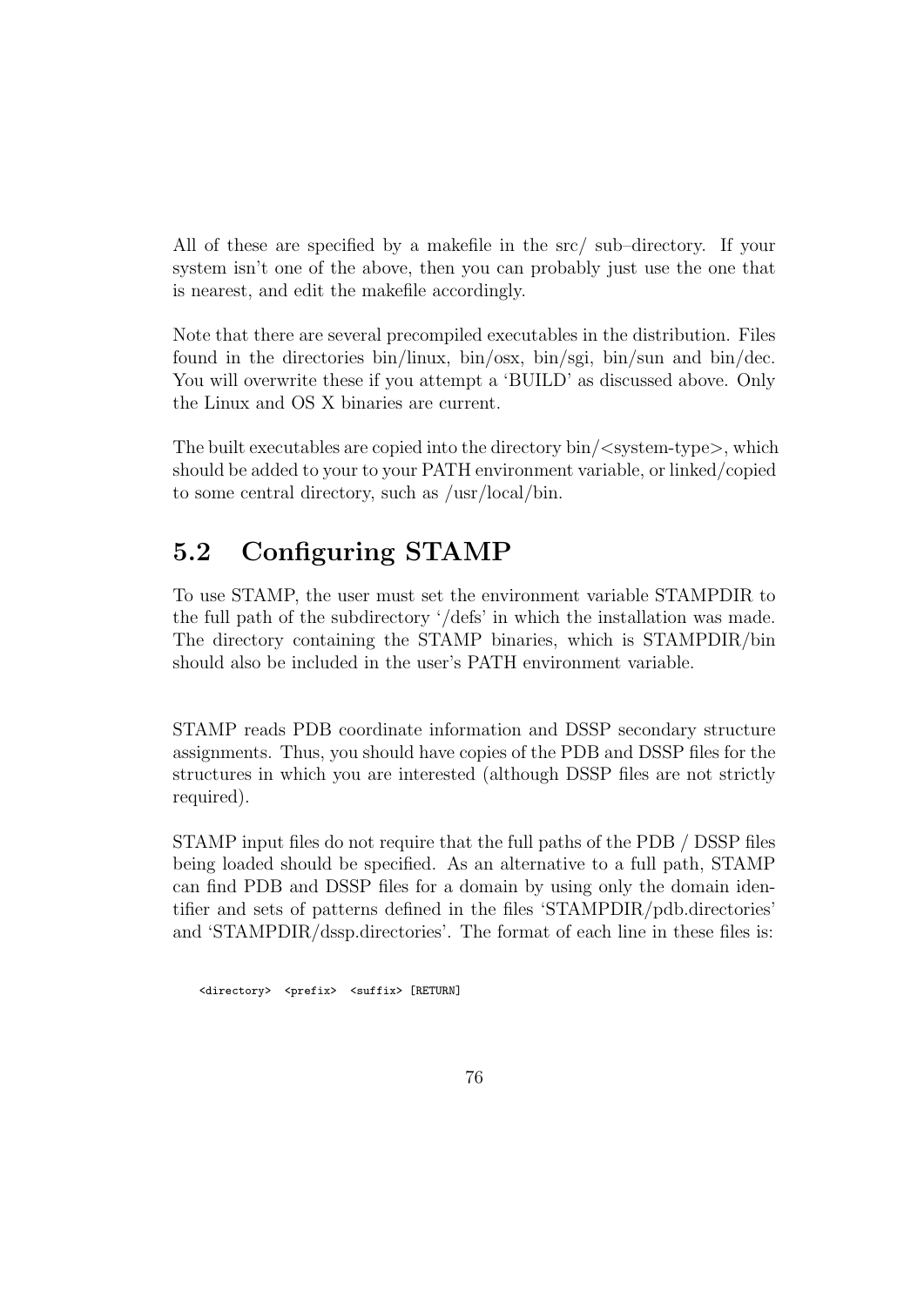For example, the default pdb.directories file looks like this:

 $\overline{a}$   $\overline{a}$   $\overline{b}$  $. /$   $_{-}$   $_{-}$  $. /$   $_{-}$   $.$  pdb  $./$  \_ .pdb.Z  $./ -$ .pdb.gz ./ pdb .ent

STAMP searches for the PDB/DSSP files corresponding to a domain by taking the first four characters of the domain identifier as a PDB code and combining the code with each of patterns in turn to construct a test file name. If the test file exists, then that is used as the source of PDB coordinates or DSSP records. The fields in the pattern on each line are:

- 1. Directory path
- 2. File prefix
- 3. File suffix

If a field has the value  $\cdot$ , then it is ignored when creating a test filename. For example, suppose STAMP is searching for the PDB file for a domain with the identifier 4chaa. Using the default pdb.directories file, STAMP will attempt to open the following sequence of files:

4cha ./4cha ./4cha.pdb.Z ./4cha.pdb.gz ./pdb4cha.ent

The first file which it finds will be loaded to find coordinates for the domain. If you specify the full path to the PDB files in a STAMP input file, or the PDB files are in the directory in which you run STAMP, then the default pdb.directories file will be sufficient and you need not modify it.

A recent modification (version 4.2) is to look in each of the 'distr' type subdirectories for filenames. Some people store PDB files in a format, e.g.

<directory>/ab/pdb1abc.ent

Where the two letter sub-directory name corresponds to the second two characters in the four letter PDB code (i.e. ignoring the leading number). STAMP now handles these file types. If you just specify the top directory, the program will explore suitable two-letter sub-directories corresponding to each file it is looking for.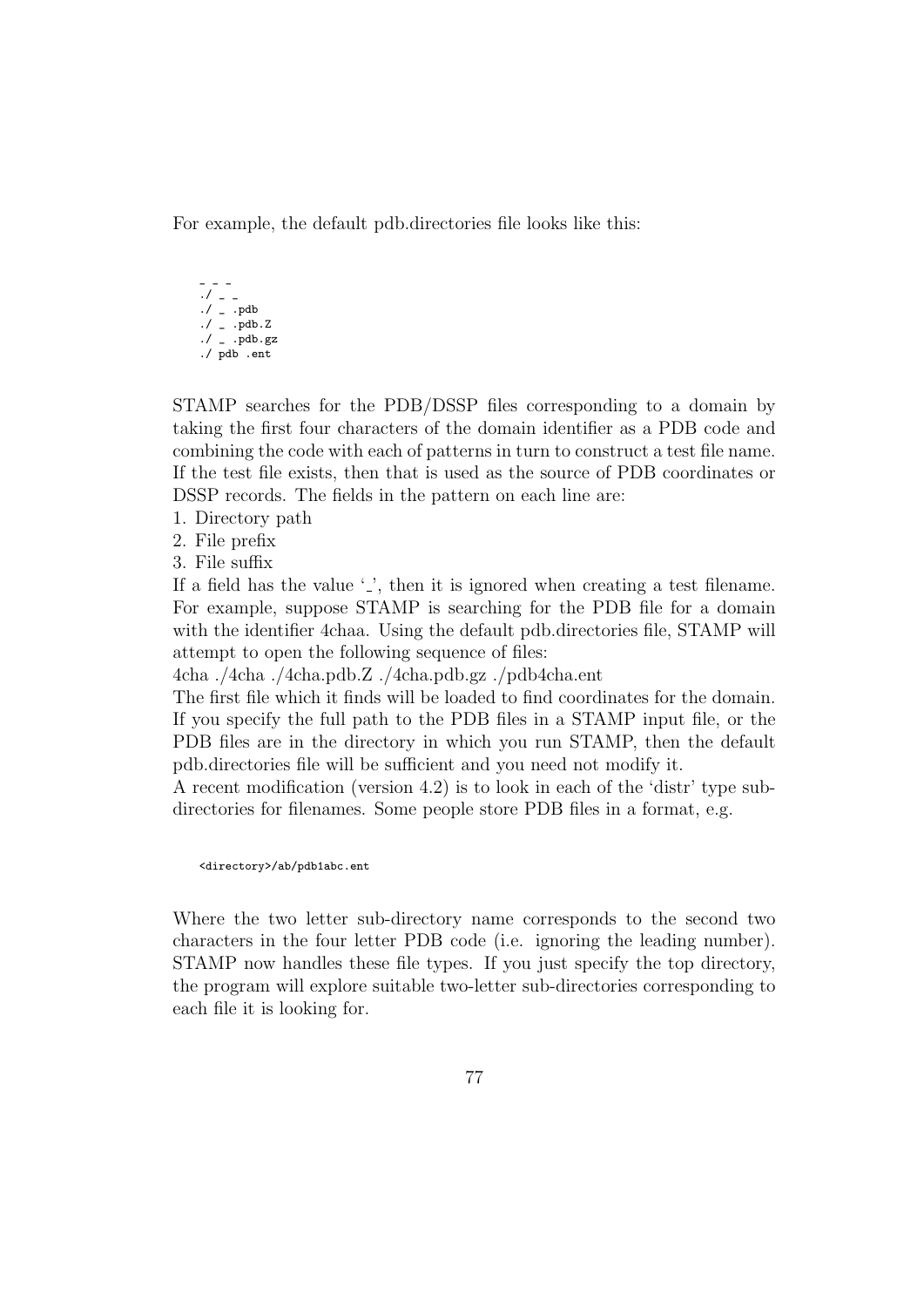dssp.directories contains a description as to where possible DSSP files may be found. The format is as for pdb.directories, e.g.

$$
-\ -
$$
  
. /  
. .dssp.  
. /  
. .dssp. Z

For example, the DSSP file for 4mbn might be found in the file ./4mbn.dssp

STAMP now reads compressed files (.Z or .gz suffixes). In order for this to work properly, you must have the programs zcat  $(Z)$  and gunzip  $(gz)$ installed on your system.

### 5.3 Getting other programs

There are several other programs that are useful to have when using STAMP:

DSSP – Definition of Secondary Structure in Proteins, Kabsch & Sander. Contact

http://swift.cmbi.kun.nl/gv/dssp/

Note that this is the WWW page for both the program and a database of precomputed DSSP files corresponding to PDB entries.

Jalview – a cross-platform multiple alignment editor. WWW page: http://www.jalview.org

ALSCRIPT – displays alignments in PostScript format, contact GJB (see address above) WWW page: http://www.compbio.dundee.ac.uk/

MOLSCRIPT – displays PDB structures in PostScript format, contact: http://www.avatar.se/molscript/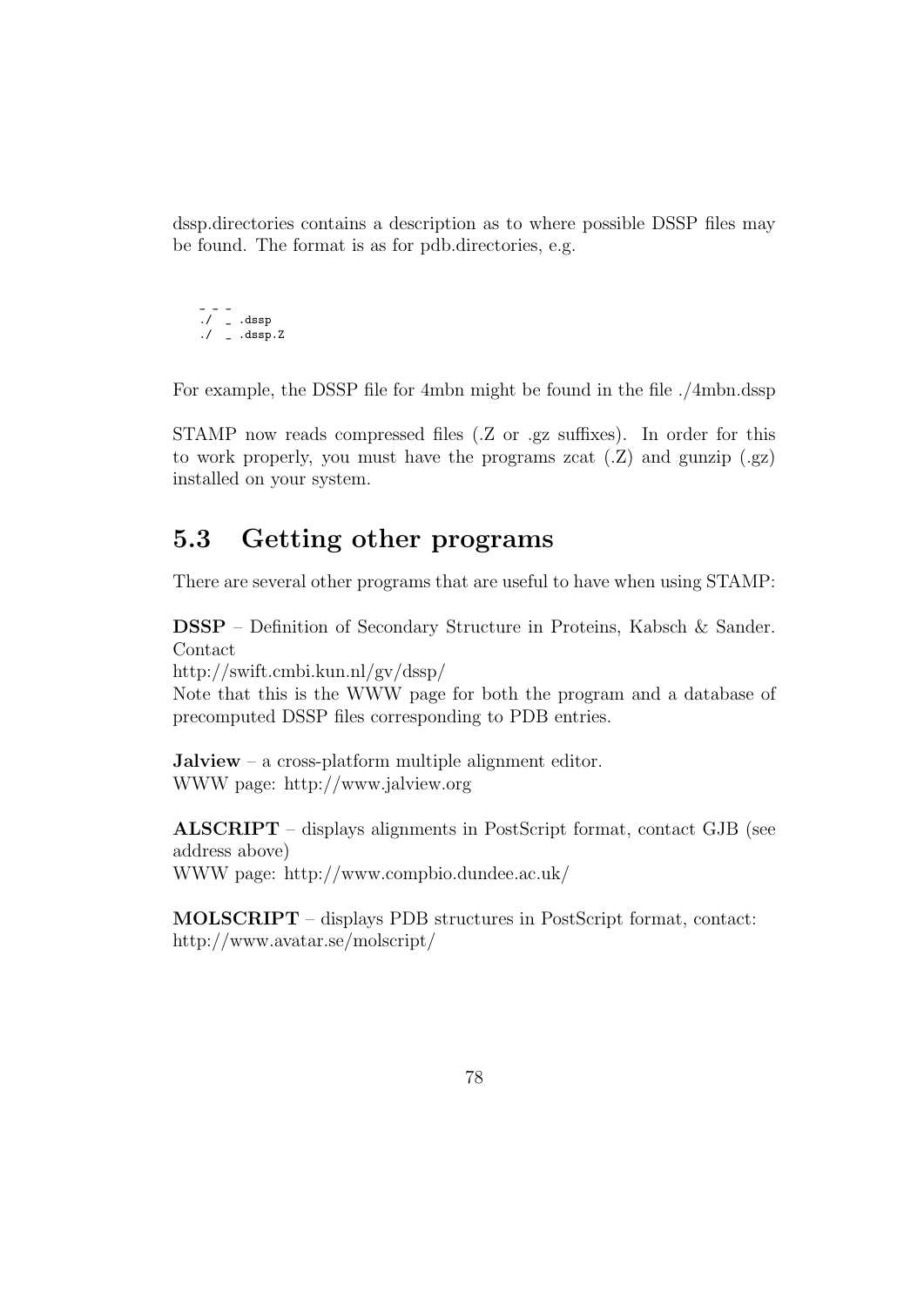### Chapter 6

# Some of our studies involving STAMP

STAMP has been used in numerous published studies. Several novel similarities uncovered by STAMP have appeared in the literature: the similarity between the SH2 domain and domain II of E. coli biotin operon protein [9]; the similarity between HIV matrix protein p17 and Interferon gamma [16] and numerous others [12, 21, 22].

STAMP has also aided several other investigations into protein structure. STAMP alignments have been used to determine the best accuracy of secondary structure prediction from multiple sequence alignment [10]. It has been used to investigate the conservation of various protein structural features across structural similar (but apparently non-homologous) proteins [11, 13] and has been used for several investigations into protein domain structure [12, 23, 24].

STAMP has also proved extremely useful when assessing the results of protein structure prediction by fold recognition [25, 26, 27].

Most recently, STAMP has been used to investigate various aspects of protein function and evolution, in addition to doing large scale superimpositions of the entire protein database according to SCOP [13, 14], and problems associated with alignments for protein comparative modelling [28].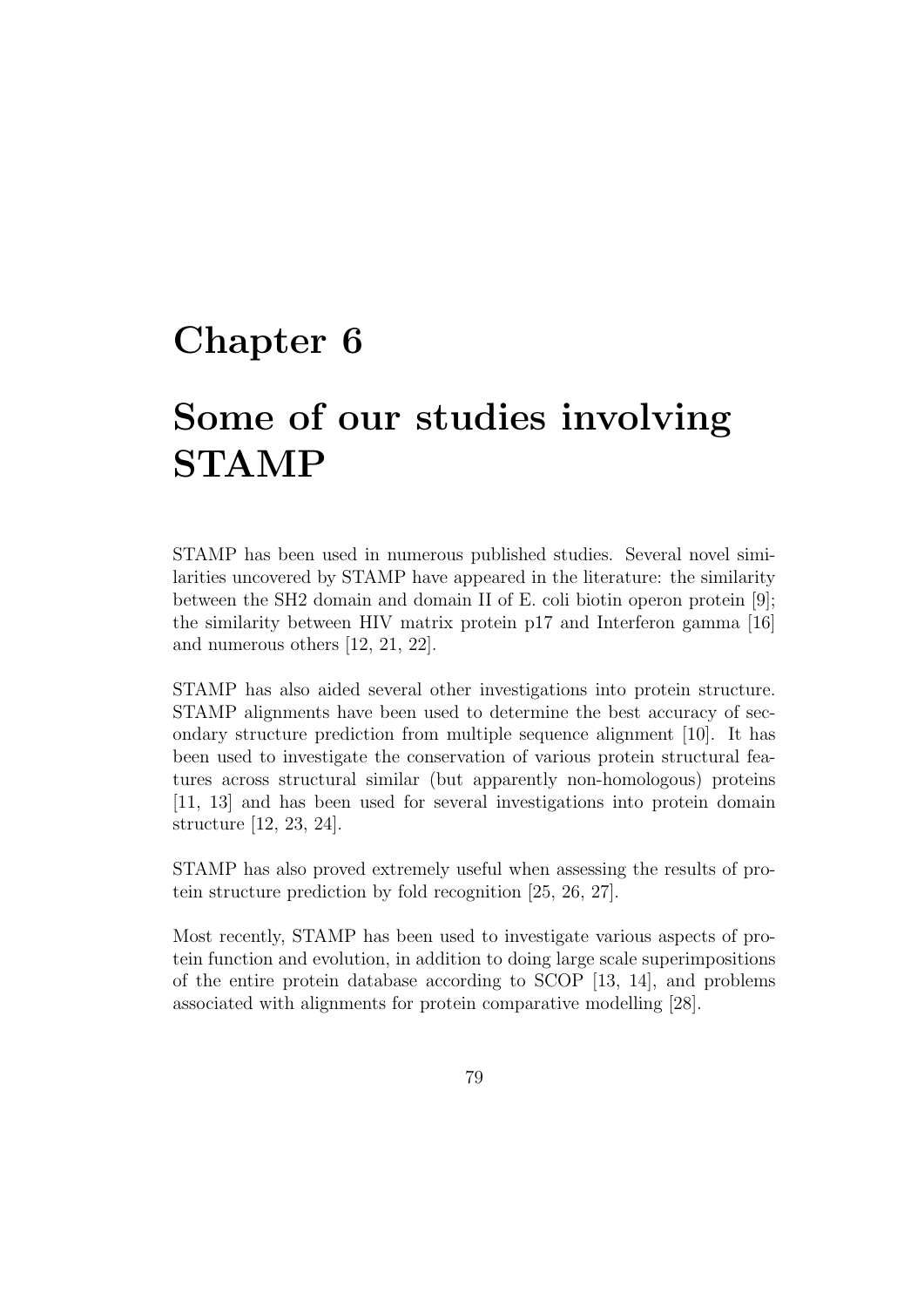## Bibliography

- [1] R. B. Russell and G. J. Barton. Multiple protein sequence alignment from tertiary structure comparison: assignment of global and residue confidence levels. Proteins, 14:309–323, 1992.
- [2] A. Sali and T. L. Blundell. Definition of general topological equivalence in protein structures, a procedure involving comparison of properties and relationships thorugh simulated annealing and dynamic programming. J. Mol. Biol., 212:403–428, 1990.
- [3] P. Argos and M. Rossmann. Exploring structural homology of proteins. J. Mol. Biol., 105:75–95, 1976.
- [4] T. F. Smith and M. S. Waterman. Identification of common molecular subsequences. J. Mol. Biol., 147:195–197, 1981.
- [5] G. J. Barton. An efficient algorithm to locate all locally optimal alignments. Comp. App. Biosci., 9:729–734, 1993.
- [6] D. Sankoff and J. B. Kruskal, editors. Time warps, string edits, and macromolecules: The theory and practice of sequence comparison. Addison-Wesley, Inc., Reading, Mass., USA, 1983.
- [7] W. Kabsch. Acta crystallographica, A34:827, 1978.
- [8] A.D. McLachlan. Gene duplication in the structural evolution of chymotrypsin. J. Mol. Biol., 128:49–79, 1979.
- [9] R. B. Russell and G. J. Barton. An SH2–SH3 domain hybrid. Nature, 364:765, 1993.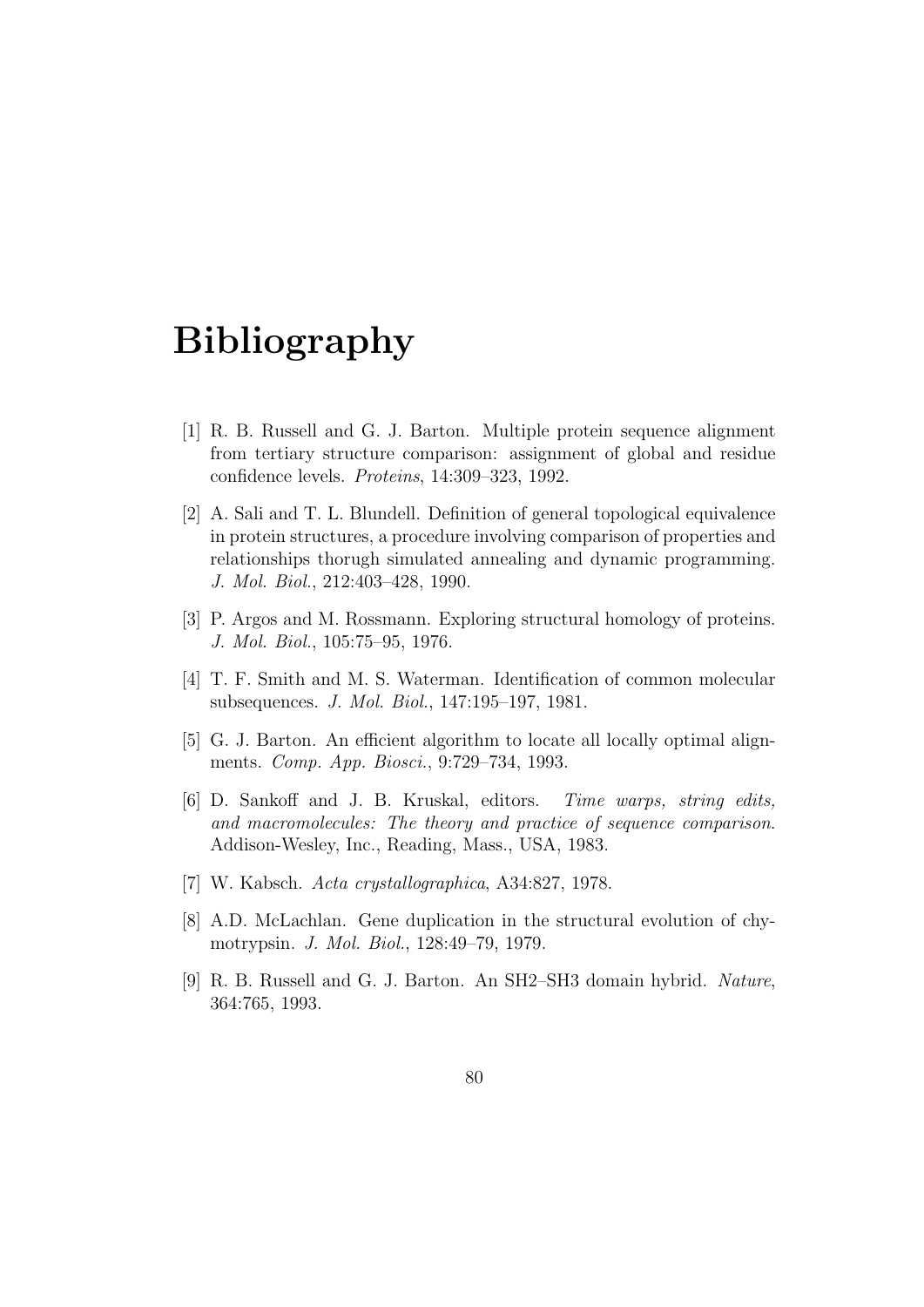- [10] R. B. Russell and G. J. Barton. The limits of protein secondary structure prediction accuracy from multiple sequence alignment. J. Mol. Biol., 234:951–957, 1993.
- [11] R. B. Russell and G. J. Barton. Structural features can be unconserved in proteins with similar folds: An analysis of side–chain to side–chain contacts, secondary structure and accessibilty. J. Mol. Biol., 244:332– 350, 1994.
- [12] R. B. Russell. Domain insertion. Prot. Eng., 7:1407–1410, 1994.
- [13] R. B. Russell, M. A. Saqi, R. A. Sayle, P. A. Bates, and M. J. E. Sternberg. Recognition of analogous and homologous protein folds: Analysis of sequence and structure conservation. J. Mol. Biol., 269:423–439, 1997.
- [14] R. B. Russell, M. A. S. Saqi, P. A. Bates, R. A. Sayle, and M. J. E. Sternberg. Recognition of homologous and analogous protein folds: assessment of prediction success and associated alignment accuracy using empirical substitution matrices. Prot. Eng., 11:1–9, 1998.
- [15] A. G. Murzin. Sweet-tasting protein monellin is related to the cystatin family of thiol proteinase inhibitors. J. Mol. Biol., 230:689–694, 1993.
- [16] S. Matthews, P. Barlow, J. Boyd, G. Barton, R. Russell, H. Mills, M. Cunningham, N. Meyers, N. Burns, N. Clark, S. Kingsman, A. Kingsman, and I. Campbell. Structural similarity between the p17 matrix protein of HIV–1 and interferon–γ. Nature, 370:666–668, 1994.
- [17] W. R. Taylor. Classification of amino acid conservation. J. Theor. Biol., 119:205–218, 1986.
- [18] P. J. Kraulis. Molscript: a program to produce both detailed and schematic plots of protein structures. J. App. Cryst., 24:964–950, 1991.
- [19] W. Kabsch and C. Sander. A dictionary of protein secondary structure. Biopolymers, 22:2577–2637, 1983.
- [20] G. J. Barton. Alscript: A tool to format multiple sequence alignments. Prot. Eng., 6:37–40, 1993.